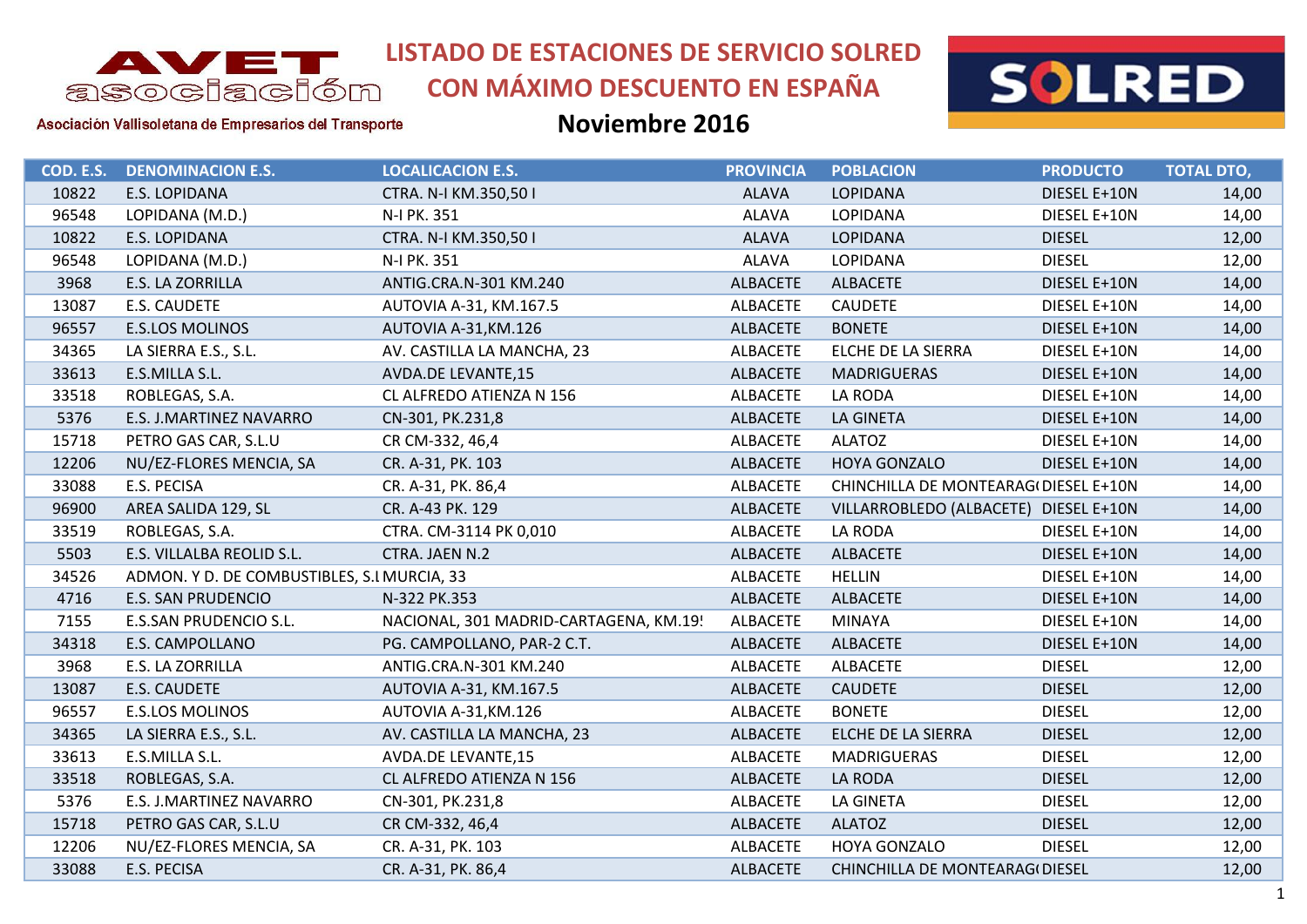

# **CON MÁXIMO DESCUENTO EN ESPAÑA**



#### Asociación Vallisoletana de Empresarios del Transporte

| 96900<br>AREA SALIDA 129, SL<br>CR. A-43 PK. 129<br><b>ALBACETE</b><br>33519<br>LA RODA<br>ROBLEGAS, S.A.<br>CTRA. CM-3114 PK 0,010<br><b>ALBACETE</b><br>5503<br>E.S. VILLALBA REOLID S.L.<br>CTRA. JAEN N.2<br>ALBACETE<br><b>ALBACETE</b><br>34526<br>ADMON. Y D. DE COMBUSTIBLES, S.I MURCIA, 33<br><b>ALBACETE</b><br><b>HELLIN</b><br>4716<br><b>E.S. SAN PRUDENCIO</b><br><b>ALBACETE</b><br>N-322 PK.353<br><b>ALBACETE</b><br>7155<br>E.S.SAN PRUDENCIO S.L.<br>NACIONAL, 301 MADRID-CARTAGENA, KM.19!<br>ALBACETE<br><b>MINAYA</b><br>34318<br>E.S. CAMPOLLANO<br>ALBACETE<br><b>ALBACETE</b><br>PG. CAMPOLLANO, PAR-2 C.T.<br>13198<br><b>E.S. CREVILLENTE</b><br>AU AL-MU PK 722,4<br><b>ALICANTE</b><br><b>CREVILLENTE</b><br>96886<br>AUTOVIA DE ALICANTE, PK 53<br><b>ALICANTE</b><br>VILLENA<br>E.S.GLEM, S.L.<br>96089<br>E.S. RABASA<br>AVDA. DE LA UNIVERSIDAD<br><b>ALICANTE</b><br><b>ALICANTE</b><br><b>CASTALLA</b><br>33752<br>E.S. RIESMA-3<br>AVDA.DE IBI,80<br><b>ALICANTE</b><br>33067<br><b>ALICANTE</b><br><b>REBOLLEDO</b><br>PETRO.CARIBA, S.L.<br>C/ SERRANIA, 28<br>96843<br><b>ALICANTE</b><br><b>CASTALLA</b><br>E.S. GLEM, S.L.<br>CR CV-815 PK 5,7<br>96129<br>GLEM, SL.<br><b>ALICANTE</b><br>SAN ISIDRO DE ALBATER<br>CR. CV-909, PK. 4,2<br>96391<br>E.S. ORIHUELA<br><b>ALICANTE</b><br>CR. N-340 KM. 688,6<br><b>ORIHUELA</b><br>33516<br>PETROSAN 2010, S.L.<br><b>ALICANTE</b><br><b>CALLOSA DE SEGURA</b><br>CT. N-340, PK-693<br>13474<br>E.S. ESPARTAL<br>CTR.MADRID, 19-ESQ.RIO JUCAR<br><b>ALICANTE</b><br><b>ALICANTE</b><br>7360<br>E.S. GLEM-AGOST<br>CTR.SAN VICENTE-AGOST, PK-11<br><b>ALICANTE</b><br><b>AGOST</b><br>10759<br><b>ALICANTE</b><br><b>BIAR</b><br>E.S. RIESMA 4 BIAR<br>CTRA. ALCOY-VILLENA KM.38,228<br><b>VILLENA</b><br>33926<br>E.S. EL JARDIN<br>CTRA. DE YECLA, 6<br><b>ALICANTE</b><br>33924<br><b>VILLENA</b><br>E.S. GLEM, S.L.<br>CTRA. N-330, PK-356,8<br><b>ALICANTE</b><br><b>ALICANTE</b><br><b>ALICANTE</b><br>34150<br><b>E.S. ALICANTE</b><br>CTRA. OCAñA PK 408,800<br>13198<br>AU AL-MU PK 722,4<br><b>ALICANTE</b><br><b>E.S. CREVILLENTE</b><br><b>CREVILLENTE</b><br>96886<br>E.S.GLEM, S.L.<br>AUTOVIA DE ALICANTE, PK 53<br><b>ALICANTE</b><br><b>VILLENA</b><br>96089<br>E.S. RABASA<br>AVDA. DE LA UNIVERSIDAD<br><b>ALICANTE</b><br><b>ALICANTE</b><br><b>CASTALLA</b><br>33752<br>E.S. RIESMA-3<br><b>ALICANTE</b><br>AVDA.DE IBI,80<br>33067<br>PETRO.CARIBA, S.L.<br>C/ SERRANIA, 28<br><b>ALICANTE</b><br><b>REBOLLEDO</b><br>96843<br><b>ALICANTE</b><br>E.S. GLEM, S.L.<br>CR CV-815 PK 5,7<br><b>CASTALLA</b><br>96129<br><b>ALICANTE</b><br>GLEM, SL.<br>CR. CV-909, PK. 4,2<br>SAN ISIDRO DE ALBATER<br>96391<br><b>E.S. ORIHUELA</b><br>CR. N-340 KM. 688,6<br><b>ALICANTE</b><br><b>ORIHUELA</b><br>33516<br><b>ALICANTE</b><br><b>CALLOSA DE SEGURA</b><br>PETROSAN 2010, S.L.<br>CT. N-340, PK-693 |                                 |       |
|-------------------------------------------------------------------------------------------------------------------------------------------------------------------------------------------------------------------------------------------------------------------------------------------------------------------------------------------------------------------------------------------------------------------------------------------------------------------------------------------------------------------------------------------------------------------------------------------------------------------------------------------------------------------------------------------------------------------------------------------------------------------------------------------------------------------------------------------------------------------------------------------------------------------------------------------------------------------------------------------------------------------------------------------------------------------------------------------------------------------------------------------------------------------------------------------------------------------------------------------------------------------------------------------------------------------------------------------------------------------------------------------------------------------------------------------------------------------------------------------------------------------------------------------------------------------------------------------------------------------------------------------------------------------------------------------------------------------------------------------------------------------------------------------------------------------------------------------------------------------------------------------------------------------------------------------------------------------------------------------------------------------------------------------------------------------------------------------------------------------------------------------------------------------------------------------------------------------------------------------------------------------------------------------------------------------------------------------------------------------------------------------------------------------------------------------------------------------------------------------------------------------------------------------------------------------------------------------------------------------------------------------------------------------------------------------------------------------------------------------------------------------------------------------------------------------------------------------------------------------------------------------------------------------|---------------------------------|-------|
|                                                                                                                                                                                                                                                                                                                                                                                                                                                                                                                                                                                                                                                                                                                                                                                                                                                                                                                                                                                                                                                                                                                                                                                                                                                                                                                                                                                                                                                                                                                                                                                                                                                                                                                                                                                                                                                                                                                                                                                                                                                                                                                                                                                                                                                                                                                                                                                                                                                                                                                                                                                                                                                                                                                                                                                                                                                                                                                   | VILLARROBLEDO (ALBACETE) DIESEL | 12,00 |
|                                                                                                                                                                                                                                                                                                                                                                                                                                                                                                                                                                                                                                                                                                                                                                                                                                                                                                                                                                                                                                                                                                                                                                                                                                                                                                                                                                                                                                                                                                                                                                                                                                                                                                                                                                                                                                                                                                                                                                                                                                                                                                                                                                                                                                                                                                                                                                                                                                                                                                                                                                                                                                                                                                                                                                                                                                                                                                                   | <b>DIESEL</b>                   | 12,00 |
|                                                                                                                                                                                                                                                                                                                                                                                                                                                                                                                                                                                                                                                                                                                                                                                                                                                                                                                                                                                                                                                                                                                                                                                                                                                                                                                                                                                                                                                                                                                                                                                                                                                                                                                                                                                                                                                                                                                                                                                                                                                                                                                                                                                                                                                                                                                                                                                                                                                                                                                                                                                                                                                                                                                                                                                                                                                                                                                   | <b>DIESEL</b>                   | 12,00 |
|                                                                                                                                                                                                                                                                                                                                                                                                                                                                                                                                                                                                                                                                                                                                                                                                                                                                                                                                                                                                                                                                                                                                                                                                                                                                                                                                                                                                                                                                                                                                                                                                                                                                                                                                                                                                                                                                                                                                                                                                                                                                                                                                                                                                                                                                                                                                                                                                                                                                                                                                                                                                                                                                                                                                                                                                                                                                                                                   | <b>DIESEL</b>                   | 12,00 |
|                                                                                                                                                                                                                                                                                                                                                                                                                                                                                                                                                                                                                                                                                                                                                                                                                                                                                                                                                                                                                                                                                                                                                                                                                                                                                                                                                                                                                                                                                                                                                                                                                                                                                                                                                                                                                                                                                                                                                                                                                                                                                                                                                                                                                                                                                                                                                                                                                                                                                                                                                                                                                                                                                                                                                                                                                                                                                                                   | <b>DIESEL</b>                   | 12,00 |
|                                                                                                                                                                                                                                                                                                                                                                                                                                                                                                                                                                                                                                                                                                                                                                                                                                                                                                                                                                                                                                                                                                                                                                                                                                                                                                                                                                                                                                                                                                                                                                                                                                                                                                                                                                                                                                                                                                                                                                                                                                                                                                                                                                                                                                                                                                                                                                                                                                                                                                                                                                                                                                                                                                                                                                                                                                                                                                                   | <b>DIESEL</b>                   | 12,00 |
|                                                                                                                                                                                                                                                                                                                                                                                                                                                                                                                                                                                                                                                                                                                                                                                                                                                                                                                                                                                                                                                                                                                                                                                                                                                                                                                                                                                                                                                                                                                                                                                                                                                                                                                                                                                                                                                                                                                                                                                                                                                                                                                                                                                                                                                                                                                                                                                                                                                                                                                                                                                                                                                                                                                                                                                                                                                                                                                   | <b>DIESEL</b>                   | 12,00 |
|                                                                                                                                                                                                                                                                                                                                                                                                                                                                                                                                                                                                                                                                                                                                                                                                                                                                                                                                                                                                                                                                                                                                                                                                                                                                                                                                                                                                                                                                                                                                                                                                                                                                                                                                                                                                                                                                                                                                                                                                                                                                                                                                                                                                                                                                                                                                                                                                                                                                                                                                                                                                                                                                                                                                                                                                                                                                                                                   | DIESEL E+10N                    | 14,00 |
|                                                                                                                                                                                                                                                                                                                                                                                                                                                                                                                                                                                                                                                                                                                                                                                                                                                                                                                                                                                                                                                                                                                                                                                                                                                                                                                                                                                                                                                                                                                                                                                                                                                                                                                                                                                                                                                                                                                                                                                                                                                                                                                                                                                                                                                                                                                                                                                                                                                                                                                                                                                                                                                                                                                                                                                                                                                                                                                   | DIESEL E+10N                    | 14,00 |
|                                                                                                                                                                                                                                                                                                                                                                                                                                                                                                                                                                                                                                                                                                                                                                                                                                                                                                                                                                                                                                                                                                                                                                                                                                                                                                                                                                                                                                                                                                                                                                                                                                                                                                                                                                                                                                                                                                                                                                                                                                                                                                                                                                                                                                                                                                                                                                                                                                                                                                                                                                                                                                                                                                                                                                                                                                                                                                                   | DIESEL E+10N                    | 14,00 |
|                                                                                                                                                                                                                                                                                                                                                                                                                                                                                                                                                                                                                                                                                                                                                                                                                                                                                                                                                                                                                                                                                                                                                                                                                                                                                                                                                                                                                                                                                                                                                                                                                                                                                                                                                                                                                                                                                                                                                                                                                                                                                                                                                                                                                                                                                                                                                                                                                                                                                                                                                                                                                                                                                                                                                                                                                                                                                                                   | DIESEL E+10N                    | 14,00 |
|                                                                                                                                                                                                                                                                                                                                                                                                                                                                                                                                                                                                                                                                                                                                                                                                                                                                                                                                                                                                                                                                                                                                                                                                                                                                                                                                                                                                                                                                                                                                                                                                                                                                                                                                                                                                                                                                                                                                                                                                                                                                                                                                                                                                                                                                                                                                                                                                                                                                                                                                                                                                                                                                                                                                                                                                                                                                                                                   | DIESEL E+10N                    | 14,00 |
|                                                                                                                                                                                                                                                                                                                                                                                                                                                                                                                                                                                                                                                                                                                                                                                                                                                                                                                                                                                                                                                                                                                                                                                                                                                                                                                                                                                                                                                                                                                                                                                                                                                                                                                                                                                                                                                                                                                                                                                                                                                                                                                                                                                                                                                                                                                                                                                                                                                                                                                                                                                                                                                                                                                                                                                                                                                                                                                   | DIESEL E+10N                    | 14,00 |
|                                                                                                                                                                                                                                                                                                                                                                                                                                                                                                                                                                                                                                                                                                                                                                                                                                                                                                                                                                                                                                                                                                                                                                                                                                                                                                                                                                                                                                                                                                                                                                                                                                                                                                                                                                                                                                                                                                                                                                                                                                                                                                                                                                                                                                                                                                                                                                                                                                                                                                                                                                                                                                                                                                                                                                                                                                                                                                                   | DIESEL E+10N                    | 14,00 |
|                                                                                                                                                                                                                                                                                                                                                                                                                                                                                                                                                                                                                                                                                                                                                                                                                                                                                                                                                                                                                                                                                                                                                                                                                                                                                                                                                                                                                                                                                                                                                                                                                                                                                                                                                                                                                                                                                                                                                                                                                                                                                                                                                                                                                                                                                                                                                                                                                                                                                                                                                                                                                                                                                                                                                                                                                                                                                                                   | DIESEL E+10N                    | 14,00 |
|                                                                                                                                                                                                                                                                                                                                                                                                                                                                                                                                                                                                                                                                                                                                                                                                                                                                                                                                                                                                                                                                                                                                                                                                                                                                                                                                                                                                                                                                                                                                                                                                                                                                                                                                                                                                                                                                                                                                                                                                                                                                                                                                                                                                                                                                                                                                                                                                                                                                                                                                                                                                                                                                                                                                                                                                                                                                                                                   | DIESEL E+10N                    | 14,00 |
|                                                                                                                                                                                                                                                                                                                                                                                                                                                                                                                                                                                                                                                                                                                                                                                                                                                                                                                                                                                                                                                                                                                                                                                                                                                                                                                                                                                                                                                                                                                                                                                                                                                                                                                                                                                                                                                                                                                                                                                                                                                                                                                                                                                                                                                                                                                                                                                                                                                                                                                                                                                                                                                                                                                                                                                                                                                                                                                   | DIESEL E+10N                    | 14,00 |
|                                                                                                                                                                                                                                                                                                                                                                                                                                                                                                                                                                                                                                                                                                                                                                                                                                                                                                                                                                                                                                                                                                                                                                                                                                                                                                                                                                                                                                                                                                                                                                                                                                                                                                                                                                                                                                                                                                                                                                                                                                                                                                                                                                                                                                                                                                                                                                                                                                                                                                                                                                                                                                                                                                                                                                                                                                                                                                                   | DIESEL E+10N                    | 14,00 |
|                                                                                                                                                                                                                                                                                                                                                                                                                                                                                                                                                                                                                                                                                                                                                                                                                                                                                                                                                                                                                                                                                                                                                                                                                                                                                                                                                                                                                                                                                                                                                                                                                                                                                                                                                                                                                                                                                                                                                                                                                                                                                                                                                                                                                                                                                                                                                                                                                                                                                                                                                                                                                                                                                                                                                                                                                                                                                                                   | DIESEL E+10N                    | 14,00 |
|                                                                                                                                                                                                                                                                                                                                                                                                                                                                                                                                                                                                                                                                                                                                                                                                                                                                                                                                                                                                                                                                                                                                                                                                                                                                                                                                                                                                                                                                                                                                                                                                                                                                                                                                                                                                                                                                                                                                                                                                                                                                                                                                                                                                                                                                                                                                                                                                                                                                                                                                                                                                                                                                                                                                                                                                                                                                                                                   | DIESEL E+10N                    | 14,00 |
|                                                                                                                                                                                                                                                                                                                                                                                                                                                                                                                                                                                                                                                                                                                                                                                                                                                                                                                                                                                                                                                                                                                                                                                                                                                                                                                                                                                                                                                                                                                                                                                                                                                                                                                                                                                                                                                                                                                                                                                                                                                                                                                                                                                                                                                                                                                                                                                                                                                                                                                                                                                                                                                                                                                                                                                                                                                                                                                   | DIESEL E+10N                    | 14,00 |
|                                                                                                                                                                                                                                                                                                                                                                                                                                                                                                                                                                                                                                                                                                                                                                                                                                                                                                                                                                                                                                                                                                                                                                                                                                                                                                                                                                                                                                                                                                                                                                                                                                                                                                                                                                                                                                                                                                                                                                                                                                                                                                                                                                                                                                                                                                                                                                                                                                                                                                                                                                                                                                                                                                                                                                                                                                                                                                                   | DIESEL E+10N                    | 14,00 |
|                                                                                                                                                                                                                                                                                                                                                                                                                                                                                                                                                                                                                                                                                                                                                                                                                                                                                                                                                                                                                                                                                                                                                                                                                                                                                                                                                                                                                                                                                                                                                                                                                                                                                                                                                                                                                                                                                                                                                                                                                                                                                                                                                                                                                                                                                                                                                                                                                                                                                                                                                                                                                                                                                                                                                                                                                                                                                                                   | <b>DIESEL</b>                   | 12,00 |
|                                                                                                                                                                                                                                                                                                                                                                                                                                                                                                                                                                                                                                                                                                                                                                                                                                                                                                                                                                                                                                                                                                                                                                                                                                                                                                                                                                                                                                                                                                                                                                                                                                                                                                                                                                                                                                                                                                                                                                                                                                                                                                                                                                                                                                                                                                                                                                                                                                                                                                                                                                                                                                                                                                                                                                                                                                                                                                                   | <b>DIESEL</b>                   | 12,00 |
|                                                                                                                                                                                                                                                                                                                                                                                                                                                                                                                                                                                                                                                                                                                                                                                                                                                                                                                                                                                                                                                                                                                                                                                                                                                                                                                                                                                                                                                                                                                                                                                                                                                                                                                                                                                                                                                                                                                                                                                                                                                                                                                                                                                                                                                                                                                                                                                                                                                                                                                                                                                                                                                                                                                                                                                                                                                                                                                   | <b>DIESEL</b>                   | 12,00 |
|                                                                                                                                                                                                                                                                                                                                                                                                                                                                                                                                                                                                                                                                                                                                                                                                                                                                                                                                                                                                                                                                                                                                                                                                                                                                                                                                                                                                                                                                                                                                                                                                                                                                                                                                                                                                                                                                                                                                                                                                                                                                                                                                                                                                                                                                                                                                                                                                                                                                                                                                                                                                                                                                                                                                                                                                                                                                                                                   | <b>DIESEL</b>                   | 12,00 |
|                                                                                                                                                                                                                                                                                                                                                                                                                                                                                                                                                                                                                                                                                                                                                                                                                                                                                                                                                                                                                                                                                                                                                                                                                                                                                                                                                                                                                                                                                                                                                                                                                                                                                                                                                                                                                                                                                                                                                                                                                                                                                                                                                                                                                                                                                                                                                                                                                                                                                                                                                                                                                                                                                                                                                                                                                                                                                                                   | <b>DIESEL</b>                   | 12,00 |
|                                                                                                                                                                                                                                                                                                                                                                                                                                                                                                                                                                                                                                                                                                                                                                                                                                                                                                                                                                                                                                                                                                                                                                                                                                                                                                                                                                                                                                                                                                                                                                                                                                                                                                                                                                                                                                                                                                                                                                                                                                                                                                                                                                                                                                                                                                                                                                                                                                                                                                                                                                                                                                                                                                                                                                                                                                                                                                                   | <b>DIESEL</b>                   | 12,00 |
|                                                                                                                                                                                                                                                                                                                                                                                                                                                                                                                                                                                                                                                                                                                                                                                                                                                                                                                                                                                                                                                                                                                                                                                                                                                                                                                                                                                                                                                                                                                                                                                                                                                                                                                                                                                                                                                                                                                                                                                                                                                                                                                                                                                                                                                                                                                                                                                                                                                                                                                                                                                                                                                                                                                                                                                                                                                                                                                   | <b>DIESEL</b>                   | 12,00 |
|                                                                                                                                                                                                                                                                                                                                                                                                                                                                                                                                                                                                                                                                                                                                                                                                                                                                                                                                                                                                                                                                                                                                                                                                                                                                                                                                                                                                                                                                                                                                                                                                                                                                                                                                                                                                                                                                                                                                                                                                                                                                                                                                                                                                                                                                                                                                                                                                                                                                                                                                                                                                                                                                                                                                                                                                                                                                                                                   | <b>DIESEL</b>                   | 12,00 |
|                                                                                                                                                                                                                                                                                                                                                                                                                                                                                                                                                                                                                                                                                                                                                                                                                                                                                                                                                                                                                                                                                                                                                                                                                                                                                                                                                                                                                                                                                                                                                                                                                                                                                                                                                                                                                                                                                                                                                                                                                                                                                                                                                                                                                                                                                                                                                                                                                                                                                                                                                                                                                                                                                                                                                                                                                                                                                                                   | <b>DIESEL</b>                   | 12,00 |
| 13474<br>E.S. ESPARTAL<br><b>ALICANTE</b><br>CTR.MADRID, 19-ESQ.RIO JUCAR<br><b>ALICANTE</b>                                                                                                                                                                                                                                                                                                                                                                                                                                                                                                                                                                                                                                                                                                                                                                                                                                                                                                                                                                                                                                                                                                                                                                                                                                                                                                                                                                                                                                                                                                                                                                                                                                                                                                                                                                                                                                                                                                                                                                                                                                                                                                                                                                                                                                                                                                                                                                                                                                                                                                                                                                                                                                                                                                                                                                                                                      | <b>DIESEL</b>                   | 12,00 |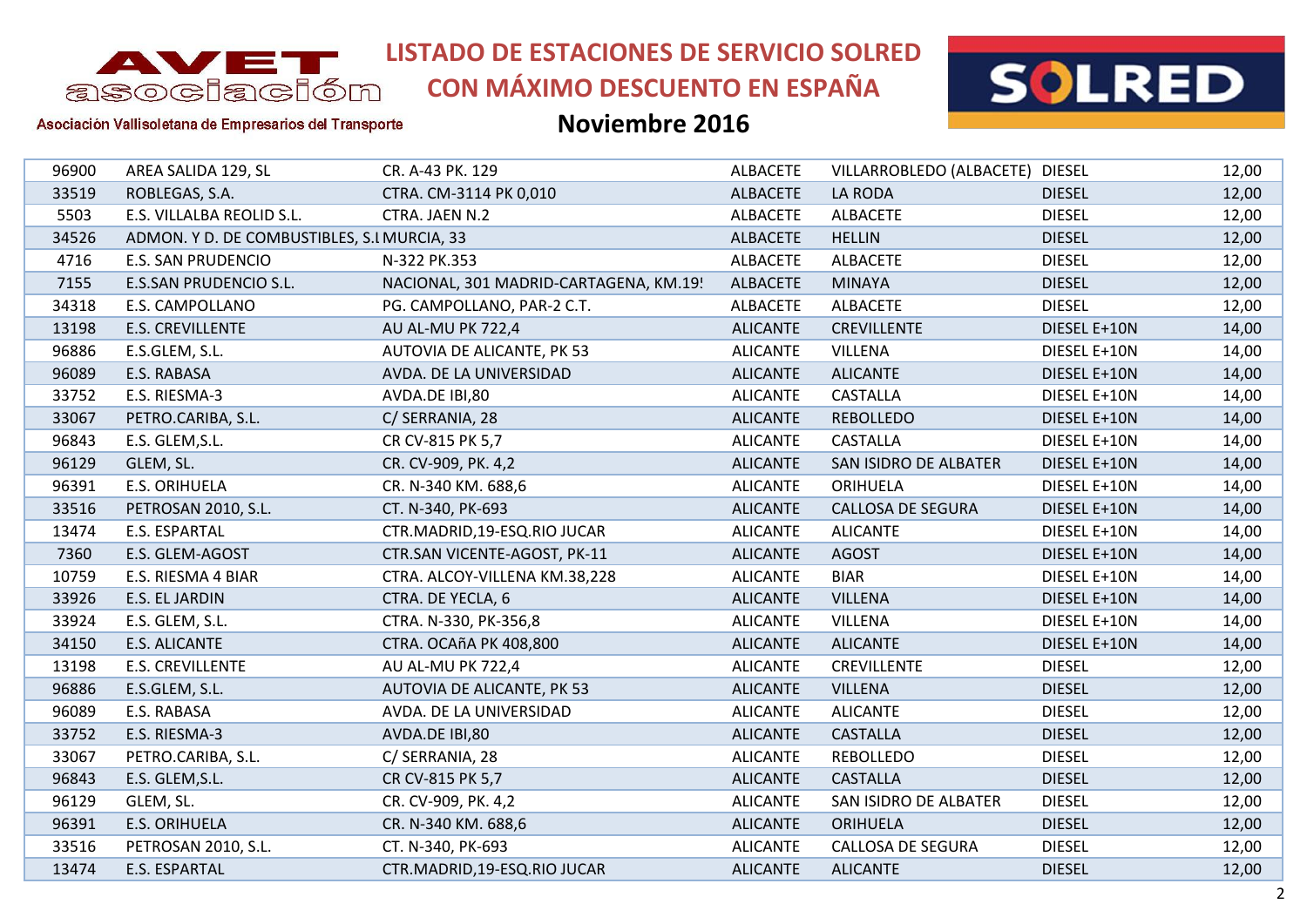

**CON MÁXIMO DESCUENTO EN ESPAÑA**



#### Asociación Vallisoletana de Empresarios del Transporte

| 7360  | E.S. GLEM-AGOST                 | CTR.SAN VICENTE-AGOST, PK-11    | <b>ALICANTE</b> | <b>AGOST</b>                         | <b>DIESEL</b> | 12,00 |
|-------|---------------------------------|---------------------------------|-----------------|--------------------------------------|---------------|-------|
| 10759 | E.S. RIESMA 4 BIAR              | CTRA. ALCOY-VILLENA KM.38,228   | <b>ALICANTE</b> | <b>BIAR</b>                          | <b>DIESEL</b> | 12,00 |
| 33926 | E.S. EL JARDIN                  | CTRA. DE YECLA, 6               | <b>ALICANTE</b> | <b>VILLENA</b>                       | <b>DIESEL</b> | 12,00 |
| 33924 | E.S. GLEM, S.L.                 | CTRA. N-330, PK-356,8           | <b>ALICANTE</b> | <b>VILLENA</b>                       | <b>DIESEL</b> | 12,00 |
| 34150 | E.S. ALICANTE                   | CTRA. OCAñA PK 408,800          | <b>ALICANTE</b> | <b>ALICANTE</b>                      | <b>DIESEL</b> | 12,00 |
| 96058 | E.S. J. CARRION                 | CTRA.N-340,E-15 PK-471          | ALMERIA         | <b>NIJAR</b>                         | DIESEL E+10N  | 14,00 |
| 96163 | CIUDAD TTES. PONIENTE, S.L      | N-340 PK 420,7.AV CANTINAS 2    | ALMERIA         | LA MOJONERA                          | DIESEL E+10N  | 14,00 |
| 96058 | E.S. J. CARRION                 | CTRA.N-340,E-15 PK-471          | ALMERIA         | <b>NIJAR</b>                         | <b>DIESEL</b> | 12,00 |
| 96163 | CIUDAD TTES. PONIENTE, S.L      | N-340 PK 420,7.AV CANTINAS 2    | ALMERIA         | LA MOJONERA                          | <b>DIESEL</b> | 12,00 |
| 34107 | E.S. EL ROBLEDO II              | A-66, PK-10                     | <b>ASTURIAS</b> | STA.ROSA-LLANERA                     | DIESEL E+10N  | 14,00 |
| 34106 | E.S. ROBLEDO I                  | A-66, PK-10                     | <b>ASTURIAS</b> | STA.ROSA-LLANERA                     | DIESEL E+10N  | 14,00 |
| 96401 | E.S. MONTICO II                 | A-8 PK 14 (M.I)                 | <b>ASTURIAS</b> | TAMÓN CARREÑO                        | DIESEL E+10N  | 14,00 |
| 96400 | E.S. MONTICO I                  | A-8 PK 401,50 M.D               | <b>ASTURIAS</b> | TAMÓN CARREÑO (ASTURIAS DIESEL E+10N |               | 14,00 |
| 97048 | E.S. PETROPRIN, S.L.            | AU. AS-I, PK 19 SALIDA NOREÑA   | <b>ASTURIAS</b> | LA FERRERA-SIERO                     | DIESEL E+10N  | 14,00 |
| 33303 | E.S. FUENTESILA                 | AUTOVIA OVIEDO-MIERES, KM.1     | <b>ASTURIAS</b> | <b>OVIEDO</b>                        | DIESEL E+10N  | 14,00 |
| 34544 | <b>E.S. LLARANES</b>            | AV. GIJON, 70                   | <b>ASTURIAS</b> | LLARANES (AVILÉS)                    | DIESEL E+10N  | 14,00 |
| 33306 | E.S. PUMARIN                    | AVDA CONSTITUCION, 220          | <b>ASTURIAS</b> | <b>GIJON</b>                         | DIESEL E+10N  | 14,00 |
| 33304 | CANIVELL COMBUSTIBLES S.L.U     | AVDA. LUGO, 24                  | <b>ASTURIAS</b> | <b>AVILES</b>                        | DIESEL E+10N  | 14,00 |
| 96018 | E.S. SAN ROMAN II, S.L.         | CR A-8 ENLACE FRENTE PK 456     | <b>ASTURIAS</b> | <b>VIELLA</b>                        | DIESEL E+10N  | 14,00 |
| 34364 | NESATELI GRUPO NEGOCIOS, S.L.   | CR N-634, PK 299,1              | <b>ASTURIAS</b> | SAN ROQUE DEL ACEBAL                 | DIESEL E+10N  | 14,00 |
| 96731 | CANIVELL COMBUSTIBLES S.L.U     | CR.AS-238 P.K 0,8(PARQUE EMPR)  | <b>ASTURIAS</b> | AVILÉS (ASTURIAS)                    | DIESEL E+10N  | 14,00 |
| 96341 | E.S. CARBURANTES CARBAYIN, S.L. | CTRA. AS-17 P.K. 39,100         | <b>ASTURIAS</b> | BARROS-LANGREO                       | DIESEL E+10N  | 14,00 |
| 33803 | E.S.MONT-SACRO S.A.             | CTRA.N-630 KM.436               | <b>ASTURIAS</b> | ARGAME-MORCIN                        | DIESEL E+10N  | 14,00 |
| 33923 | E.S. DIBLAN, S.A.               | CTRA.N-634 PK.386,500           | <b>ASTURIAS</b> | <b>MARCENADO</b>                     | DIESEL E+10N  | 14,00 |
| 10977 | E.S. SAN ROMAN GARCIA S.L.      | N-634, PK-347                   | <b>ASTURIAS</b> | <b>GRANDA-SIERO</b>                  | DIESEL E+10N  | 14,00 |
| 12080 | E.S. SILVOTA                    | PEñASANTA CC1 POLG.IND. SILVOTA | <b>ASTURIAS</b> | LLANERA                              | DIESEL E+10N  | 14,00 |
| 97021 | PETROCORNER RETAIL, S.L         | PG.GRANDA - COLLATO PLA, 1 E    | <b>ASTURIAS</b> | <b>VIELLA</b>                        | DIESEL E+10N  | 14,00 |
| 11953 | E.S. MONTSACRO                  | PGN. I. DE RIAÑO I, PAR-I       | <b>ASTURIAS</b> | RIAñO LANGREO                        | DIESEL E+10N  | 14,00 |
| 34107 | E.S. EL ROBLEDO II              | A-66, PK-10                     | <b>ASTURIAS</b> | STA.ROSA-LLANERA                     | <b>DIESEL</b> | 12,00 |
| 34106 | E.S. ROBLEDO I                  | A-66, PK-10                     | <b>ASTURIAS</b> | STA.ROSA-LLANERA                     | <b>DIESEL</b> | 12,00 |
| 96401 | E.S. MONTICO II                 | A-8 PK 14 (M.I)                 | <b>ASTURIAS</b> | TAMÓN CARREÑO                        | <b>DIESEL</b> | 12,00 |
| 96400 | E.S. MONTICO I                  | A-8 PK 401,50 M.D               | <b>ASTURIAS</b> | TAMÓN CARREÑO (ASTURIAS DIESEL       |               | 12,00 |
|       |                                 |                                 |                 |                                      |               |       |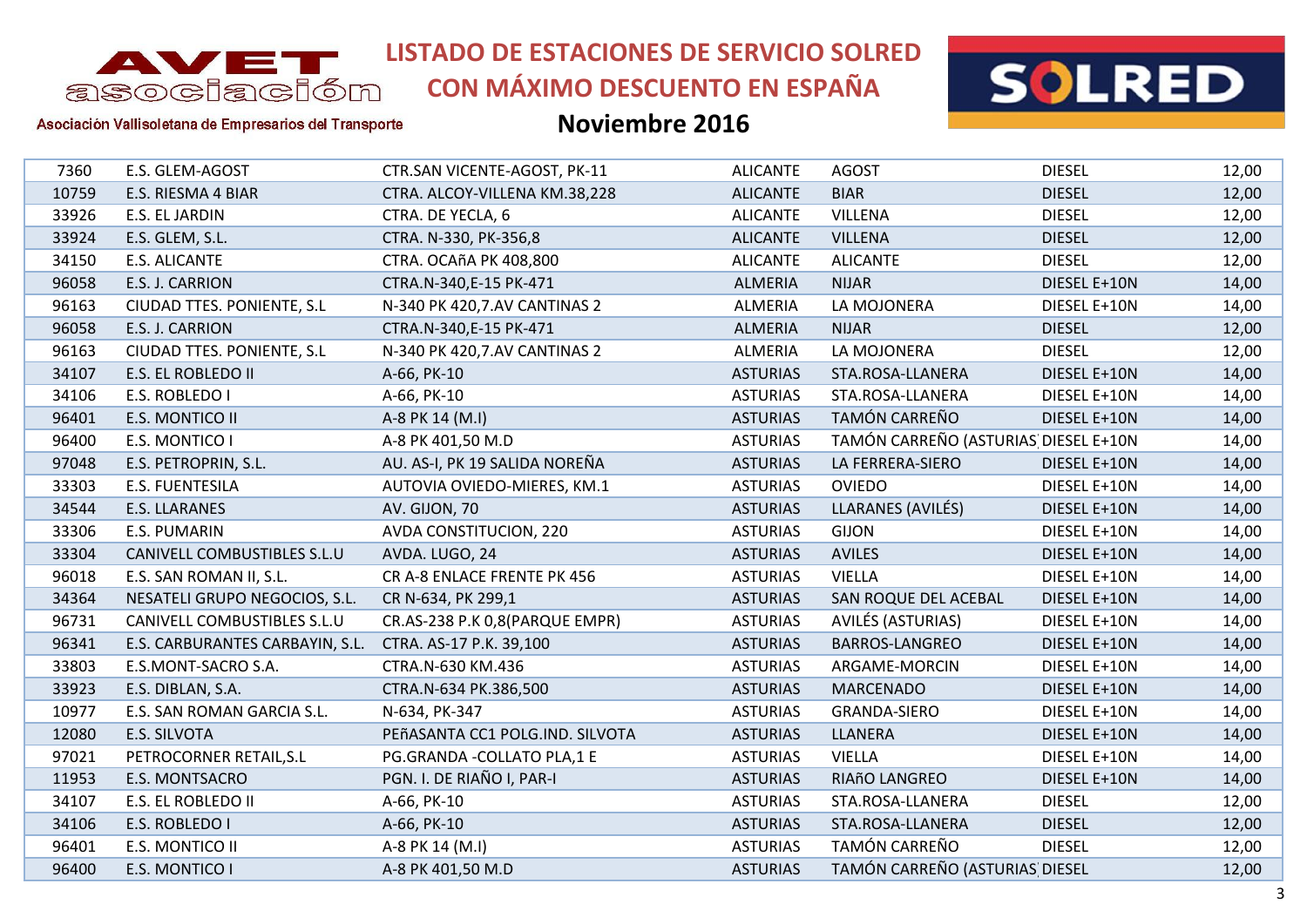

**CON MÁXIMO DESCUENTO EN ESPAÑA**



Asociación Vallisoletana de Empresarios del Transporte

| 97048 | E.S. PETROPRIN, S.L.            | AU. AS-I, PK 19 SALIDA NOREÑA        | <b>ASTURIAS</b> | LA FERRERA-SIERO        | <b>DIESEL</b> | 12,00 |
|-------|---------------------------------|--------------------------------------|-----------------|-------------------------|---------------|-------|
| 33303 | <b>E.S. FUENTESILA</b>          | AUTOVIA OVIEDO-MIERES, KM.1          | <b>ASTURIAS</b> | <b>OVIEDO</b>           | <b>DIESEL</b> | 12,00 |
| 34544 | <b>E.S. LLARANES</b>            | AV. GIJON, 70                        | <b>ASTURIAS</b> | LLARANES (AVILÉS)       | <b>DIESEL</b> | 12,00 |
| 33306 | E.S. PUMARIN                    | AVDA CONSTITUCION, 220               | <b>ASTURIAS</b> | <b>GIJON</b>            | <b>DIESEL</b> | 12,00 |
| 33304 | CANIVELL COMBUSTIBLES S.L.U     | AVDA. LUGO, 24                       | <b>ASTURIAS</b> | <b>AVILES</b>           | <b>DIESEL</b> | 12,00 |
| 96018 | E.S. SAN ROMAN II, S.L.         | CR A-8 ENLACE FRENTE PK 456          | <b>ASTURIAS</b> | <b>VIELLA</b>           | <b>DIESEL</b> | 12,00 |
| 34364 | NESATELI GRUPO NEGOCIOS, S.L.   | CR N-634, PK 299,1                   | <b>ASTURIAS</b> | SAN ROQUE DEL ACEBAL    | <b>DIESEL</b> | 12,00 |
| 96731 | CANIVELL COMBUSTIBLES S.L.U     | CR.AS-238 P.K 0,8(PARQUE EMPR)       | <b>ASTURIAS</b> | AVILÉS (ASTURIAS)       | <b>DIESEL</b> | 12,00 |
| 96341 | E.S. CARBURANTES CARBAYIN, S.L. | CTRA. AS-17 P.K. 39,100              | <b>ASTURIAS</b> | <b>BARROS-LANGREO</b>   | <b>DIESEL</b> | 12,00 |
| 33803 | E.S.MONT-SACRO S.A.             | CTRA.N-630 KM.436                    | <b>ASTURIAS</b> | ARGAME-MORCIN           | <b>DIESEL</b> | 12,00 |
| 33923 | E.S. DIBLAN, S.A.               | CTRA.N-634 PK.386,500                | <b>ASTURIAS</b> | <b>MARCENADO</b>        | <b>DIESEL</b> | 12,00 |
| 10977 | E.S. SAN ROMAN GARCIA S.L.      | N-634, PK-347                        | <b>ASTURIAS</b> | GRANDA-SIERO            | <b>DIESEL</b> | 12,00 |
| 12080 | E.S. SILVOTA                    | PEñASANTA CC1 POLG.IND. SILVOTA      | <b>ASTURIAS</b> | LLANERA                 | <b>DIESEL</b> | 12,00 |
| 97021 | PETROCORNER RETAIL, S.L         | PG.GRANDA - COLLATO PLA, 1 E         | <b>ASTURIAS</b> | <b>VIELLA</b>           | <b>DIESEL</b> | 12,00 |
| 11953 | E.S. MONTSACRO                  | PGN. I. DE RIAÑO I, PAR-I            | <b>ASTURIAS</b> | RIAñO LANGREO           | <b>DIESEL</b> | 12,00 |
| 96994 | ES SAN ROMAN GARCIA             | <b>CR N502 PK22</b>                  | <b>AVILA</b>    | SOLOSANCHO              | DIESEL E+10N  | 14,00 |
| 3589  | E.S. TERCE O S.L.               | N-501 PK 23,6                        | <b>AVILA</b>    | <b>SAN PEDRO ARROYO</b> | DIESEL E+10N  | 14,00 |
| 96994 | <b>ES SAN ROMAN GARCIA</b>      | <b>CR N502 PK22</b>                  | <b>AVILA</b>    | SOLOSANCHO              | <b>DIESEL</b> | 12,00 |
| 3589  | E.S. TERCE O S.L.               | N-501 PK 23,6                        | <b>AVILA</b>    | <b>SAN PEDRO ARROYO</b> | <b>DIESEL</b> | 12,00 |
| 96786 | MERIDA AUTOVIA DCHO.            | AU SUROESTE-ENLACE CR MONTIJO KM 341 | <b>BADAJOZ</b>  | <b>MERIDA</b>           | DIESEL E+10N  | 14,00 |
| 33034 | E. S. ZAFRA (PUEBLO)            | AVENIDA DE LOS SANTOS, S-N           | <b>BADAJOZ</b>  | ZAFRA                   | DIESEL E+10N  | 14,00 |
| 5281  | RECAESCANIA PET. E HIDRO.       | CARRETERA N-V KM 342,5               | <b>BADAJOZ</b>  | <b>MERIDA</b>           | DIESEL E+10N  | 14,00 |
| 96787 | MERIDA AUTOVIA IZQUIERDO        | CRTA A-5, KM 341 IZQDO               | <b>BADAJOZ</b>  | <b>MERIDA</b>           | DIESEL E+10N  | 14,00 |
| 96911 | MONESTERIO AUTOVIA              | CTRA. A-66, PK. 727                  | <b>BADAJOZ</b>  | <b>MONESTERIO</b>       | DIESEL E+10N  | 14,00 |
| 33035 | E. S. ZAFRA (CARRETERA)         | CTRA. N-432, KM. 72                  | <b>BADAJOZ</b>  | ZAFRA                   | DIESEL E+10N  | 14,00 |
| 15667 | E.S. MERIDA III                 | CTRA. N-630, KM-618,5                | <b>BADAJOZ</b>  | <b>MERIDA</b>           | DIESEL E+10N  | 14,00 |
| 33063 | E. S. LUSITANIA, S.L.           | CTRA. N-V, KM.-340,900               | <b>BADAJOZ</b>  | <b>MERIDA</b>           | DIESEL E+10N  | 14,00 |
| 31036 | E.S. LOBON                      | CTRA.MADRID-PORTUGAL KM.369,8        | <b>BADAJOZ</b>  | <b>LOBON</b>            | DIESEL E+10N  | 14,00 |
| 96786 | MERIDA AUTOVIA DCHO.            | AU SUROESTE-ENLACE CR MONTIJO KM 341 | <b>BADAJOZ</b>  | <b>MERIDA</b>           | <b>DIESEL</b> | 12,00 |
| 33034 | E. S. ZAFRA (PUEBLO)            | AVENIDA DE LOS SANTOS, S-N           | <b>BADAJOZ</b>  | ZAFRA                   | <b>DIESEL</b> | 12,00 |
| 5281  | RECAESCANIA PET. E HIDRO.       | CARRETERA N-V KM 342,5               | <b>BADAJOZ</b>  | <b>MERIDA</b>           | <b>DIESEL</b> | 12,00 |
| 96787 | MERIDA AUTOVIA IZQUIERDO        | CRTA A-5, KM 341 IZQDO               | <b>BADAJOZ</b>  | <b>MERIDA</b>           | <b>DIESEL</b> | 12,00 |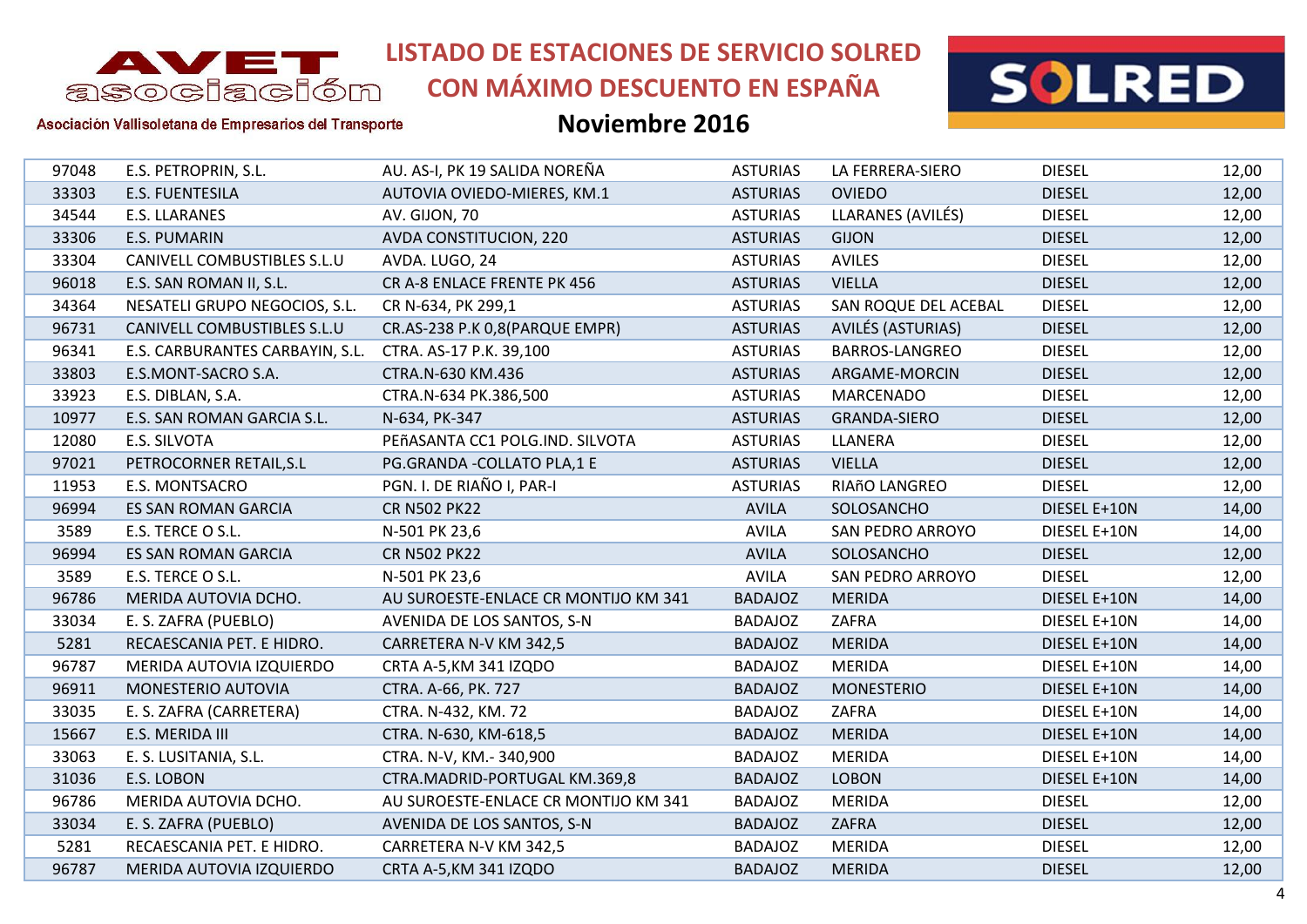

**CON MÁXIMO DESCUENTO EN ESPAÑA**



#### Asociación Vallisoletana de Empresarios del Transporte

| 96911 | MONESTERIO AUTOVIA            | CTRA. A-66, PK. 727            | <b>BADAJOZ</b>   | <b>MONESTERIO</b>                    | <b>DIESEL</b> | 12,00 |
|-------|-------------------------------|--------------------------------|------------------|--------------------------------------|---------------|-------|
| 33035 | E. S. ZAFRA (CARRETERA)       | CTRA. N-432, KM. 72            | <b>BADAJOZ</b>   | ZAFRA                                | <b>DIESEL</b> | 12,00 |
| 15667 | E.S. MERIDA III               | CTRA. N-630, KM-618,5          | <b>BADAJOZ</b>   | <b>MERIDA</b>                        | <b>DIESEL</b> | 12,00 |
| 33063 | E. S. LUSITANIA, S.L.         | CTRA. N-V, KM.-340,900         | <b>BADAJOZ</b>   | <b>MERIDA</b>                        | <b>DIESEL</b> | 12,00 |
| 31036 | E.S. LOBON                    | CTRA.MADRID-PORTUGAL KM.369,8  | <b>BADAJOZ</b>   | <b>LOBON</b>                         | <b>DIESEL</b> | 12,00 |
| 15891 | <b>E.S. MERCABARNA</b>        | CALLE 6 SECTOR C ZONA FRANCA   | <b>BARCELONA</b> | <b>BARCELONA</b>                     | DIESEL E+10N  | 14,00 |
| 96274 | E.S. CIM VALLES II            | CIM VALLES PARCELA 14          | <b>BARCELONA</b> | SANTA PERPETUA DE MOGOL DIESEL E+10N |               | 14,00 |
| 96192 | E.S. CIM VALLES               | <b>CIM VALLES PARCELA-13</b>   | <b>BARCELONA</b> | SANTA PERPETUA DE MOGOL DIESEL E+10N |               | 14,00 |
| 15891 | E.S. MERCABARNA               | CALLE 6 SECTOR C ZONA FRANCA   | <b>BARCELONA</b> | <b>BARCELONA</b>                     | <b>DIESEL</b> | 12,00 |
| 96274 | E.S. CIM VALLES II            | CIM VALLES PARCELA 14          | <b>BARCELONA</b> | SANTA PERPETUA DE MOGOC DIESEL       |               | 12,00 |
| 96192 | E.S. CIM VALLES               | CIM VALLES PARCELA-13          | <b>BARCELONA</b> | SANTA PERPETUA DE MOGOL DIESEL       |               | 12,00 |
| 96025 | E.S. QUINTANAPALLAII          | AUTOPISTA A-1, PK. 12          | <b>BURGOS</b>    | QUINTANAPALLA                        | DIESEL E+10N  | 14,00 |
| 96024 | E.S. QUINTANAPALLAI           | AUTOPISTA A-1, PK. 12          | <b>BURGOS</b>    | QUINTANAPALLA                        | DIESEL E+10N  | 14,00 |
| 12800 | E.S. FONTIOSO II              | CTRA. N-I, PK.186              | <b>BURGOS</b>    | <b>FONTIOSO</b>                      | DIESEL E+10N  | 14,00 |
| 96025 | E.S. QUINTANAPALLAII          | AUTOPISTA A-1, PK. 12          | <b>BURGOS</b>    | QUINTANAPALLA                        | <b>DIESEL</b> | 12,00 |
| 96024 | <b>E.S. QUINTANAPALLAI</b>    | AUTOPISTA A-1, PK. 12          | <b>BURGOS</b>    | QUINTANAPALLA                        | <b>DIESEL</b> | 12,00 |
| 915   | <b>GASOLEOS HUERTA JR, SC</b> | CR C-111, 40,9                 | <b>BURGOS</b>    | HUERTA DEL REY                       | <b>DIESEL</b> | 12,00 |
| 12800 | E.S. FONTIOSO II              | CTRA. N-I, PK.186              | <b>BURGOS</b>    | <b>FONTIOSO</b>                      | <b>DIESEL</b> | 12,00 |
| 96756 | E.S. VIA DE LA PLATA          | CTR. A-66, PK-494              | <b>CACERES</b>   | MALPARTIDA DE PLASENCIA              | DIESEL E+10N  | 14,00 |
| 33531 | E. S. SERVIMOSA               | CTRA. N-V, PK.- 180,8          | <b>CACERES</b>   | NAVALMORAL DE LA MATA                | DIESEL E+10N  | 14,00 |
| 34391 | CAMPSA NAVALMORAL             | CTRA.N-V, PK.179               | <b>CACERES</b>   | NAVALMORAL DE LA MATA                | DIESEL E+10N  | 14,00 |
| 96555 | A.S.LOS CERRILLOS, S.L.       | AUTOV.EXTREMADURA, 174         | <b>CACERES</b>   | PERALEDA DE LA MATA                  | DIESEL E+10N  | 12,00 |
| 96555 | A.S.LOS CERRILLOS, S.L.       | AUTOV.EXTREMADURA, 174         | <b>CACERES</b>   | PERALEDA DE LA MATA                  | <b>DIESEL</b> | 12,00 |
| 96756 | E.S. VIA DE LA PLATA          | CTR. A-66, PK-494              | <b>CACERES</b>   | MALPARTIDA DE PLASENCIA              | <b>DIESEL</b> | 12,00 |
| 33531 | E. S. SERVIMOSA               | CTRA. N-V, PK.- 180,8          | <b>CACERES</b>   | NAVALMORAL DE LA MATA                | <b>DIESEL</b> | 12,00 |
| 34391 | <b>CAMPSA NAVALMORAL</b>      | CTRA.N-V, PK.179               | <b>CACERES</b>   | NAVALMORAL DE LA MATA                | <b>DIESEL</b> | 12,00 |
| 33755 | MEJIAS GONZALEZ ISMAEL, S.L.  | AVDA. ARCOS S/N                | CADIZ            | VILLAMARTIN                          | DIESEL E+10N  | 14,00 |
| 13080 | PROY. Y GESTIONES PETROGAS    | C/ PASEO VICTORIA EUGENIA, S/N | CADIZ            | <b>ALGECIRAS</b>                     | DIESEL E+10N  | 14,00 |
| 97067 | E.S MOJO GALLARDO             | CR A-381 PK. 20, MARGEN D      | CADIZ            | JEREZ DE LA FRONTERA                 | DIESEL E+10N  | 14,00 |
| 10716 | E.S. MONTEALTO, S.L.          | CR C441 PK 64,10               | CADIZ            | SAN LUCAR DE BARRAMEDA               | DIESEL E+10N  | 14,00 |
| 34486 | JUAN D.ARAGON GUERRERO, S.L.  | CR.C-441, PK. 69               | CADIZ            | <b>CHIPIONA</b>                      | DIESEL E+10N  | 14,00 |
| 97111 | JEREZ ALTO II                 | CR.N-IV, KM635, 80             | CADIZ            | JEREZ DE LA FRONTERA                 | DIESEL E+10N  | 14,00 |
|       |                               |                                |                  |                                      |               |       |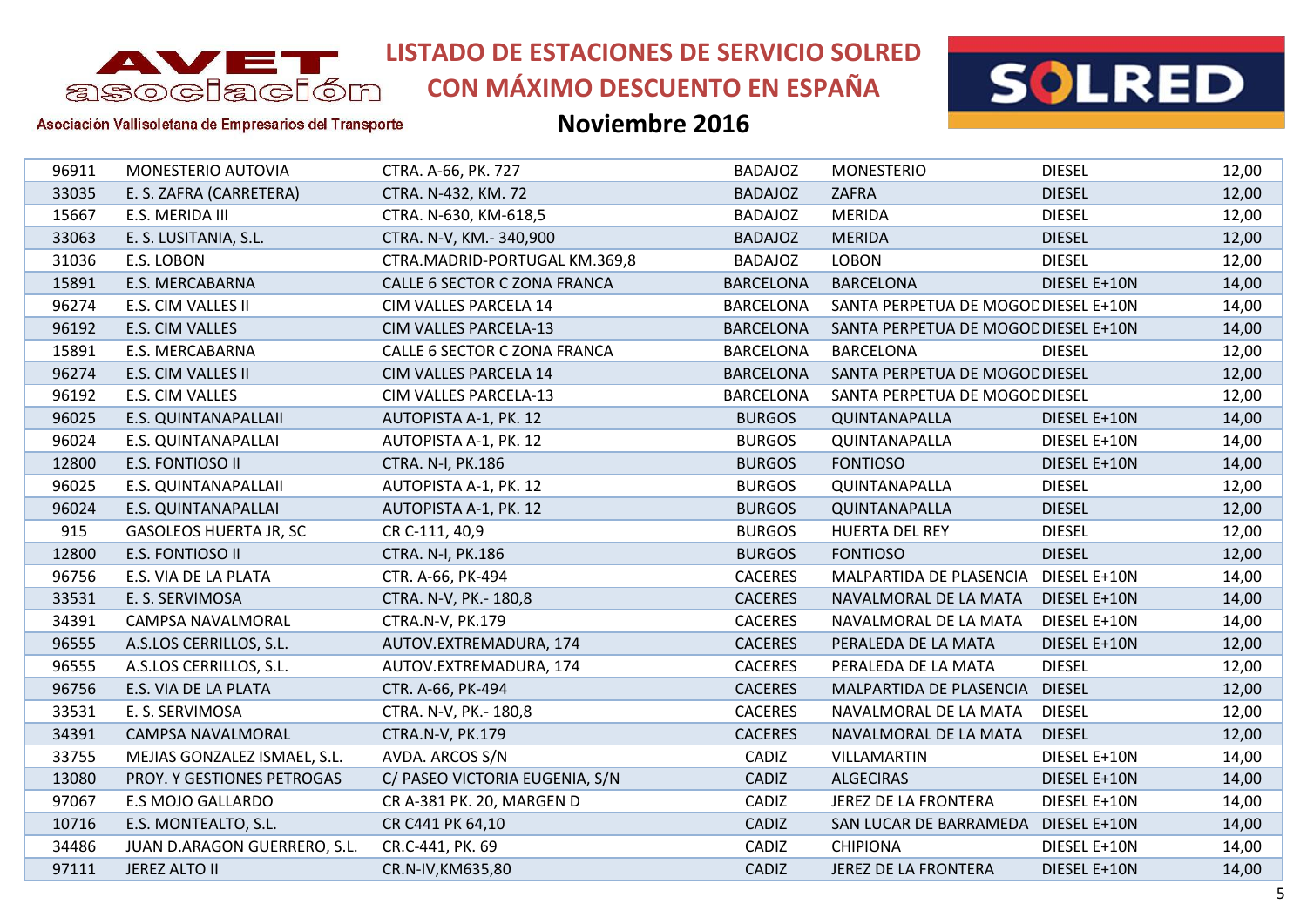

# **CON MÁXIMO DESCUENTO EN ESPAÑA**



#### Asociación Vallisoletana de Empresarios del Transporte

| 12563 | E.S. SAN ELOY, S.L.             | CRT. P-0435, PK-5              | CADIZ              | <b>GUADALCACIN</b>         | DIESEL E+10N  | 14,00 |
|-------|---------------------------------|--------------------------------|--------------------|----------------------------|---------------|-------|
| 96703 | E.S. LOS BARRIOS                | CTR. A-381, PK-80              | CADIZ              | <b>LOS BARRIOS</b>         | DIESEL E+10N  | 14,00 |
| 92455 | E.S. VIRGEN DEL ROCIO, S.L.     | CTR. A-382, KM-23.6            | CADIZ              | VILLAMARTIN                | DIESEL E+10N  | 14,00 |
| 15187 | <b>E.S.MIRAFLORES</b>           | CTRA.N-340 PK.116              | CADIZ              | <b>SAN ROQUE</b>           | DIESEL E+10N  | 14,00 |
| 15380 | <b>JEREZ ALTO</b>               | <b>CTRA.NIV KM 635,80</b>      | CADIZ              | JEREZ DE LA FRONTRA        | DIESEL E+10N  | 14,00 |
| 33755 | MEJIAS GONZALEZ ISMAEL, S.L.    | AVDA. ARCOS S/N                | CADIZ              | <b>VILLAMARTIN</b>         | <b>DIESEL</b> | 12,00 |
| 13080 | PROY. Y GESTIONES PETROGAS      | C/ PASEO VICTORIA EUGENIA, S/N | CADIZ              | <b>ALGECIRAS</b>           | <b>DIESEL</b> | 12,00 |
| 97067 | <b>E.S MOJO GALLARDO</b>        | CR A-381 PK. 20, MARGEN D      | CADIZ              | JEREZ DE LA FRONTERA       | <b>DIESEL</b> | 12,00 |
| 10716 | E.S. MONTEALTO, S.L.            | CR C441 PK 64,10               | CADIZ              | SAN LUCAR DE BARRAMEDA     | <b>DIESEL</b> | 12,00 |
| 34486 | JUAN D.ARAGON GUERRERO, S.L.    | CR.C-441, PK. 69               | CADIZ              | <b>CHIPIONA</b>            | <b>DIESEL</b> | 12,00 |
| 97111 | <b>JEREZ ALTO II</b>            | CR.N-IV, KM635, 80             | CADIZ              | JEREZ DE LA FRONTERA       | <b>DIESEL</b> | 12,00 |
| 12563 | E.S. SAN ELOY, S.L.             | CRT. P-0435, PK-5              | CADIZ              | <b>GUADALCACIN</b>         | <b>DIESEL</b> | 12,00 |
| 96703 | E.S. LOS BARRIOS                | CTR. A-381, PK-80              | CADIZ              | <b>LOS BARRIOS</b>         | <b>DIESEL</b> | 12,00 |
| 92455 | E.S. VIRGEN DEL ROCIO, S.L.     | CTR. A-382, KM-23.6            | CADIZ              | <b>VILLAMARTIN</b>         | <b>DIESEL</b> | 12,00 |
| 15187 | E.S.MIRAFLORES                  | CTRA.N-340 PK.116              | CADIZ              | <b>SAN ROQUE</b>           | <b>DIESEL</b> | 12,00 |
| 15380 | <b>JEREZ ALTO</b>               | <b>CTRA.NIV KM 635,80</b>      | CADIZ              | <b>JEREZ DE LA FRONTRA</b> | <b>DIESEL</b> | 12,00 |
| 96296 | AREA DE S. TERMINO, S.L.        | <b>B. DE TERMINO, SN</b>       | <b>CANTABRIA</b>   | <b>HOZNAYO</b>             | DIESEL E+10N  | 14,00 |
| 12335 | E.S. BESAYA, S.L.               | N-611 PK 163,2                 | <b>CANTABRIA</b>   | ARENA DE IGUAÑA            | DIESEL E+10N  | 14,00 |
| 96229 | E.S. RAOS, S.L.                 | POLIG.RAOS, PARCELA C          | <b>CANTABRIA</b>   | CAMARGO                    | DIESEL E+10N  | 14,00 |
| 96296 | AREA DE S. TERMINO, S.L.        | <b>B. DE TERMINO, SN</b>       | <b>CANTABRIA</b>   | <b>HOZNAYO</b>             | <b>DIESEL</b> | 12,00 |
| 12335 | E.S. BESAYA, S.L.               | N-611 PK 163,2                 | <b>CANTABRIA</b>   | ARENA DE IGUAÑA            | <b>DIESEL</b> | 12,00 |
| 96229 | E.S. RAOS, S.L.                 | POLIG.RAOS, PARCELA C          | <b>CANTABRIA</b>   | <b>CAMARGO</b>             | <b>DIESEL</b> | 12,00 |
| 97002 | ALMENARA                        | AUTOVIA A-7, SALIDA 293        | CASTELLON          | ALMENARA                   | DIESEL E+10N  | 14,00 |
| 34296 | BASTIMENTS ALCOSSEBRE S.L       | CR N-340, 1021,7               | CASTELLON          | ALCALA DE CHIVERT          | DIESEL E+10N  | 14,00 |
| 33318 | E.S. JUNCAR, S.L.               | CRA.N-234, PK-19.6             | CASTELLON          | <b>SOT DE FERRER</b>       | DIESEL E+10N  | 14,00 |
| 3742  | E.S. LA TORRE, S.L.             | CTRA. N-340 KM. 102,7          | CASTELLON          | TORREBLANCA                | DIESEL E+10N  | 14,00 |
| 97002 | ALMENARA                        | AUTOVIA A-7, SALIDA 293        | CASTELLON          | ALMENARA                   | <b>DIESEL</b> | 12,00 |
| 34296 | BASTIMENTS ALCOSSEBRE S.L       | CR N-340, 1021,7               | CASTELLON          | ALCALA DE CHIVERT          | <b>DIESEL</b> | 12,00 |
| 33318 | E.S. JUNCAR, S.L.               | CRA.N-234, PK-19.6             | CASTELLON          | <b>SOT DE FERRER</b>       | <b>DIESEL</b> | 12,00 |
| 3742  | E.S. LA TORRE, S.L.             | CTRA. N-340 KM. 102,7          | CASTELLON          | <b>TORREBLANCA</b>         | <b>DIESEL</b> | 12,00 |
| 33470 | E.S. STA. CRUZ DE MUDELA        | AU ANDAL.PK.217                | <b>CIUDAD REAL</b> | S.CRUZ D MUDELA            | DIESEL E+10N  | 14,00 |
| 12429 | <b>MARTIN LOPEZ CARBURANTES</b> | CN-4, PK.167,1                 |                    | CIUDAD REAL MANZANARES     | DIESEL E+10N  | 14,00 |
|       |                                 |                                |                    |                            |               |       |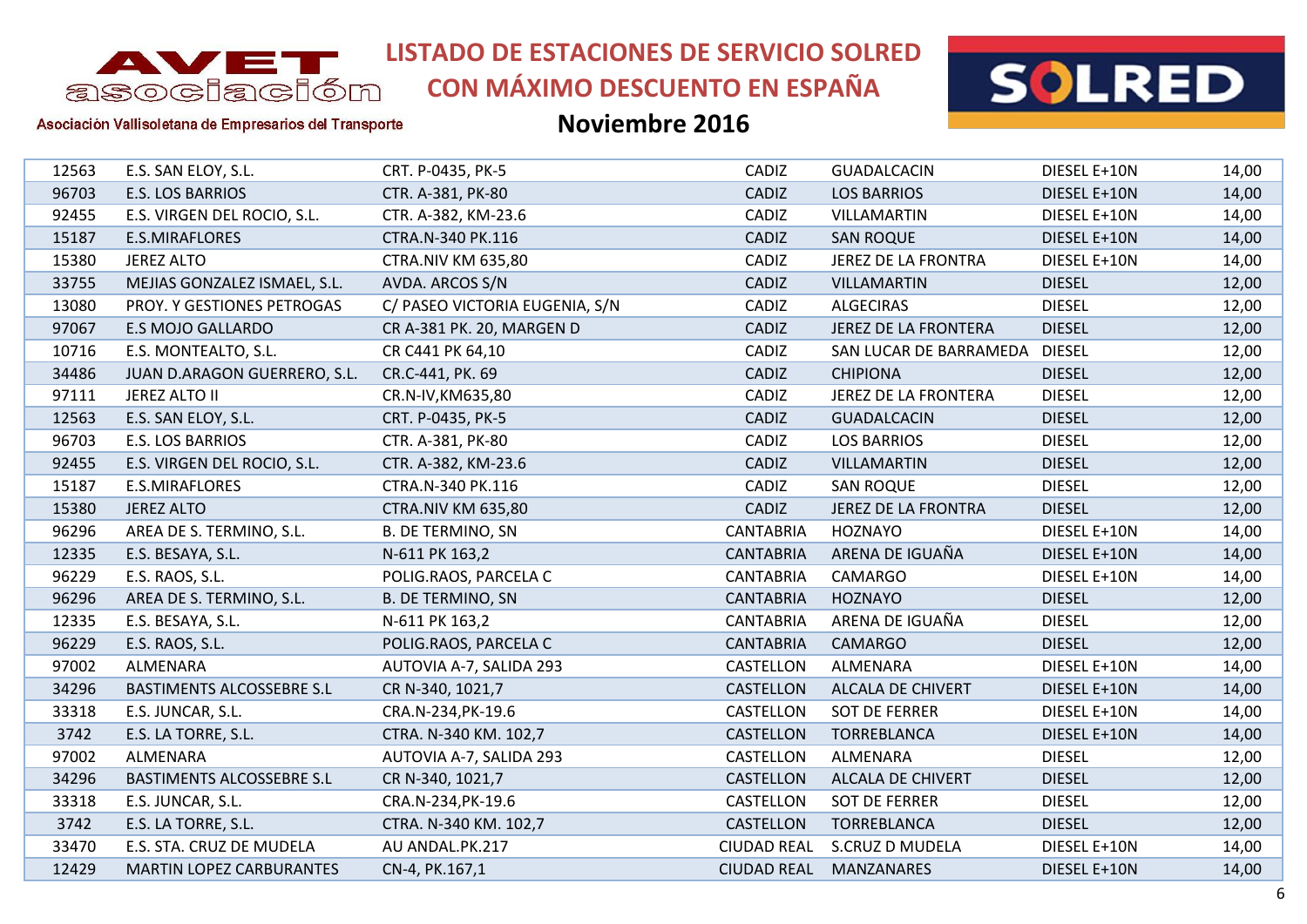

**CON MÁXIMO DESCUENTO EN ESPAÑA**



Asociación Vallisoletana de Empresarios del Transporte

| 96546 | MARTIN LOPEZ CARBURANTES, S.L. CR.N-IV, PK.216,9 |                                   |                    | CIUDAD REAL SANTA CRUZ DE MUDELA | DIESEL E+10N  | 14,00 |
|-------|--------------------------------------------------|-----------------------------------|--------------------|----------------------------------|---------------|-------|
| 7038  | <b>FULGENCIO JIMNENEZ CONESA</b>                 | CR.N-IV, PK-162                   | <b>CIUDAD REAL</b> | <b>MANZANARES</b>                | DIESEL E+10N  | 14,00 |
| 12142 | C NTA SRA PENARROYA SL                           | CTRA. CR-141 KM 3,7               | <b>CIUDAD REAL</b> | MANZANARES                       | DIESEL E+10N  | 14,00 |
| 12145 | E.S. LARACHE                                     | <b>CTRA. FUENSANTA S-N</b>        | <b>CIUDAD REAL</b> | <b>CIUDAD REAL</b>               | DIESEL E+10N  | 14,00 |
| 33699 | SANCHEZ AREVALO E HIJOS SA                       | CTRA. N-IV (E-5), PK-185          | <b>CIUDAD REAL</b> | VILLANUEVA DE FRANCO             | DIESEL E+10N  | 14,00 |
| 33507 | E.S.DANIMA, S.L.                                 | CTRA.C-424 PK 80,300              |                    | CIUDAD REAL ALMODOVAR DEL CAMPO  | DIESEL E+10N  | 14,00 |
| 33470 | E.S. STA. CRUZ DE MUDELA                         | AU ANDAL.PK.217                   | <b>CIUDAD REAL</b> | S.CRUZ D MUDELA                  | <b>DIESEL</b> | 12,00 |
| 12429 | <b>MARTIN LOPEZ CARBURANTES</b>                  | CN-4, PK.167,1                    | <b>CIUDAD REAL</b> | MANZANARES                       | <b>DIESEL</b> | 12,00 |
| 96546 | MARTIN LOPEZ CARBURANTES, S.L. CR.N-IV, PK.216,9 |                                   |                    | CIUDAD REAL SANTA CRUZ DE MUDELA | <b>DIESEL</b> | 12,00 |
| 7038  | FULGENCIO JIMNENEZ CONESA                        | CR.N-IV, PK-162                   | <b>CIUDAD REAL</b> | MANZANARES                       | <b>DIESEL</b> | 12,00 |
| 12142 | C NTA SRA PENARROYA SL                           | CTRA. CR-141 KM 3,7               | <b>CIUDAD REAL</b> | <b>MANZANARES</b>                | <b>DIESEL</b> | 12,00 |
| 12145 | E.S. LARACHE                                     | <b>CTRA. FUENSANTA S-N</b>        |                    | CIUDAD REAL CIUDAD REAL          | <b>DIESEL</b> | 12,00 |
| 33699 | SANCHEZ AREVALO E HIJOS SA                       | CTRA. N-IV (E-5), PK-185          | <b>CIUDAD REAL</b> | VILLANUEVA DE FRANCO             | <b>DIESEL</b> | 12,00 |
| 33507 | E.S.DANIMA, S.L.                                 | CTRA.C-424 PK 80,300              | <b>CIUDAD REAL</b> | ALMODOVAR DEL CAMPO              | <b>DIESEL</b> | 12,00 |
| 12391 | E.S. VILLAFRANCA                                 | CP-5,68 DE VILLAFRANCA PK-1,400   | <b>CORDOBA</b>     | VILLAFRANCA DE GORBA             | DIESEL E+10N  | 14,00 |
| 6140  | <b>SURTIDOR LAS UVADAS</b>                       | CR- MORILES-LAS NAVAS KM.1        | <b>CORDOBA</b>     | <b>MORILES</b>                   | DIESEL E+10N  | 14,00 |
| 12391 | E.S. VILLAFRANCA                                 | CP-5,68 DE VILLAFRANCA PK-1,400   | <b>CORDOBA</b>     | <b>VILLAFRANCA DE GORBA</b>      | <b>DIESEL</b> | 12,00 |
| 6140  | <b>SURTIDOR LAS UVADAS</b>                       | CR- MORILES-LAS NAVAS KM.1        | <b>CORDOBA</b>     | <b>MORILES</b>                   | <b>DIESEL</b> | 12,00 |
| 31270 | E.S. ELVIÑA                                      | AV.ALFONSO MOLINA S-N             | <b>CORUÑA</b>      | EL VIÑA (LA CORUÑA)              | DIESEL E+10N  | 14,00 |
| 11310 | <b>E.S. SAN CRISTOBAL</b>                        | CL. AVENIDA JOAQUIN PLANELLES, 51 | <b>CORUÑA</b>      | LA CORUñA                        | DIESEL E+10N  | 14,00 |
| 34027 | CHOUSAL, S.L                                     | CR C-646,3 D                      | <b>CORUÑA</b>      | <b>CATABORIS</b>                 | DIESEL E+10N  | 14,00 |
| 96037 | <b>GALURESAS</b>                                 | CR N-550,78,6                     | <b>CORUÑA</b>      | <b>ESCLAVITUD</b>                | DIESEL E+10N  | 14,00 |
| 33841 | <b>MOSYPER GESTION S.L</b>                       | CR N-634,688                      | <b>CORUÑA</b>      | PONTE CARREIRAS                  | DIESEL E+10N  | 14,00 |
| 11692 | INVERSIONES 1802, S.L.                           | CTRA DP 1914 CARBALLO-FORTUMO     | <b>CORUÑA</b>      | <b>RUS</b>                       | DIESEL E+10N  | 14,00 |
| 31748 | E.S. O BURGO                                     | CTRA. A-9 KM. 6                   | <b>CORUÑA</b>      | O BURGO - CULLEREDO              | DIESEL E+10N  | 14,00 |
| 96294 | <b>E.S. AEROPUERTO SANTISO SL</b>                | CTRA.N-634 PK 707,116 M.I.        | <b>CORUÑA</b>      | <b>CASTROFEITO- O PINO</b>       | DIESEL E+10N  | 14,00 |
| 31270 | E.S. ELVIÑA                                      | AV.ALFONSO MOLINA S-N             | <b>CORUÑA</b>      | EL VIÑA (LA CORUÑA)              | <b>DIESEL</b> | 12,00 |
| 11310 | <b>E.S. SAN CRISTOBAL</b>                        | CL. AVENIDA JOAQUIN PLANELLES, 51 | <b>CORUÑA</b>      | LA CORUñA                        | <b>DIESEL</b> | 12,00 |
| 34027 | CHOUSAL, S.L                                     | CR C-646,3 D                      | <b>CORUÑA</b>      | <b>CATABORIS</b>                 | <b>DIESEL</b> | 12,00 |
| 96037 | <b>GALURESAS</b>                                 | CR N-550,78,6                     | <b>CORUÑA</b>      | <b>ESCLAVITUD</b>                | <b>DIESEL</b> | 12,00 |
| 33841 | MOSYPER GESTION S.L                              | CR N-634,688                      | <b>CORUÑA</b>      | PONTE CARREIRAS                  | <b>DIESEL</b> | 12,00 |
| 11692 | <b>INVERSIONES 1802, S.L.</b>                    | CTRA DP 1914 CARBALLO-FORTUMO     | <b>CORUÑA</b>      | <b>RUS</b>                       | <b>DIESEL</b> | 12,00 |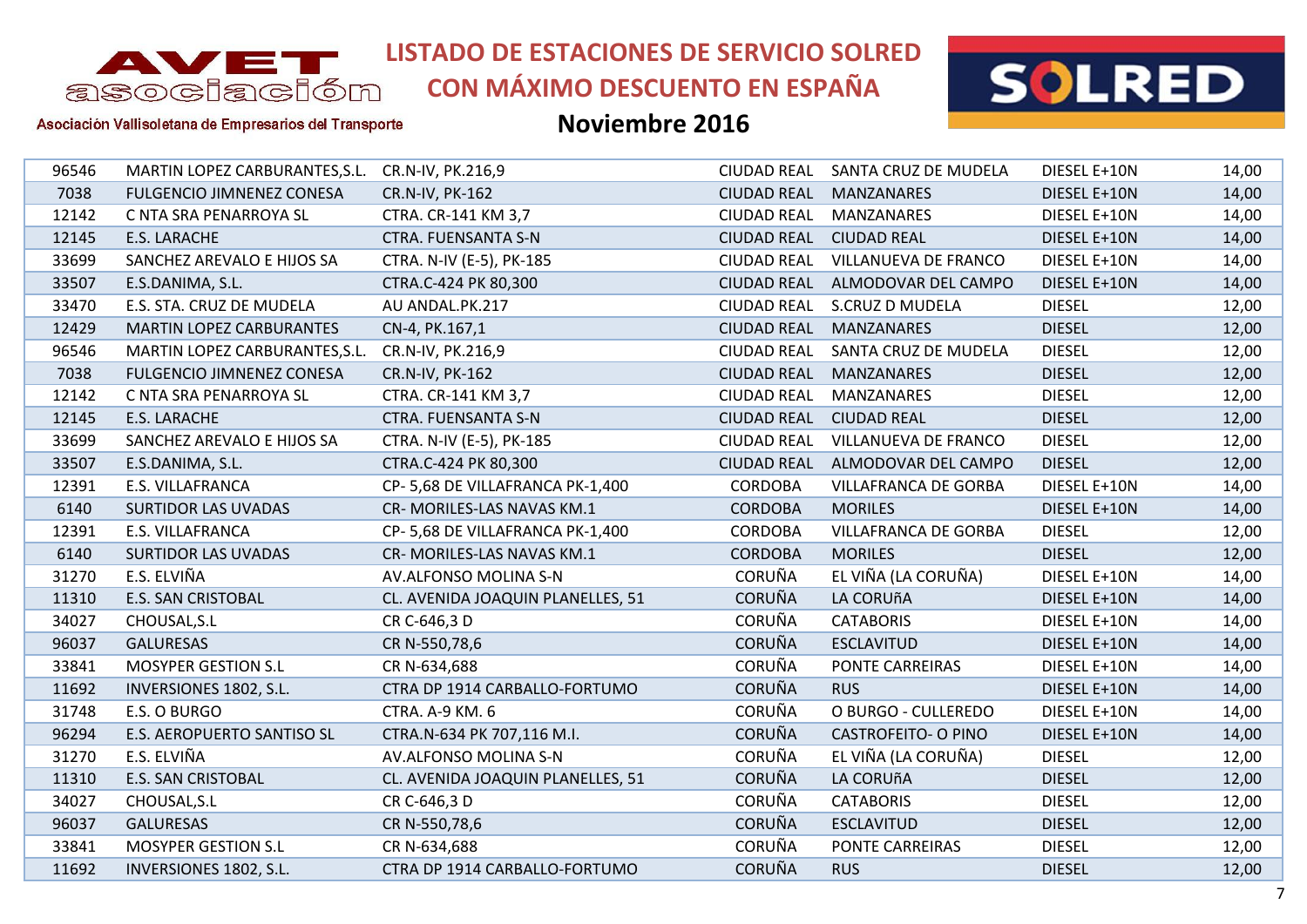

**CON MÁXIMO DESCUENTO EN ESPAÑA**



Asociación Vallisoletana de Empresarios del Transporte

| 31748 | E.S. O BURGO                      | CTRA. A-9 KM. 6                   | <b>CORUÑA</b>         | O BURGO - CULLEREDO        | <b>DIESEL</b> | 12,00 |
|-------|-----------------------------------|-----------------------------------|-----------------------|----------------------------|---------------|-------|
| 96294 | <b>E.S. AEROPUERTO SANTISO SL</b> | CTRA.N-634 PK 707,116 M.I.        | <b>CORUÑA</b>         | <b>CASTROFEITO- O PINO</b> | <b>DIESEL</b> | 12,00 |
| 96236 | E.S. ZAFRA DE ZANCARA             | AUTOVIA LEVANTE KM. 121,300       | <b>CUENCA</b>         | ZAFRA DE ZANCARA           | DIESEL E+10N  | 14,00 |
| 34569 | MIGUEL A. CORTES DAVILA           | <b>CR N-320</b>                   | <b>CUENCA</b>         | LA MELGOSA                 | DIESEL E+10N  | 14,00 |
| 31278 | <b>E.S. LOS PALANCARES</b>        | CTRA. N-320 PK. 85,4              | <b>CUENCA</b>         | <b>CUENCA</b>              | DIESEL E+10N  | 14,00 |
| 12233 | ARBA, S.A.                        | CTRA.AUTOVIA A-3, PK.108.,O       | <b>CUENCA</b>         | <b>SAELICES</b>            | DIESEL E+10N  | 14,00 |
| 12234 | ARBA, S.A.                        | CTRA.AUTOVIA A-3, PK.108-MD       | <b>CUENCA</b>         | <b>MONTALBO</b>            | DIESEL E+10N  | 14,00 |
| 96236 | E.S. ZAFRA DE ZANCARA             | AUTOVIA LEVANTE KM. 121,300       | <b>CUENCA</b>         | ZAFRA DE ZANCARA           | <b>DIESEL</b> | 12,00 |
| 34569 | MIGUEL A. CORTES DAVILA           | <b>CR N-320</b>                   | <b>CUENCA</b>         | LA MELGOSA                 | <b>DIESEL</b> | 12,00 |
| 31278 | <b>E.S. LOS PALANCARES</b>        | CTRA. N-320 PK. 85,4              | <b>CUENCA</b>         | <b>CUENCA</b>              | <b>DIESEL</b> | 12,00 |
| 12233 | ARBA, S.A.                        | CTRA.AUTOVIA A-3, PK.108.,O       | <b>CUENCA</b>         | <b>SAELICES</b>            | <b>DIESEL</b> | 12,00 |
| 12234 | ARBA, S.A.                        | CTRA.AUTOVIA A-3, PK.108-MD       | <b>CUENCA</b>         | <b>MONTALBO</b>            | <b>DIESEL</b> | 12,00 |
| 96386 | E.S. REPSOL MAS MORATO            | <b>CTRA N-II PK 772 (M.D)</b>     | <b>GERONA</b>         | LA JONQUERA                | DIESEL E+10N  | 14,00 |
| 96262 | E.S. REPSOL LA JONQUERA           | CTRA. N-II KM. 772,5 M.I.         | <b>GERONA</b>         | LA JUNQUERA                | DIESEL E+10N  | 14,00 |
| 96386 | E.S. REPSOL MAS MORATO            | <b>CTRA N-II PK 772 (M.D)</b>     | <b>GERONA</b>         | LA JONQUERA                | <b>DIESEL</b> | 12,00 |
| 96262 | E.S. REPSOL LA JONQUERA           | CTRA. N-II KM. 772,5 M.I.         | <b>GERONA</b>         | LA JUNQUERA                | <b>DIESEL</b> | 12,00 |
| 96080 | INDALICA COPEC, S.A. - DIEZMA II  | CR A-92, 279 (IZQUIERDO)          | <b>GRANADA</b>        | <b>DIEZMA</b>              | DIESEL E+10N  | 14,00 |
| 96079 | INDALICA COPEC, S.A.- DIEZMA I    | CR A-92, 279 (DERECHO)            | <b>GRANADA</b>        | <b>DIEZMA</b>              | DIESEL E+10N  | 14,00 |
| 96080 | INDALICA COPEC, S.A. - DIEZMA II  | CR A-92, 279 (IZQUIERDO)          | <b>GRANADA</b>        | <b>DIEZMA</b>              | <b>DIESEL</b> | 12,00 |
| 96079 | INDALICA COPEC, S.A.- DIEZMA I    | CR A-92, 279 (DERECHO)            | <b>GRANADA</b>        | <b>DIEZMA</b>              | <b>DIESEL</b> | 12,00 |
| 12389 | C. HIDROCARB.MARTIN LOPEZ, S.L.   | CR. A-2, PK.107                   | GUADALAJARA MIRABUENO |                            | DIESEL E+10N  | 14,00 |
| 33049 | E.S. LEDANCA                      | CTRA. N-II PK 95                  | GUADALAJARA LEDANCA   |                            | DIESEL E+10N  | 14,00 |
| 5561  | E.S. ALOVERA                      | N-II PK. 45,600 APTDO. CORREOS 17 | GUADALAJARA ALOVERA   |                            | DIESEL E+10N  | 14,00 |
| 12389 | C. HIDROCARB.MARTIN LOPEZ, S.L.   | CR. A-2, PK.107                   | GUADALAJARA MIRABUENO |                            | <b>DIESEL</b> | 12,00 |
| 33049 | E.S. LEDANCA                      | CTRA. N-II PK 95                  | GUADALAJARA LEDANCA   |                            | <b>DIESEL</b> | 12,00 |
| 5561  | E.S. ALOVERA                      | N-II PK. 45,600 APTDO. CORREOS 17 | GUADALAJARA ALOVERA   |                            | <b>DIESEL</b> | 12,00 |
| 96904 | E.S HERNANI M.D                   | AUTOPISTA AP-8 P.K 22,420         | GUIPUZCOA             | HERNANI                    | DIESEL E+10N  | 14,00 |
| 96905 | <b>E.S HERNANI M.I</b>            | AUTOPISTA AP-8 PK 22,420          | <b>GUIPUZCOA</b>      | <b>HERNANI</b>             | DIESEL E+10N  | 14,00 |
| 96707 | E.S. ZAISA III                    | CL. ANTXOTXIPI, 15                | <b>GUIPUZCOA</b>      | <b>IRUN</b>                | DIESEL E+10N  | 14,00 |
| 96816 | HNOS ESPINO E.S. SL M.I           | CR GI-2132 P.K 0,4 M.I            | <b>GUIPUZCOA</b>      | <b>HERNANI</b>             | DIESEL E+10N  | 14,00 |
| 34129 | HNOS ESPINO E.S SL M.D            | CR-GI 2132 KM 0,4                 | <b>GUIPUZCOA</b>      | <b>HERNANI</b>             | DIESEL E+10N  | 14,00 |
| 31174 | E. S. PUNTXAS, S.L.               | N-121 A P.K. 86,8                 | <b>GUIPUZCOA</b>      | <b>IRUN</b>                | DIESEL E+10N  | 14,00 |
|       |                                   |                                   |                       |                            |               |       |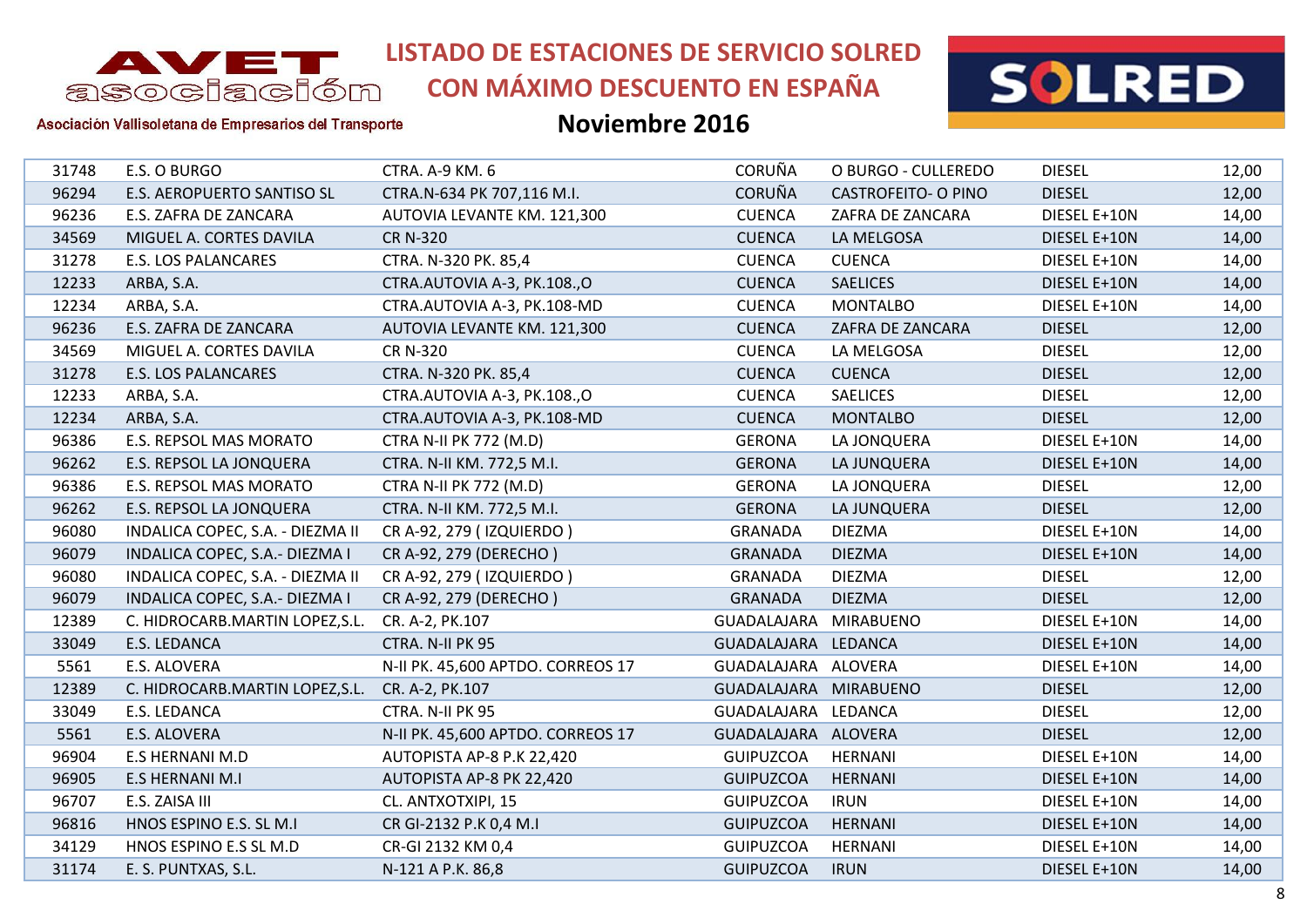

# **CON MÁXIMO DESCUENTO EN ESPAÑA**



#### Asociación Vallisoletana de Empresarios del Transporte

| 96904 | <b>E.S HERNANI M.D</b>                          | AUTOPISTA AP-8 P.K 22,420     | <b>GUIPUZCOA</b> | <b>HERNANI</b>           | <b>DIESEL</b> | 12,00 |
|-------|-------------------------------------------------|-------------------------------|------------------|--------------------------|---------------|-------|
| 96905 | <b>E.S HERNANI M.I</b>                          | AUTOPISTA AP-8 PK 22,420      | <b>GUIPUZCOA</b> | <b>HERNANI</b>           | <b>DIESEL</b> | 12,00 |
| 96707 | E.S. ZAISA III                                  | CL. ANTXOTXIPI, 15            | <b>GUIPUZCOA</b> | <b>IRUN</b>              | <b>DIESEL</b> | 12,00 |
| 96816 | HNOS ESPINO E.S. SL M.I                         | CR GI-2132 P.K 0,4 M.I        | <b>GUIPUZCOA</b> | <b>HERNANI</b>           | <b>DIESEL</b> | 12,00 |
| 34129 | HNOS ESPINO E.S SL M.D                          | CR-GI 2132 KM 0,4             | <b>GUIPUZCOA</b> | <b>HERNANI</b>           | <b>DIESEL</b> | 12,00 |
| 31174 | E. S. PUNTXAS, S.L.                             | N-121 A P.K. 86,8             | <b>GUIPUZCOA</b> | <b>IRUN</b>              | <b>DIESEL</b> | 12,00 |
| 96347 | E.S JUAN GONZALO ROMERO MORO CR HV-6131, PK-4,2 |                               | <b>HUELVA</b>    | VILLARRASA               | DIESEL E+10N  | 14,00 |
| 96616 | <b>E.S.LOS BERMEJALES</b>                       | P.I.LOS BERMEJALES CA P8      | <b>HUELVA</b>    | <b>NIEBLA</b>            | DIESEL E+10N  | 14,00 |
| 96347 | E.S JUAN GONZALO ROMERO MORO CR HV-6131, PK-4,2 |                               | <b>HUELVA</b>    | VILLARRASA               | <b>DIESEL</b> | 12,00 |
| 96616 | <b>E.S.LOS BERMEJALES</b>                       | P.I.LOS BERMEJALES CA P8      | <b>HUELVA</b>    | <b>NIEBLA</b>            | <b>DIESEL</b> | 12,00 |
| 97044 | LA 62 EL PUEYO                                  | AUTOVÍA A-22, KM 62 -         | <b>HUESCA</b>    | <b>BARBASTRO</b>         | DIESEL E+10N  | 14,00 |
| 3626  | E.S. SABIÑANIGO                                 | AV. HUESCA, 22-24             | <b>HUESCA</b>    | SABIÑANIGO               | DIESEL E+10N  | 14,00 |
| 3695  | E.S. MARTINEZ VELASCO                           | AVDA. MARTINEZ DE VELASCO, 53 | <b>HUESCA</b>    | <b>HUESCA</b>            | DIESEL E+10N  | 14,00 |
| 96372 | SERVIARAGON GESTION, SL                         | CR A-23, 341,5                | <b>HUESCA</b>    | ALMUDEVAR                | DIESEL E+10N  | 14,00 |
| 34549 | LACAMART, REST, E.S., SL                        | CR N-2, 402                   | <b>HUESCA</b>    | PEÑALBA                  | DIESEL E+10N  | 14,00 |
| 6056  | <b>IVAN MARTINEZ BONA</b>                       | CR. N-230 35,2                | <b>HUESCA</b>    | CASTILLONROY             | DIESEL E+10N  | 14,00 |
| 33997 | E.S. COLLARADA                                  | CTR. N-330, PK-658            | <b>HUESCA</b>    | <b>VILLANUA</b>          | DIESEL E+10N  | 14,00 |
| 11641 | E.S. POL. FCO. GARCIA, S.L                      | CTRA. N II KM.441,400         | <b>HUESCA</b>    | <b>FRAGA</b>             | DIESEL E+10N  | 14,00 |
| 33707 | E.S. BINEFAR                                    | CTRA. N-240 KM.131,7          | <b>HUESCA</b>    | <b>BINEFAR</b>           | DIESEL E+10N  | 14,00 |
| 92143 | E.S. BAL DE TENA                                | CTRA. N-260 KM 516            | <b>HUESCA</b>    | SABIÑANIGO               | DIESEL E+10N  | 14,00 |
| 96363 | E.S. AREA DE S.CANUHE                           | CTRA.A-23, PK-332.8 M.D.      | <b>HUESCA</b>    | <b>GURREA DE GALLEGO</b> | DIESEL E+10N  | 14,00 |
| 93268 | E.S. SAN JORGE                                  | PROL.AV.MARTINEZ VELASCO, SN  | <b>HUESCA</b>    | <b>HUESCA</b>            | DIESEL E+10N  | 14,00 |
| 97044 | LA 62 EL PUEYO                                  | AUTOVÍA A-22, KM 62 -         | <b>HUESCA</b>    | <b>BARBASTRO</b>         | <b>DIESEL</b> | 12,00 |
| 3626  | E.S. SABIÑANIGO                                 | AV. HUESCA, 22-24             | <b>HUESCA</b>    | SABIÑANIGO               | <b>DIESEL</b> | 12,00 |
| 3695  | E.S. MARTINEZ VELASCO                           | AVDA. MARTINEZ DE VELASCO, 53 | <b>HUESCA</b>    | <b>HUESCA</b>            | <b>DIESEL</b> | 12,00 |
| 96372 | SERVIARAGON GESTION, SL                         | CR A-23, 341,5                | <b>HUESCA</b>    | ALMUDEVAR                | <b>DIESEL</b> | 12,00 |
| 34549 | LACAMART, REST, E.S., SL                        | CR N-2, 402                   | <b>HUESCA</b>    | PEÑALBA                  | <b>DIESEL</b> | 12,00 |
| 6056  | <b>IVAN MARTINEZ BONA</b>                       | CR. N-230 35,2                | <b>HUESCA</b>    | CASTILLONROY             | <b>DIESEL</b> | 12,00 |
| 33997 | E.S. COLLARADA                                  | CTR. N-330, PK-658            | <b>HUESCA</b>    | <b>VILLANUA</b>          | <b>DIESEL</b> | 12,00 |
| 11641 | E.S. POL. FCO. GARCIA, S.L                      | CTRA. N II KM.441,400         | <b>HUESCA</b>    | <b>FRAGA</b>             | <b>DIESEL</b> | 12,00 |
| 33707 | E.S. BINEFAR                                    | CTRA. N-240 KM.131,7          | <b>HUESCA</b>    | <b>BINEFAR</b>           | <b>DIESEL</b> | 12,00 |
| 92143 | E.S. BAL DE TENA                                | CTRA. N-260 KM 516            | <b>HUESCA</b>    | SABIÑANIGO               | <b>DIESEL</b> | 12,00 |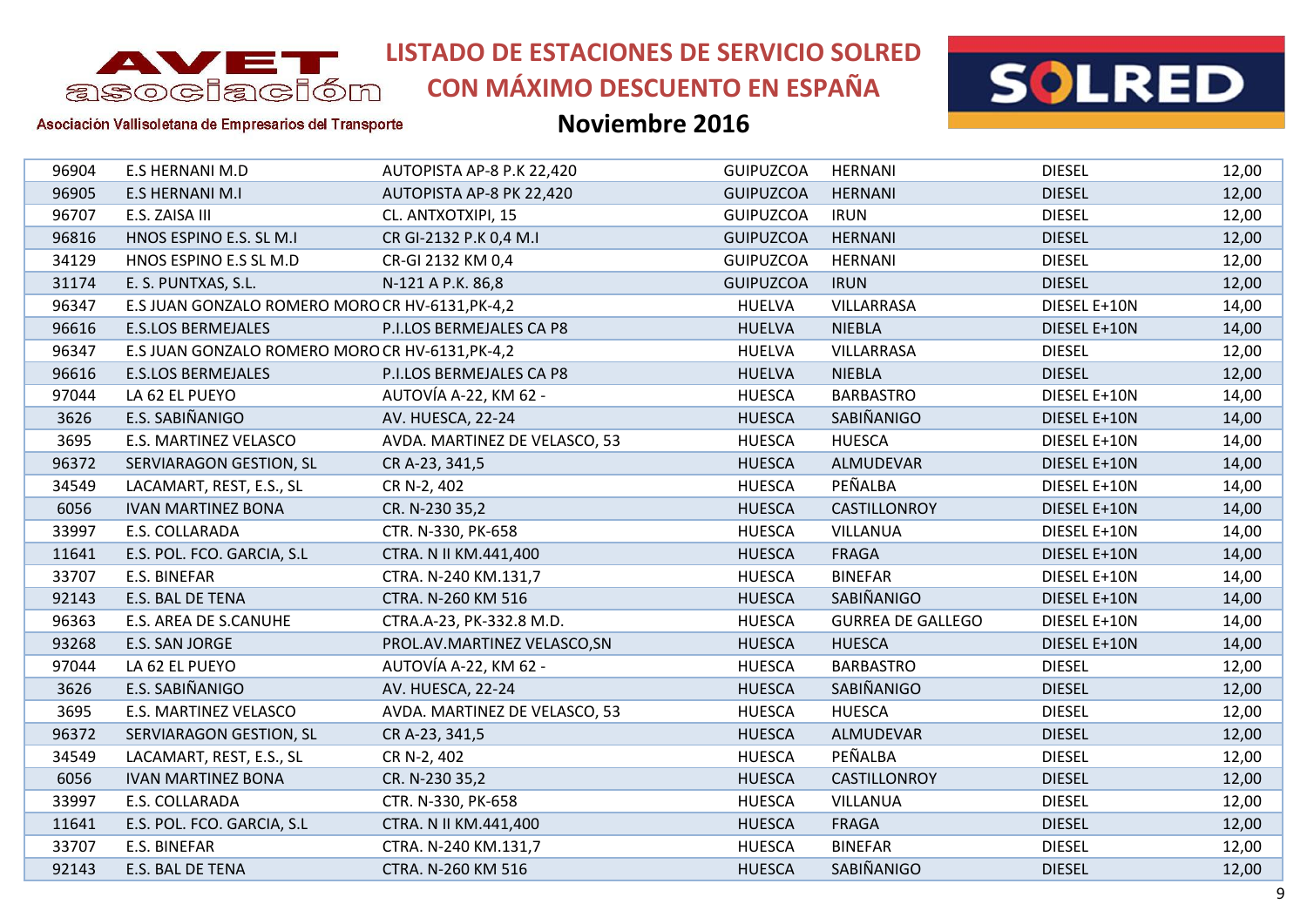

**CON MÁXIMO DESCUENTO EN ESPAÑA**



Asociación Vallisoletana de Empresarios del Transporte

| 96363 | E.S. AREA DE S.CANUHE           | CTRA.A-23, PK-332.8 M.D.         | <b>HUESCA</b>     | <b>GURREA DE GALLEGO</b> | <b>DIESEL</b> | 12,00 |
|-------|---------------------------------|----------------------------------|-------------------|--------------------------|---------------|-------|
| 93268 | E.S. SAN JORGE                  | PROL.AV.MARTINEZ VELASCO, SN     | <b>HUESCA</b>     | <b>HUESCA</b>            | <b>DIESEL</b> | 12,00 |
| 3774  | <b>GABRIEL LIEBANA ANTONAYA</b> | AVENIDA DE JAEN, 17              | <b>JAEN</b>       | TORREDONJIMENO           | DIESEL E+10N  | 14,00 |
| 33201 | <b>E.S. GUARROMAN</b>           | CN-IV AUTOV. ANDALUCIA PK-280    | <b>JAEN</b>       | <b>GUARROMAN</b>         | DIESEL E+10N  | 14,00 |
| 94328 | AREA DE SERVICIO KM 258 S.L     | CR A4 PK 258 M.D                 | <b>JAEN</b>       | <b>SANTA ELENA</b>       | DIESEL E+10N  | 14,00 |
| 34541 | <b>E.S LA SALOBREJA</b>         | CR N-322, 128                    | <b>JAEN</b>       | EST. LINARES-BAEZA       | DIESEL E+10N  | 14,00 |
| 96629 | ES LOS CABALLOS II              | CR N-IV KM 346.6 (MD)            | <b>JAEN</b>       | LOPERA                   | DIESEL E+10N  | 14,00 |
| 4412  | E.S. LA NUEVA YUCA, S.L.        | CR.BAILEN-MOTRIL, PK.40,100      | <b>JAEN</b>       | <b>LA GUARDIA</b>        | DIESEL E+10N  | 14,00 |
| 12862 | E.S. GUARROMAN II               | CTRA. CN-IV PK 280               | <b>JAEN</b>       | <b>GUARROMAN</b>         | DIESEL E+10N  | 14,00 |
| 3774  | <b>GABRIEL LIEBANA ANTONAYA</b> | AVENIDA DE JAEN, 17              | <b>JAEN</b>       | TORREDONJIMENO           | <b>DIESEL</b> | 12,00 |
| 33201 | <b>E.S. GUARROMAN</b>           | CN-IV AUTOV. ANDALUCIA PK-280    | <b>JAEN</b>       | <b>GUARROMAN</b>         | <b>DIESEL</b> | 12,00 |
| 94328 | AREA DE SERVICIO KM 258 S.L     | CR A4 PK 258 M.D                 | <b>JAEN</b>       | <b>SANTA ELENA</b>       | <b>DIESEL</b> | 12,00 |
| 34541 | E.S LA SALOBREJA                | CR N-322, 128                    | <b>JAEN</b>       | EST. LINARES-BAEZA       | <b>DIESEL</b> | 12,00 |
| 96629 | ES LOS CABALLOS II              | CR N-IV KM 346.6 (MD)            | <b>JAEN</b>       | <b>LOPERA</b>            | <b>DIESEL</b> | 12,00 |
| 4412  | E.S. LA NUEVA YUCA, S.L.        | CR.BAILEN-MOTRIL, PK.40,100      | <b>JAEN</b>       | LA GUARDIA               | <b>DIESEL</b> | 12,00 |
| 12862 | <b>E.S. GUARROMAN II</b>        | CTRA. CN-IV PK 280               | <b>JAEN</b>       | <b>GUARROMAN</b>         | <b>DIESEL</b> | 12,00 |
| 15953 | <b>LAS GAUNAS</b>               | AVDA. DE MADRID, 25              | LA RIOJA          | <b>LOGROñO</b>           | DIESEL E+10N  | 14,00 |
| 11277 | E.S. SAN JUAN S.L.              | CR. LR-280 PK. 0,80 M.D          | LA RIOJA          | PRADEJON                 | DIESEL E+10N  | 14,00 |
| 34454 | E.S. CARMINA S.L.               | CTR LR-115, P.K. 26,5            | LA RIOJA          | ARNEDO                   | DIESEL E+10N  | 14,00 |
| 15953 | <b>LAS GAUNAS</b>               | AVDA. DE MADRID, 25              | LA RIOJA          | <b>LOGROñO</b>           | <b>DIESEL</b> | 12,00 |
| 34905 | E.S. TRICIO                     | CN-120 KM. 23                    | LA RIOJA          | <b>TRICIO</b>            | <b>DIESEL</b> | 12,00 |
| 11277 | E.S. SAN JUAN S.L.              | CR. LR-280 PK. 0,80 M.D          | LA RIOJA          | <b>PRADEJON</b>          | <b>DIESEL</b> | 12,00 |
| 34454 | E.S. CARMINA S.L.               | CTR LR-115, P.K. 26,5            | LA RIOJA          | ARNEDO                   | <b>DIESEL</b> | 12,00 |
| 34012 | E.S. SAN JUAN S.L.              | CTR.LOGR.-ZARAG.PK 14,500        | LA RIOJA          | <b>AGONCILLO</b>         | <b>DIESEL</b> | 12,00 |
| 60033 | E.S. LAS HUESAS                 | CL VELAZQUEZ, 1                  | <b>LAS PALMAS</b> | <b>TELDE</b>             | DIESEL E+10N  | 14,00 |
| 60033 | E.S. LAS HUESAS                 | CL VELAZQUEZ, 1                  | <b>LAS PALMAS</b> | <b>TELDE</b>             | <b>DIESEL</b> | 12,00 |
| 96700 | E.S.VILLAVIDEL DCH.             | A-231 KM.9 (M. DCH.)             | <b>LEON</b>       | PALANQUINOS              | DIESEL E+10N  | 14,00 |
| 96699 | E.S. VILLAVIDEL IZQ.            | A-231 KM.9 (MARG. IZQ.)          | <b>LEON</b>       | <b>PALANQUINOS</b>       | DIESEL E+10N  | 14,00 |
| 31741 | E.S. CALDAS DE LUNA             | CALDAS DE LUNA, N-66, KM-66      | LEON              | CALDAS DE LUNA           | DIESEL E+10N  | 14,00 |
| 96224 | E.S. SARMIENTO FUERTES, SL      | CN-630 KM. 161,536 GIJON-SEVILLA | <b>LEON</b>       | <b>ARDON</b>             | DIESEL E+10N  | 14,00 |
| 12311 | <b>ISIDORO BLAS GARCIA</b>      | CR N-120, 342,5                  | LEON              | ESTEBANEZ DE LA CALZADA  | DIESEL E+10N  | 14,00 |
| 96746 | E.S. PONFERRADA M.DCHO.         | CTR. A-6, PK-390,4               | <b>LEON</b>       | PONFERRADA               | DIESEL E+10N  | 14,00 |
|       |                                 |                                  |                   |                          |               |       |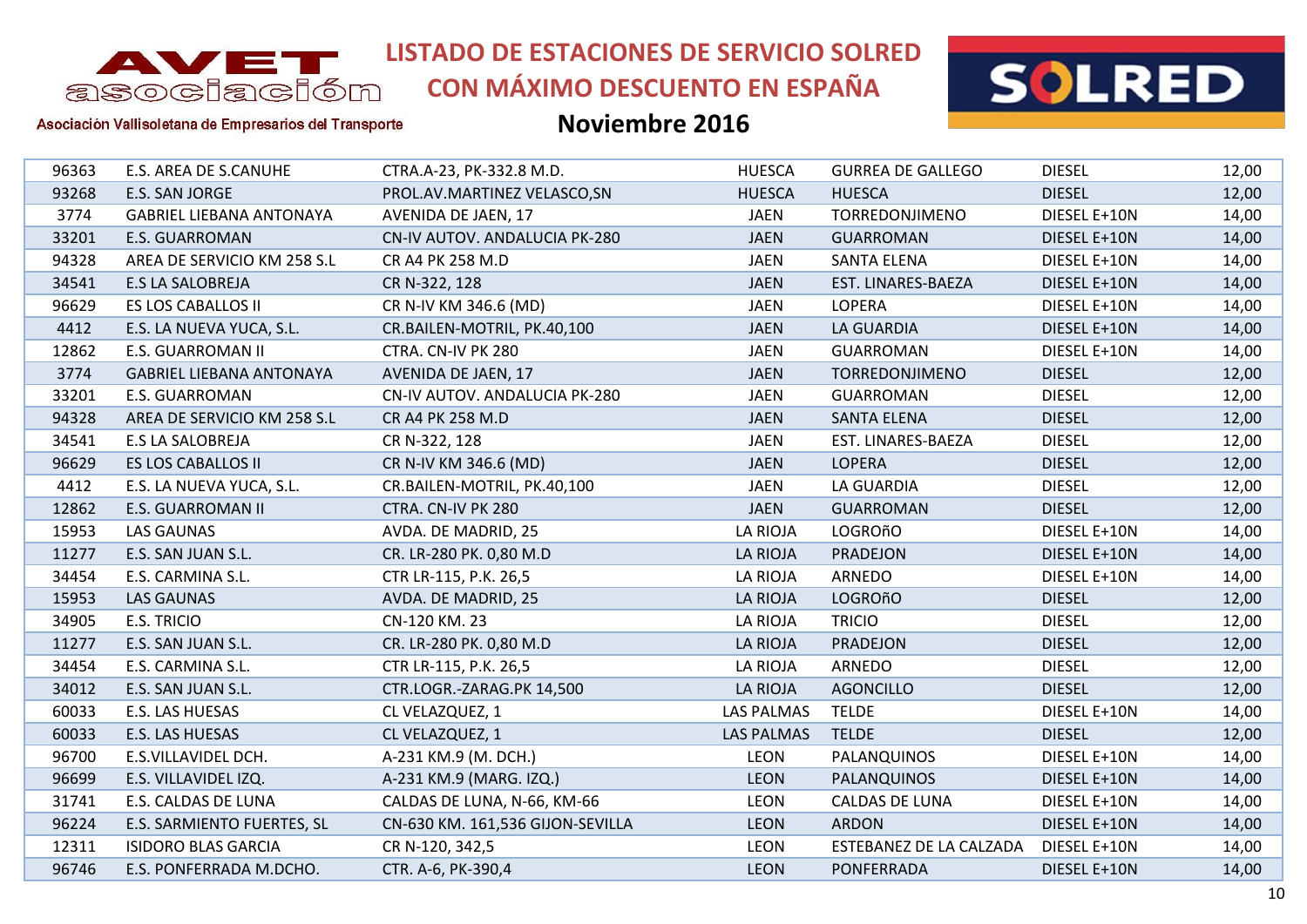

**CON MÁXIMO DESCUENTO EN ESPAÑA**



#### Asociación Vallisoletana de Empresarios del Transporte

| 96747 | E.S. PONFERRADA M.IZDO.          | CTR. A-6, PK-390,4               | <b>LEON</b> | PONFERRADA                   | DIESEL E+10N  | 14,00 |
|-------|----------------------------------|----------------------------------|-------------|------------------------------|---------------|-------|
| 5457  | E.S. SARMIENTO FUERTES           | CTRA N-630, KM-186               | <b>LEON</b> | TORAL DE LOS GUZMANES        | DIESEL E+10N  | 14,00 |
| 5471  | E.S. EL TELENO, S.A.             | CTRA. N-VI, KM-335               | <b>LEON</b> | <b>COMBARROS</b>             | DIESEL E+10N  | 14,00 |
| 96700 | E.S.VILLAVIDEL DCH.              | A-231 KM.9 (M. DCH.)             | <b>LEON</b> | PALANQUINOS                  | <b>DIESEL</b> | 12,00 |
| 96699 | E.S. VILLAVIDEL IZQ.             | A-231 KM.9 (MARG. IZQ.)          | <b>LEON</b> | PALANQUINOS                  | <b>DIESEL</b> | 12,00 |
| 31741 | E.S. CALDAS DE LUNA              | CALDAS DE LUNA, N-66, KM-66      | <b>LEON</b> | <b>CALDAS DE LUNA</b>        | <b>DIESEL</b> | 12,00 |
| 10150 | RIBERA DEL ORBIGO, S.L           | CL POBLADO ARMELLADA, S.N        | <b>LEON</b> | ARMELLADA                    | <b>DIESEL</b> | 12,00 |
| 96224 | E.S. SARMIENTO FUERTES, SL       | CN-630 KM. 161,536 GIJON-SEVILLA | <b>LEON</b> | <b>ARDON</b>                 | <b>DIESEL</b> | 12,00 |
| 12311 | <b>ISIDORO BLAS GARCIA</b>       | CR N-120, 342,5                  | <b>LEON</b> | ESTEBANEZ DE LA CALZADA      | <b>DIESEL</b> | 12,00 |
| 11062 | BEROGLEZ INVERSIONES, S.L.       | CR. N-6, 391                     | <b>LEON</b> | CAMPONARAYA                  | <b>DIESEL</b> | 12,00 |
| 96746 | E.S. PONFERRADA M.DCHO.          | CTR. A-6, PK-390,4               | <b>LEON</b> | PONFERRADA                   | <b>DIESEL</b> | 12,00 |
| 96747 | E.S. PONFERRADA M.IZDO.          | CTR. A-6, PK-390,4               | <b>LEON</b> | <b>PONFERRADA</b>            | <b>DIESEL</b> | 12,00 |
| 5457  | <b>E.S. SARMIENTO FUERTES</b>    | CTRA N-630, KM-186               | <b>LEON</b> | <b>TORAL DE LOS GUZMANES</b> | <b>DIESEL</b> | 12,00 |
| 5471  | E.S. EL TELENO, S.A.             | CTRA. N-VI, KM-335               | <b>LEON</b> | <b>COMBARROS</b>             | <b>DIESEL</b> | 12,00 |
| 7150  | E.S. PUIGUELO RIBES, S.C.P.      | CTR. N-II, PK-447                | LERIDA      | SOSES                        | DIESEL E+10N  | 14,00 |
| 96311 | <b>E.S. FONOLLERAS</b>           | <b>CTRA. N-II KM. 512</b>        | LERIDA      | <b>FONOLLERAS</b>            | DIESEL E+10N  | 14,00 |
| 7150  | E.S. PUIGUELO RIBES, S.C.P.      | CTR. N-II, PK-447                | LERIDA      | SOSES                        | <b>DIESEL</b> | 12,00 |
| 96311 | <b>E.S. FONOLLERAS</b>           | CTRA. N-II KM. 512               | LERIDA      | <b>FONOLLERAS</b>            | <b>DIESEL</b> | 12,00 |
| 34000 | E.S. RABADE                      | AV DEL FERROL, 67                | <b>LUGO</b> | <b>RABADE</b>                | DIESEL E+10N  | 14,00 |
| 93638 | ESTACION SERVICIO ROMA, S.L.     | AV TERRA CHA, 164                | <b>LUGO</b> | <b>VILLALBA</b>              | DIESEL E+10N  | 14,00 |
| 7009  | E.S. COSPEITO, S.L.              | AV. GENERALISIMO, 59             | <b>LUGO</b> | <b>COSPEITO</b>              | DIESEL E+10N  | 14,00 |
| 33540 | E.S. CASTRO RIBERAS D LEA, SL    | AVD. TERRA CHA S/N               | <b>LUGO</b> | <b>CASTRO DE REY</b>         | DIESEL E+10N  | 14,00 |
| 96983 | E.S. MUIMENTA M.I.               | C-120, PK. 20,8 M.I.             | <b>LUGO</b> | MUIMENTA (LUGO)              | DIESEL E+10N  | 14,00 |
| 33091 | E.S. VILLALBA                    | CAMPO DEL PUENTE, 109-111        | <b>LUGO</b> | <b>VILLALBA</b>              | DIESEL E+10N  | 14,00 |
| 33522 | <b>ESTACION SERVICIO ROMA SL</b> | CR C-641, 32,1                   | <b>LUGO</b> | CANDAMIL                     | DIESEL E+10N  | 14,00 |
| 33521 | <b>ESTACION SERVICIO ROMA SL</b> | CR LU-862 PK 97 I                | <b>LUGO</b> | <b>XOVE</b>                  | DIESEL E+10N  | 14,00 |
| 10370 | E.S. OTERO VAZQUEZ S.L           | CTRA. N-642 PK.423,850           | <b>LUGO</b> | <b>CERVO</b>                 | DIESEL E+10N  | 14,00 |
| 15362 | E. S. AMMNSA                     | CTRA. ORENSE, SN                 | <b>LUGO</b> | <b>CHANTADA</b>              | DIESEL E+10N  | 14,00 |
| 34073 | E.S. NADELA                      | <b>CTRA.N-VI PK.493,7</b>        | <b>LUGO</b> | <b>NADELA</b>                | DIESEL E+10N  | 14,00 |
| 34000 | E.S. RABADE                      | AV DEL FERROL, 67                | <b>LUGO</b> | <b>RABADE</b>                | <b>DIESEL</b> | 12,00 |
| 93638 | ESTACION SERVICIO ROMA, S.L.     | AV TERRA CHA, 164                | <b>LUGO</b> | VILLALBA                     | <b>DIESEL</b> | 12,00 |
| 7009  | E.S. COSPEITO, S.L.              | AV. GENERALISIMO, 59             | <b>LUGO</b> | <b>COSPEITO</b>              | <b>DIESEL</b> | 12,00 |
|       |                                  |                                  |             |                              |               |       |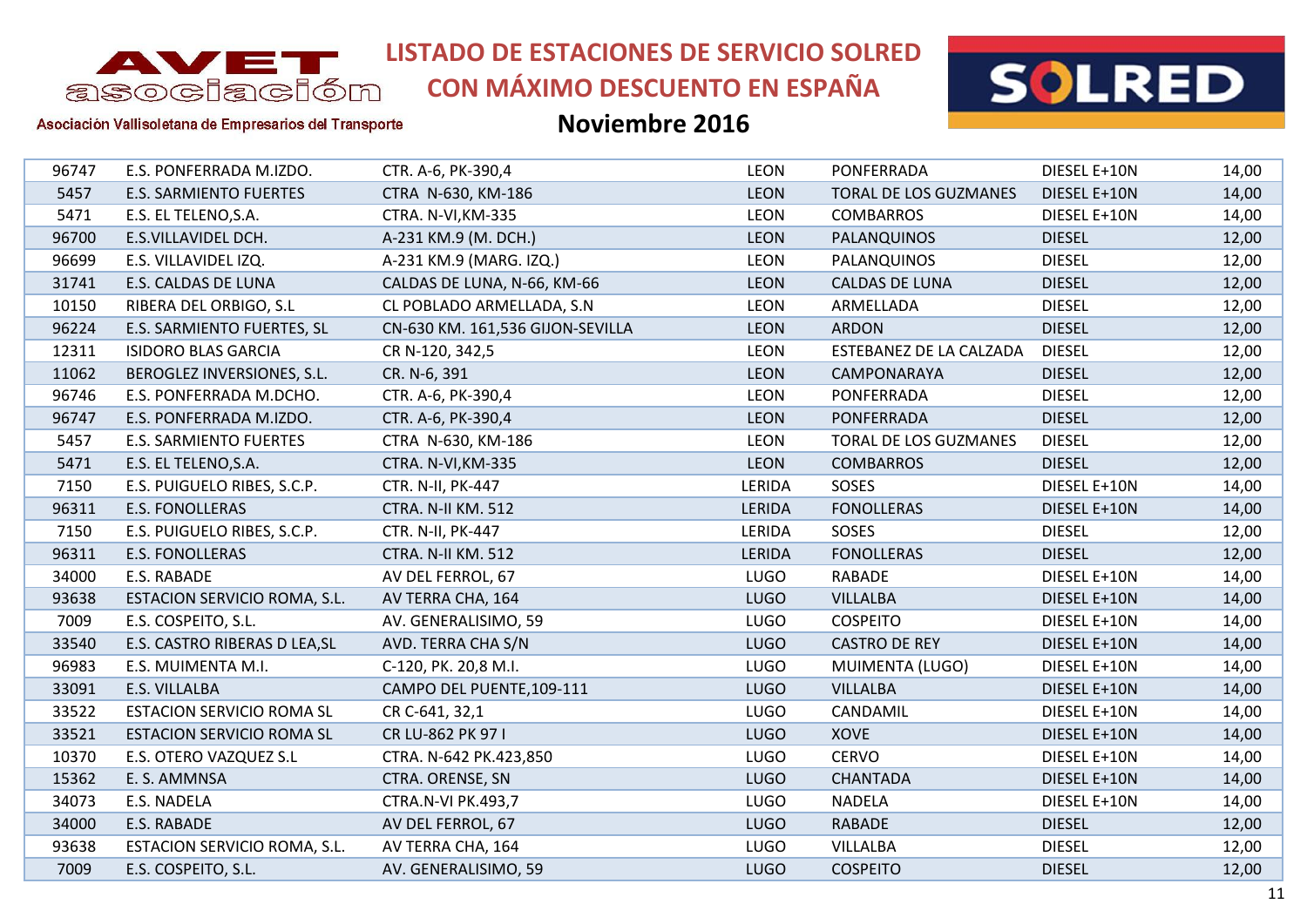

**CON MÁXIMO DESCUENTO EN ESPAÑA**



#### Asociación Vallisoletana de Empresarios del Transporte

| 33540 | E.S. CASTRO RIBERAS D LEA, SL    | AVD. TERRA CHA S/N              | <b>LUGO</b>   | <b>CASTRO DE REY</b>                 | <b>DIESEL</b> | 12,00 |
|-------|----------------------------------|---------------------------------|---------------|--------------------------------------|---------------|-------|
| 96983 | E.S. MUIMENTA M.I.               | C-120, PK. 20,8 M.I.            | <b>LUGO</b>   | MUIMENTA (LUGO)                      | <b>DIESEL</b> | 12,00 |
| 33091 | E.S. VILLALBA                    | CAMPO DEL PUENTE, 109-111       | <b>LUGO</b>   | <b>VILLALBA</b>                      | <b>DIESEL</b> | 12,00 |
| 33522 | <b>ESTACION SERVICIO ROMA SL</b> | CR C-641, 32,1                  | <b>LUGO</b>   | <b>CANDAMIL</b>                      | <b>DIESEL</b> | 12,00 |
| 33521 | <b>ESTACION SERVICIO ROMA SL</b> | CR LU-862 PK 97 I               | <b>LUGO</b>   | <b>XOVE</b>                          | <b>DIESEL</b> | 12,00 |
| 10370 | E.S. OTERO VAZQUEZ S.L           | CTRA. N-642 PK.423,850          | <b>LUGO</b>   | <b>CERVO</b>                         | <b>DIESEL</b> | 12,00 |
| 15362 | E. S. AMMNSA                     | CTRA. ORENSE, SN                | LUGO          | <b>CHANTADA</b>                      | <b>DIESEL</b> | 12,00 |
| 34073 | E.S. NADELA                      | <b>CTRA.N-VI PK.493,7</b>       | <b>LUGO</b>   | <b>NADELA</b>                        | <b>DIESEL</b> | 12,00 |
| 96852 | EL MOLAR GESTION, S.L.           | A-1, PK.41 - M.I.               | <b>MADRID</b> | EL MOLAR                             | DIESEL E+10N  | 14,00 |
| 96767 | <b>PERALES</b>                   | A-3, PK. 35,2                   | <b>MADRID</b> | PERALES DE TAJUÑA                    | DIESEL E+10N  | 14,00 |
| 96102 | E.S. CLA                         | C/ AVENIDA DE EUROPA S/N        | <b>MADRID</b> | <b>GETAFE</b>                        | DIESEL E+10N  | 14,00 |
| 93914 | A.S. DOÑANA                      | CL COTO DE DOÑANA 1             | <b>MADRID</b> | <b>PINTO</b>                         | DIESEL E+10N  | 14,00 |
| 96241 | PETROCORNER RETAIL, S.L          | CR N-3, 37,8                    | <b>MADRID</b> | PERALES DE TAJUÑA                    | DIESEL E+10N  | 14,00 |
| 10091 | COMBUSTIBLES GUTIERREZ, S.L.     | CR.A-4, PK. 129,6               | <b>MADRID</b> | <b>CAMUÑAS</b>                       | DIESEL E+10N  | 14,00 |
| 34336 | PETROCORNER RETAIL, S.L          | CR-M409 - PK.16,2               | <b>MADRID</b> | <b>FUENLABRADA</b>                   | DIESEL E+10N  | 14,00 |
| 96735 | E.S. VALDEMINGOMEZ               | CTR. M-50, PK-34 M.I            | <b>MADRID</b> | <b>MADRID</b>                        | DIESEL E+10N  | 14,00 |
| 96671 | LA ATALAYA M.D.                  | CTR. M-50, PK-66.5 M.DCHO.      | <b>MADRID</b> | VILLAVICIOSA DE ODON                 | DIESEL E+10N  | 14,00 |
| 96736 | E.S. VALDEMINGOMEZ HOTEL         | CTR.M-50, PK-34 M.D             | <b>MADRID</b> | <b>MADRID</b>                        | DIESEL E+10N  | 14,00 |
| 34358 | E.S. CTM                         | CTR.VILLAV-VALLECAS KM.3,6      | <b>MADRID</b> | <b>MADRID</b>                        | DIESEL E+10N  | 14,00 |
| 96216 | <b>ES AREA EUROPA</b>            | CTRA A-4, P.K 33,00             | <b>MADRID</b> | <b>CIEMPOZUELOS</b>                  | DIESEL E+10N  | 14,00 |
| 34314 | E.S.FUENTIDUEÑA DE TAJO          | CTRA VALENCIA, PK 62            | <b>MADRID</b> | FUENTIDUEÑA DE TAJO                  | DIESEL E+10N  | 14,00 |
| 96279 | FUNDOSA GALENA, S.A.U.           | CTRA. M-203 PK.0,28 M.I.        | <b>MADRID</b> | <b>MADRID</b>                        | DIESEL E+10N  | 14,00 |
| 96670 | LA ATALAYA M.I.                  | CTRA. M-50, KM-66.5 M.I.        | <b>MADRID</b> | VILLAVICIOSA DE ODON                 | DIESEL E+10N  | 14,00 |
| 13034 | IBERVILNA, S.L.                  | CTRA. M-832, PK.3,00            | <b>MADRID</b> | ARGANDA DEL REY                      | DIESEL E+10N  | 14,00 |
| 33042 | E.S. PUENTE SAN FERNANDO         | CTRA. N-II KM. 16,300           | <b>MADRID</b> | <b>SAN FERNANDO HENARES</b>          | DIESEL E+10N  | 14,00 |
| 96327 | E.S. PUENTE SAN FERNANDO II      | CTRA. N-II P.K. 16,3 M.I.       | <b>MADRID</b> | SAN FERNANDO DE HENARES DIESEL E+10N |               | 14,00 |
| 96074 | E.S. MERCAMADRID                 | CTRA.VILLAVERDE-VALLECAS KM.3,8 | <b>MADRID</b> | <b>MADRID</b>                        | DIESEL E+10N  | 14,00 |
| 96852 | EL MOLAR GESTION, S.L.           | A-1, PK.41 - M.I.               | <b>MADRID</b> | <b>EL MOLAR</b>                      | <b>DIESEL</b> | 12,00 |
| 96767 | <b>PERALES</b>                   | A-3, PK. 35,2                   | <b>MADRID</b> | PERALES DE TAJUÑA                    | <b>DIESEL</b> | 12,00 |
| 96102 | E.S. CLA                         | C/ AVENIDA DE EUROPA S/N        | <b>MADRID</b> | <b>GETAFE</b>                        | <b>DIESEL</b> | 12,00 |
| 93914 | A.S. DOÑANA                      | CL COTO DE DOÑANA 1             | <b>MADRID</b> | <b>PINTO</b>                         | <b>DIESEL</b> | 12,00 |
| 96241 | PETROCORNER RETAIL, S.L          | CR N-3, 37,8                    | <b>MADRID</b> | PERALES DE TAJUÑA                    | <b>DIESEL</b> | 12,00 |
|       |                                  |                                 |               |                                      |               |       |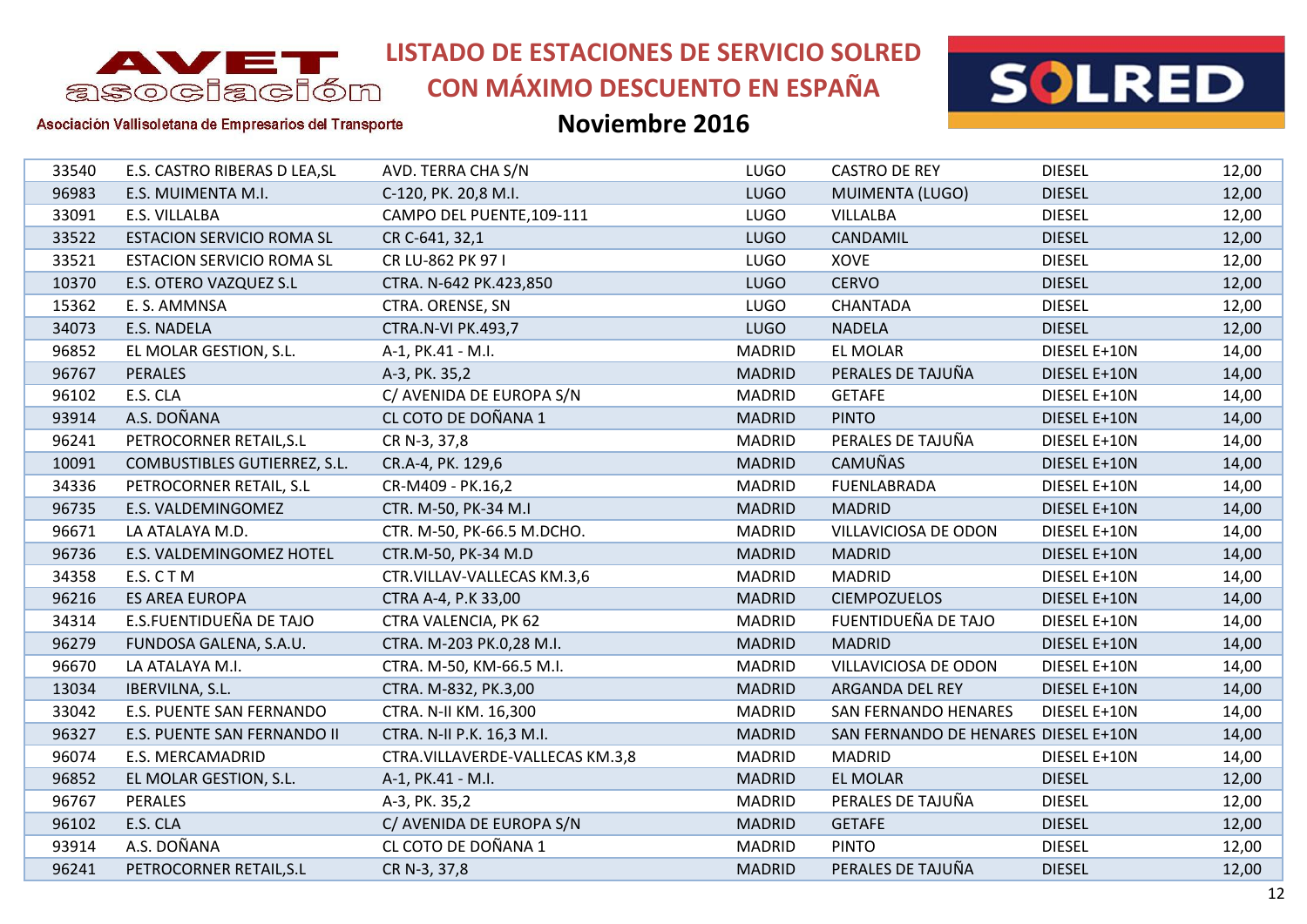

**CON MÁXIMO DESCUENTO EN ESPAÑA**



Asociación Vallisoletana de Empresarios del Transporte

| 10091 | COMBUSTIBLES GUTIERREZ, S.L.    | CR.A-4, PK. 129,6                | <b>MADRID</b> | <b>CAMUÑAS</b>                 | <b>DIESEL</b> | 12,00 |
|-------|---------------------------------|----------------------------------|---------------|--------------------------------|---------------|-------|
| 34336 | PETROCORNER RETAIL, S.L         | CR-M409 - PK.16,2                | <b>MADRID</b> | <b>FUENLABRADA</b>             | <b>DIESEL</b> | 12,00 |
| 96735 | E.S. VALDEMINGOMEZ              | CTR. M-50, PK-34 M.I             | <b>MADRID</b> | <b>MADRID</b>                  | <b>DIESEL</b> | 12,00 |
| 96671 | LA ATALAYA M.D.                 | CTR. M-50, PK-66.5 M.DCHO.       | <b>MADRID</b> | VILLAVICIOSA DE ODON           | <b>DIESEL</b> | 12,00 |
| 96736 | E.S. VALDEMINGOMEZ HOTEL        | CTR.M-50, PK-34 M.D              | <b>MADRID</b> | <b>MADRID</b>                  | <b>DIESEL</b> | 12,00 |
| 34358 | E.S. CTM                        | CTR.VILLAV-VALLECAS KM.3,6       | <b>MADRID</b> | <b>MADRID</b>                  | <b>DIESEL</b> | 12,00 |
| 96216 | <b>ES AREA EUROPA</b>           | CTRA A-4, P.K 33,00              | <b>MADRID</b> | <b>CIEMPOZUELOS</b>            | <b>DIESEL</b> | 12,00 |
| 34314 | E.S.FUENTIDUEÑA DE TAJO         | CTRA VALENCIA, PK 62             | <b>MADRID</b> | FUENTIDUEÑA DE TAJO            | <b>DIESEL</b> | 12,00 |
| 96279 | FUNDOSA GALENA, S.A.U.          | CTRA. M-203 PK.0,28 M.I.         | <b>MADRID</b> | <b>MADRID</b>                  | <b>DIESEL</b> | 12,00 |
| 96670 | LA ATALAYA M.I.                 | CTRA. M-50, KM-66.5 M.I.         | <b>MADRID</b> | VILLAVICIOSA DE ODON           | <b>DIESEL</b> | 12,00 |
| 13034 | IBERVILNA, S.L.                 | CTRA. M-832, PK.3,00             | <b>MADRID</b> | ARGANDA DEL REY                | <b>DIESEL</b> | 12,00 |
| 33042 | E.S. PUENTE SAN FERNANDO        | CTRA. N-II KM. 16,300            | <b>MADRID</b> | SAN FERNANDO HENARES           | <b>DIESEL</b> | 12,00 |
| 96327 | E.S. PUENTE SAN FERNANDO II     | CTRA. N-II P.K. 16,3 M.I.        | <b>MADRID</b> | SAN FERNANDO DE HENARES DIESEL |               | 12,00 |
| 96074 | E.S. MERCAMADRID                | CTRA.VILLAVERDE-VALLECAS KM.3,8  | <b>MADRID</b> | <b>MADRID</b>                  | <b>DIESEL</b> | 12,00 |
| 7121  | E.S. LA YEDRA HH.DUARTE, SL     | CTR. A-45, PK-136.5              | MALAGA        | ANTEQUERA                      | DIESEL E+10N  | 14,00 |
| 7121  | E.S. LA YEDRA HH.DUARTE, SL     | CTR. A-45, PK-136.5              | <b>MALAGA</b> | ANTEQUERA                      | <b>DIESEL</b> | 12,00 |
| 96029 | E.S. LAS CUMBRES, S.L           | AVDA. SANCHEZ MECA, S.N          | <b>MURCIA</b> | LO CAMPANO                     | DIESEL E+10N  | 14,00 |
| 11425 | <b>FULGENCIO JIMENEZ CONESA</b> | CR N-344,1                       | <b>MURCIA</b> | ALCANTARILLA                   | DIESEL E+10N  | 14,00 |
| 96751 | E.S. CABECICOS BLANCOS          | CR. A7 PK. 641 M.I.              | <b>MURCIA</b> | LIBRILLA                       | DIESEL E+10N  | 14,00 |
| 5894  | <b>FULGENCIO JIMENEZ CONESA</b> | CR. MU-300, 4,8                  | <b>MURCIA</b> | <b>BENIAJAN</b>                | DIESEL E+10N  | 14,00 |
| 15288 | <b>FULGENCIO JIMENEZ CONESA</b> | CTRA N-301 PK 401,2              | <b>MURCIA</b> | <b>EL PALMAR</b>               | DIESEL E+10N  | 14,00 |
| 11441 | E.S. LAS BALSILLAS-II           | CTRA. DE VILLENA KM. 61,83       | <b>MURCIA</b> | YECLA - E.S BASILLAS II        | DIESEL E+10N  | 14,00 |
| 3537  | E.S. F. JIMENEZ CONESA          | CTRA. MADRID-CARTAGENA           | <b>MURCIA</b> | BALSAPINTADA                   | DIESEL E+10N  | 14,00 |
| 96634 | E.S.GAS SUR SERVICIOS, S.L.     | CTRA. MU-602 PK 11,300           | <b>MURCIA</b> | LA ALJORRA                     | DIESEL E+10N  | 14,00 |
| 12693 | E.S. LAS CUMBRES S.L.           | CTRA. N-301 PK 403               | <b>MURCIA</b> | <b>BAÑOS Y MENDIGO</b>         | DIESEL E+10N  | 14,00 |
| 12918 | E.S. PUERTO AUTOVIA             | CTRA. N-340 KM. 584 M.D.         | <b>MURCIA</b> | <b>LORCA</b>                   | DIESEL E+10N  | 14,00 |
| 7043  | NUEVA LUPA ROJA 2011 SL         | CTRA. N-340 P.K. 655,5           | <b>MURCIA</b> | <b>NONDUERMAS</b>              | DIESEL E+10N  | 14,00 |
| 11455 | E.S. FCO. GEA PERONA, S.A.      | CTRA. SAN JAVIER-CARTAGENA KM.24 | <b>MURCIA</b> | TORRECIEGA-CARTAGENA           | DIESEL E+10N  | 14,00 |
| 7220  | E.S. LAS CUMBRES, S.L.          | N-301 KM. 408,5                  | <b>MURCIA</b> | <b>BAñOS Y MENDIGO</b>         | DIESEL E+10N  | 14,00 |
| 96950 | E. CONVENIENCE Y SERVICIO       | N-340 P.K 674,5                  | <b>MURCIA</b> | SANTOMERA                      | DIESEL E+10N  | 14,00 |
| 10301 | E.S.EL PG DE TORRECIEGA         | P.I. CABEZO BAEZA, C/BERLIN, S/N | <b>MURCIA</b> | CARTAGENA                      | DIESEL E+10N  | 14,00 |
| 96029 | E.S. LAS CUMBRES, S.L           | AVDA. SANCHEZ MECA, S.N          | <b>MURCIA</b> | LO CAMPANO                     | <b>DIESEL</b> | 12,00 |
|       |                                 |                                  |               |                                |               |       |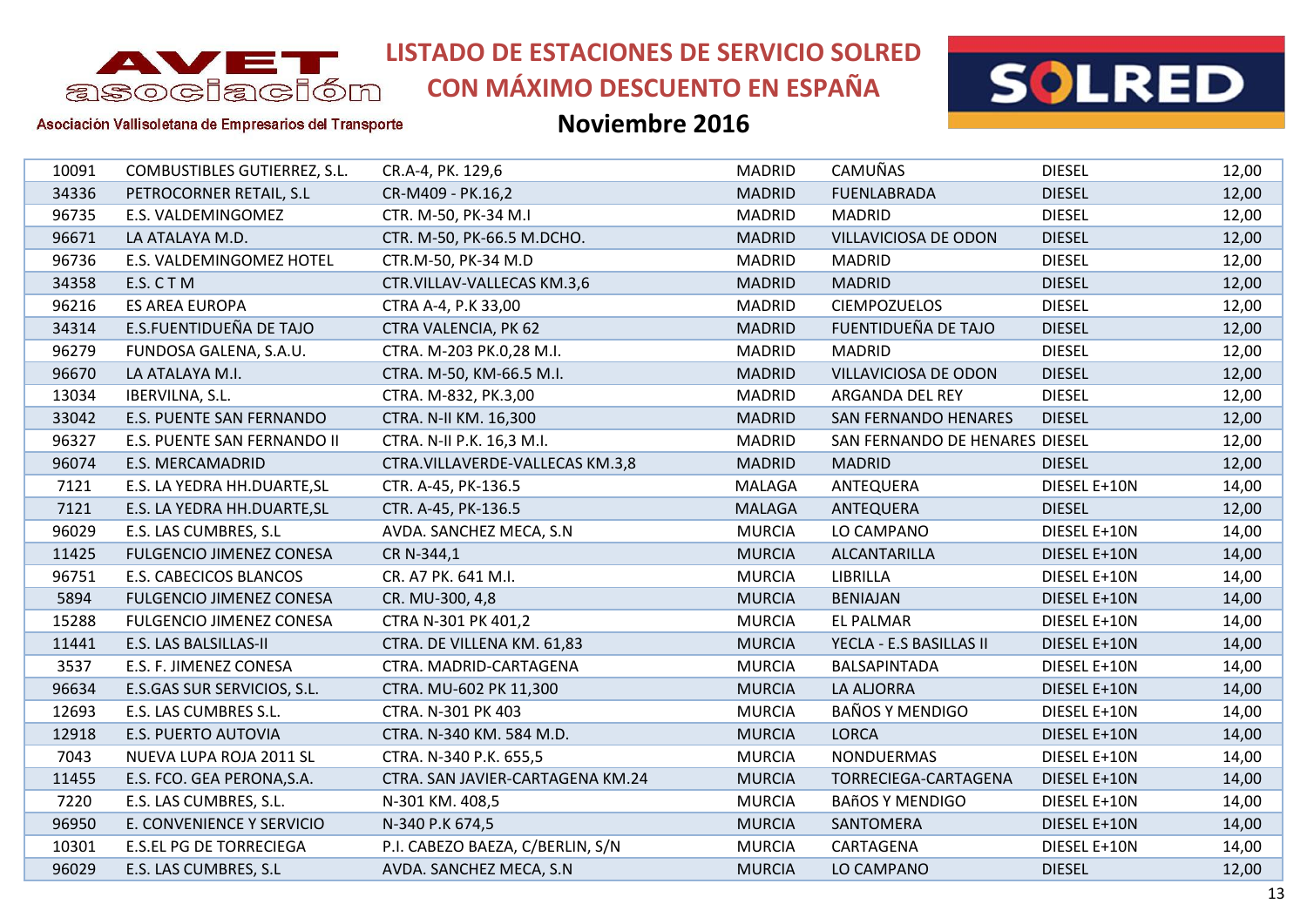

# **CON MÁXIMO DESCUENTO EN ESPAÑA**



Asociación Vallisoletana de Empresarios del Transporte

| 11425 | <b>FULGENCIO JIMENEZ CONESA</b> | CR N-344,1                       | <b>MURCIA</b>  | ALCANTARILLA            | <b>DIESEL</b> | 12,00 |
|-------|---------------------------------|----------------------------------|----------------|-------------------------|---------------|-------|
| 96751 | E.S. CABECICOS BLANCOS          | CR. A7 PK. 641 M.I.              | <b>MURCIA</b>  | <b>LIBRILLA</b>         | <b>DIESEL</b> | 12,00 |
| 5894  | <b>FULGENCIO JIMENEZ CONESA</b> | CR. MU-300, 4,8                  | <b>MURCIA</b>  | <b>BENIAJAN</b>         | <b>DIESEL</b> | 12,00 |
| 15288 | <b>FULGENCIO JIMENEZ CONESA</b> | CTRA N-301 PK 401,2              | <b>MURCIA</b>  | <b>EL PALMAR</b>        | <b>DIESEL</b> | 12,00 |
| 11441 | E.S. LAS BALSILLAS-II           | CTRA. DE VILLENA KM. 61,83       | <b>MURCIA</b>  | YECLA - E.S BASILLAS II | <b>DIESEL</b> | 12,00 |
| 3537  | E.S. F. JIMENEZ CONESA          | CTRA. MADRID-CARTAGENA           | <b>MURCIA</b>  | BALSAPINTADA            | <b>DIESEL</b> | 12,00 |
| 96634 | E.S.GAS SUR SERVICIOS, S.L.     | CTRA. MU-602 PK 11,300           | <b>MURCIA</b>  | LA ALJORRA              | <b>DIESEL</b> | 12,00 |
| 12693 | E.S. LAS CUMBRES S.L.           | CTRA. N-301 PK 403               | <b>MURCIA</b>  | <b>BAÑOS Y MENDIGO</b>  | <b>DIESEL</b> | 12,00 |
| 12918 | E.S. PUERTO AUTOVIA             | CTRA. N-340 KM. 584 M.D.         | <b>MURCIA</b>  | <b>LORCA</b>            | <b>DIESEL</b> | 12,00 |
| 7043  | NUEVA LUPA ROJA 2011 SL         | CTRA. N-340 P.K. 655,5           | <b>MURCIA</b>  | <b>NONDUERMAS</b>       | <b>DIESEL</b> | 12,00 |
| 11455 | E.S. FCO. GEA PERONA, S.A.      | CTRA. SAN JAVIER-CARTAGENA KM.24 | <b>MURCIA</b>  | TORRECIEGA-CARTAGENA    | <b>DIESEL</b> | 12,00 |
| 7220  | E.S. LAS CUMBRES, S.L.          | N-301 KM. 408,5                  | <b>MURCIA</b>  | <b>BAñOS Y MENDIGO</b>  | <b>DIESEL</b> | 12,00 |
| 96950 | E. CONVENIENCE Y SERVICIO       | N-340 P.K 674,5                  | <b>MURCIA</b>  | SANTOMERA               | <b>DIESEL</b> | 12,00 |
| 10301 | <b>E.S.EL PG DE TORRECIEGA</b>  | P.I. CABEZO BAEZA, C/BERLIN, S/N | <b>MURCIA</b>  | CARTAGENA               | <b>DIESEL</b> | 12,00 |
| 11282 | E.S. ELOMENDI, S.L.             | CN.135 - PK. 4,6                 | <b>NAVARRA</b> | OLAZ DE EGÜES           | DIESEL E+10N  | 14,00 |
| 4304  | MUTILVA DE COMBUSTION SL        | CR N-121,5                       | <b>NAVARRA</b> | <b>NOAIN</b>            | DIESEL E+10N  | 14,00 |
| 96615 | NASERMO, SL                     | CR-N-121,5                       | <b>NAVARRA</b> | <b>NOAIN</b>            | DIESEL E+10N  | 14,00 |
| 96708 | E.S. LEGASA DCHO.               | CTR. N-121A, PK-44.5             | <b>NAVARRA</b> | LEGASA                  | DIESEL E+10N  | 14,00 |
| 96709 | E.S. LEGASA IZDO.               | CTR. N-121A, PK-44.5             | <b>NAVARRA</b> | LEGASA                  | DIESEL E+10N  | 14,00 |
| 11654 | E.S. URBICAIN S.L.              | CTRA.PAMPLONA.BEHOBIA, KM.78     | <b>NAVARRA</b> | <b>VERA DE BIDASOA</b>  | DIESEL E+10N  | 14,00 |
| 96403 | PETROCORNER RETAIL S.L          | PG MERKATONDOA-UPP3 PAR.4,S/N    | <b>NAVARRA</b> | <b>ESTELLA</b>          | DIESEL E+10N  | 14,00 |
| 11282 | E.S. ELOMENDI, S.L.             | CN.135 - PK. 4,6                 | <b>NAVARRA</b> | OLAZ DE EGÜES           | <b>DIESEL</b> | 12,00 |
| 4304  | MUTILVA DE COMBUSTION SL        | CR N-121,5                       | <b>NAVARRA</b> | <b>NOAIN</b>            | <b>DIESEL</b> | 12,00 |
| 96615 | NASERMO, SL                     | CR-N-121,5                       | <b>NAVARRA</b> | <b>NOAIN</b>            | <b>DIESEL</b> | 12,00 |
| 96708 | E.S. LEGASA DCHO.               | CTR. N-121A, PK-44.5             | <b>NAVARRA</b> | LEGASA                  | <b>DIESEL</b> | 12,00 |
| 96709 | E.S. LEGASA IZDO.               | CTR. N-121A, PK-44.5             | <b>NAVARRA</b> | LEGASA                  | <b>DIESEL</b> | 12,00 |
| 11654 | E.S. URBICAIN S.L.              | CTRA.PAMPLONA.BEHOBIA, KM.78     | <b>NAVARRA</b> | <b>VERA DE BIDASOA</b>  | <b>DIESEL</b> | 12,00 |
| 96403 | PETROCORNER RETAIL S.L          | PG MERKATONDOA-UPP3 PAR.4,S/N    | <b>NAVARRA</b> | <b>ESTELLA</b>          | <b>DIESEL</b> | 12,00 |
| 93999 | E.S. BERTÓLEZ SL                | C/ PONTE SEVILLA, 18 EL PIÑEIRAL | ORENSE         | SAN CIPRIAN DAS VIñAS   | DIESEL E+10N  | 14,00 |
| 33370 | E. S. OS PEPES, S.A.            | CTA. N-525, KM.- 199             | ORENSE         | XINZO DE LIMIA          | DIESEL E+10N  | 14,00 |
| 96792 | E.S. O MESON                    | CTR. N-525, PK-137 (SALIDA-132)  | ORENSE         | A GUDIñA                | DIESEL E+10N  | 14,00 |
| 93999 | E.S. BERTÓLEZ SL                | C/ PONTE SEVILLA, 18 EL PIÑEIRAL | <b>ORENSE</b>  | SAN CIPRIAN DAS VIñAS   | <b>DIESEL</b> | 12,00 |
|       |                                 |                                  |                |                         |               |       |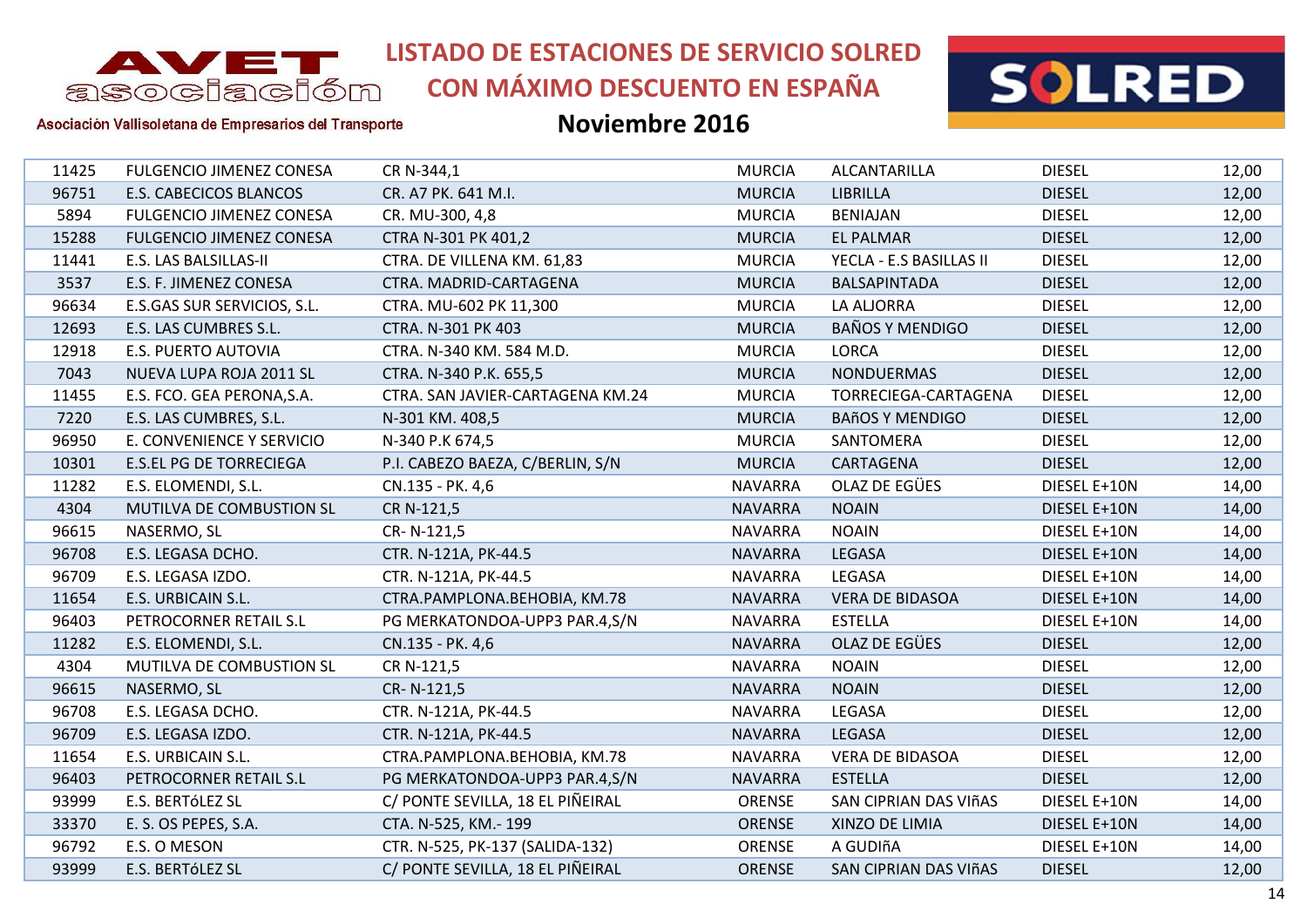

**CON MÁXIMO DESCUENTO EN ESPAÑA**



#### Asociación Vallisoletana de Empresarios del Transporte

| 33370 | E. S. OS PEPES, S.A.                                   | CTA. N-525, KM.- 199                | <b>ORENSE</b>   | XINZO DE LIMIA             | <b>DIESEL</b> | 12,00 |
|-------|--------------------------------------------------------|-------------------------------------|-----------------|----------------------------|---------------|-------|
| 96792 | E.S. O MESON                                           | CTR. N-525, PK-137 (SALIDA-132)     | ORENSE          | A GUDIñA                   | <b>DIESEL</b> | 12,00 |
| 96910 | HOSTELERIA NORIEGA, S.L.                               | A-231 PK 99 SALIDA 99               | <b>PALENCIA</b> | <b>VILLAHERREROS</b>       | DIESEL E+10N  | 14,00 |
| 97003 | AREAS NORIEGA, S.L.                                    | A-67, PALENCIA-SANTANDER KM.51 MD   | <b>PALENCIA</b> | SANTILLANA DE CAMPOS       | DIESEL E+10N  | 14,00 |
| 4693  | ES.JOAQUIN GOLDAR MTNEZ, SL                            | AVDA. CONCENTRACION PORCELARIA S.N. | <b>PALENCIA</b> | <b>OSORNO</b>              | DIESEL E+10N  | 14,00 |
| 7335  | RENEGAS E.S, S.L                                       | CL CRTA. DE BURGOS 19               | <b>PALENCIA</b> | <b>VENTA DE BAÑOS</b>      | DIESEL E+10N  | 14,00 |
| 12726 | ES BECERRIL DEL CARPIO, SL                             | CN-611 PALENCIA-SANTANDER PK.97,7   | <b>PALENCIA</b> | <b>BECERRIL DEL CARPIO</b> | DIESEL E+10N  | 14,00 |
| 6021  | HERMANOS TEJEDOR, S.C.P.                               | CR C-615, 83,1                      | <b>PALENCIA</b> | FRESNO DEL RIO             | DIESEL E+10N  | 14,00 |
| 3632  | <b>HERMANOS RIOS FERNANDEZ</b>                         | CR C-615, 62,5                      | <b>PALENCIA</b> | SALDAñA                    | DIESEL E+10N  | 14,00 |
| 96516 | RENEGAS, E.S, S.L                                      | CR P-900,5                          | <b>PALENCIA</b> | VILLAMURIEL DE CERRATO     | DIESEL E+10N  | 14,00 |
| 7183  | LORENZO ADAN MALANDA                                   | CR. N-620 PK 61,5                   | <b>PALENCIA</b> | <b>TORQUEMADA</b>          | DIESEL E+10N  | 14,00 |
| 11610 | E.S. ARPER                                             | CR. N-620, P.K. 69,950              | <b>PALENCIA</b> | <b>TORQUEMADA</b>          | DIESEL E+10N  | 14,00 |
| 34394 | JOSE M. ROMERO MARTINEZ                                | CRTA. C-615 P.K.50,6                | <b>PALENCIA</b> | LA SERNA                   | DIESEL E+10N  | 14,00 |
| 33758 | MARIANO FERNANDEZ HERREZUELO CT.CIRCUNV.C-613, PK-18.2 |                                     | <b>PALENCIA</b> | PAREDES DE NAVA            | DIESEL E+10N  | 14,00 |
| 4846  | E.S. MAZA DE LAS HERAS, S.L.                           | CTR. DE LA MAGDALENA, SN            | <b>PALENCIA</b> | SANTIBAñEZ DE LA PEñA      | DIESEL E+10N  | 14,00 |
| 4398  | HIDIFER, S.L.                                          | CTR.N-610, PK-32.4                  | <b>PALENCIA</b> | VILLARRAMIEL               | DIESEL E+10N  | 14,00 |
| 34009 | E.S. EL PANTANO                                        | CTRA. C-615, PK-28                  | <b>PALENCIA</b> | <b>VILLOLDO</b>            | DIESEL E+10N  | 14,00 |
| 96941 | DUEÑAS M.I.                                            | CTRA. N-620 KM 87,5                 | <b>PALENCIA</b> | <b>DUEÑAS</b>              | DIESEL E+10N  | 14,00 |
| 34115 | <b>DUEÑAS</b>                                          | CTRA. N-620, KM 87                  | <b>PALENCIA</b> | <b>DUEÑAS</b>              | DIESEL E+10N  | 14,00 |
| 33021 | SERVICIOS OLMEDILLO, S.L.                              | N-620 PK.76                         | <b>PALENCIA</b> | MAGAZ DE PISUERGA          | DIESEL E+10N  | 14,00 |
| 12851 | E.S.EXP.RINCON SAN JOSE, S.L.                          | N-620 PK.98,8                       | <b>PALENCIA</b> | <b>DUEÑAS</b>              | DIESEL E+10N  | 14,00 |
| 96910 | HOSTELERIA NORIEGA, S.L.                               | A-231 PK 99 SALIDA 99               | <b>PALENCIA</b> | <b>VILLAHERREROS</b>       | <b>DIESEL</b> | 12,00 |
| 97003 | AREAS NORIEGA, S.L.                                    | A-67, PALENCIA-SANTANDER KM.51 MD   | <b>PALENCIA</b> | SANTILLANA DE CAMPOS       | <b>DIESEL</b> | 12,00 |
| 4693  | ES.JOAQUIN GOLDAR MTNEZ, SL                            | AVDA. CONCENTRACION PORCELARIA S.N  | <b>PALENCIA</b> | <b>OSORNO</b>              | <b>DIESEL</b> | 12,00 |
| 7335  | RENEGAS E.S, S.L                                       | CL CRTA. DE BURGOS 19               | <b>PALENCIA</b> | <b>VENTA DE BAÑOS</b>      | <b>DIESEL</b> | 12,00 |
| 12726 | ES BECERRIL DEL CARPIO, SL                             | CN-611 PALENCIA-SANTANDER PK.97,7   | <b>PALENCIA</b> | <b>BECERRIL DEL CARPIO</b> | <b>DIESEL</b> | 12,00 |
| 6021  | HERMANOS TEJEDOR, S.C.P.                               | CR C-615, 83,1                      | <b>PALENCIA</b> | FRESNO DEL RIO             | <b>DIESEL</b> | 12,00 |
| 3632  | <b>HERMANOS RIOS FERNANDEZ</b>                         | CR C-615, 62,5                      | <b>PALENCIA</b> | SALDAñA                    | <b>DIESEL</b> | 12,00 |
| 96516 | RENEGAS, E.S , S.L                                     | CR P-900,5                          | <b>PALENCIA</b> | VILLAMURIEL DE CERRATO     | <b>DIESEL</b> | 12,00 |
| 7183  | LORENZO ADAN MALANDA                                   | CR. N-620 PK 61,5                   | <b>PALENCIA</b> | <b>TORQUEMADA</b>          | <b>DIESEL</b> | 12,00 |
| 11610 | E.S. ARPER                                             | CR. N-620, P.K. 69,950              | <b>PALENCIA</b> | <b>TORQUEMADA</b>          | <b>DIESEL</b> | 12,00 |
| 34394 | JOSE M. ROMERO MARTINEZ                                | CRTA. C-615 P.K.50,6                | <b>PALENCIA</b> | <b>LA SERNA</b>            | <b>DIESEL</b> | 12,00 |
|       |                                                        |                                     |                 |                            |               |       |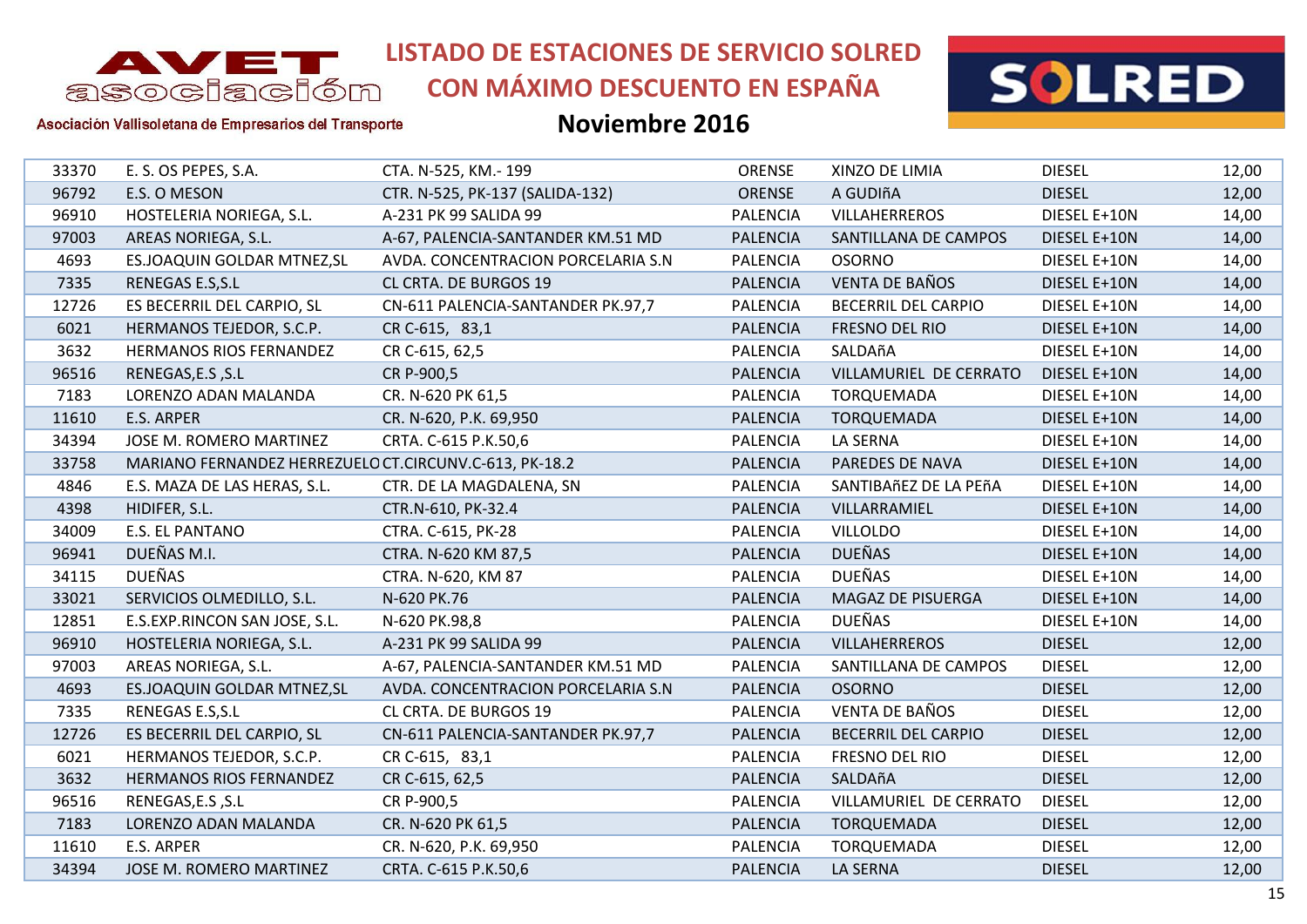

# **CON MÁXIMO DESCUENTO EN ESPAÑA**



Asociación Vallisoletana de Empresarios del Transporte

| 33758 | MARIANO FERNANDEZ HERREZUELO CT.CIRCUNV.C-613, PK-18.2 |                                        | <b>PALENCIA</b>     | PAREDES DE NAVA             | <b>DIESEL</b> | 12,00 |
|-------|--------------------------------------------------------|----------------------------------------|---------------------|-----------------------------|---------------|-------|
| 4846  | E.S. MAZA DE LAS HERAS, S.L.                           | CTR. DE LA MAGDALENA, SN               | <b>PALENCIA</b>     | SANTIBAñEZ DE LA PEñA       | <b>DIESEL</b> | 12,00 |
| 4398  | HIDIFER, S.L.                                          | CTR.N-610, PK-32.4                     | <b>PALENCIA</b>     | VILLARRAMIEL                | <b>DIESEL</b> | 12,00 |
| 34009 | <b>E.S. EL PANTANO</b>                                 | CTRA. C-615, PK-28                     | <b>PALENCIA</b>     | <b>VILLOLDO</b>             | <b>DIESEL</b> | 12,00 |
| 96941 | DUEÑAS M.I.                                            | CTRA. N-620 KM 87,5                    | <b>PALENCIA</b>     | <b>DUEÑAS</b>               | <b>DIESEL</b> | 12,00 |
| 34115 | <b>DUEÑAS</b>                                          | CTRA. N-620, KM 87                     | <b>PALENCIA</b>     | <b>DUEÑAS</b>               | <b>DIESEL</b> | 12,00 |
| 33021 | SERVICIOS OLMEDILLO, S.L.                              | N-620 PK.76                            | <b>PALENCIA</b>     | MAGAZ DE PISUERGA           | <b>DIESEL</b> | 12,00 |
| 12851 | E.S.EXP.RINCON SAN JOSE, S.L.                          | N-620 PK.98,8                          | <b>PALENCIA</b>     | <b>DUEÑAS</b>               | <b>DIESEL</b> | 12,00 |
| 96245 | E.S. HEVAGO, S.A.                                      | AVDA. STA. MARINA, 98                  | PONTEVEDRA          | REDONDELA                   | DIESEL E+10N  | 14,00 |
| 4915  | PUXEIROS DCHO                                          | CR.A-55, KM 7, 20A                     | <b>PONTEVEDRA</b>   | <b>PUXEIROS</b>             | DIESEL E+10N  | 14,00 |
| 34411 | E.S. CHOUSAL, S.L.                                     | CTRA N-120 PK 620,3                    | PONTEVEDRA          | PORRI/O                     | DIESEL E+10N  | 14,00 |
| 34251 | E.S. PORTELA DE LAMAS, S.L                             | CTRA. N-541, PK-51,5                   | PONTEVEDRA FORCAREY |                             | DIESEL E+10N  | 14,00 |
| 97092 | PUXEIROS IZQUIERDA                                     | CTRA.A55 KM7,20A                       | PONTEVEDRA          | <b>VIGO</b>                 | DIESEL E+10N  | 14,00 |
| 96529 | E.S. SIAL, S.A.                                        | P.I. A GRANXA                          | <b>PONTEVEDRA</b>   | PORRIÑO                     | DIESEL E+10N  | 14,00 |
| 96245 | E.S. HEVAGO, S.A.                                      | AVDA. STA. MARINA, 98                  | PONTEVEDRA          | REDONDELA                   | <b>DIESEL</b> | 12,00 |
| 4915  | PUXEIROS DCHO                                          | CR.A-55, KM 7, 20A                     | <b>PONTEVEDRA</b>   | <b>PUXEIROS</b>             | <b>DIESEL</b> | 12,00 |
| 34411 | E.S. CHOUSAL, S.L.                                     | CTRA N-120 PK 620,3                    | PONTEVEDRA          | PORRI/O                     | <b>DIESEL</b> | 12,00 |
| 34251 | E.S. PORTELA DE LAMAS, S.L                             | CTRA. N-541, PK-51,5                   | PONTEVEDRA          | FORCAREY                    | <b>DIESEL</b> | 12,00 |
| 97092 | PUXEIROS IZQUIERDA                                     | CTRA.A55 KM7,20A                       | PONTEVEDRA          | <b>VIGO</b>                 | <b>DIESEL</b> | 12,00 |
| 96529 | E.S. SIAL, S.A.                                        | P.I. A GRANXA                          | <b>PONTEVEDRA</b>   | PORRIÑO                     | <b>DIESEL</b> | 12,00 |
| 96772 | <b>E.S.SANCTI SPIRITUS</b>                             | AUTOVIA AP-62 PK 309                   | SALAMANCA           | <b>SANCTI SPIRITUS</b>      | DIESEL E+10N  | 14,00 |
| 34450 | <b>E.S. PUENTE NUEVO</b>                               | AV. REYES DE ESPAñA, 26                | SALAMANCA           | SALAMANCA                   | DIESEL E+10N  | 14,00 |
| 34449 | E.S. CTRA. BEJAR                                       | AVDA. SAAVEDRA Y FAJARDO, 76           | SALAMANCA           | SALAMANCA                   | DIESEL E+10N  | 14,00 |
| 34511 | E.S. CAR.SERV.AREVALO II, S.L.                         | CN-630 KM.338                          | SALAMANCA           | SALAMANCA                   | DIESEL E+10N  | 14,00 |
| 97043 | EL VENTORRO                                            | CRTA. CV-70, KM 1.600                  | SALAMANCA           | <b>LAS TORRES</b>           | DIESEL E+10N  | 14,00 |
| 96895 | <b>COMBUSTIBLES ARAPILES 2007</b>                      | CTR. A-66, PK-348 M.I PO. 501 PARC.236 | SALAMANCA           | <b>ARAPILES (SALAMANCA)</b> | DIESEL E+10N  | 14,00 |
| 96047 | E.S. VALDECARPINTEROS                                  | CTR. N-620, PK-313.3                   | SALAMANCA           | VALDECARPINTEROS            | DIESEL E+10N  | 14,00 |
| 96772 | <b>E.S.SANCTI SPIRITUS</b>                             | AUTOVIA AP-62 PK 309                   | SALAMANCA           | <b>SANCTI SPIRITUS</b>      | <b>DIESEL</b> | 12,00 |
| 34450 | <b>E.S. PUENTE NUEVO</b>                               | AV. REYES DE ESPAñA, 26                | SALAMANCA           | SALAMANCA                   | <b>DIESEL</b> | 12,00 |
| 34449 | E.S. CTRA. BEJAR                                       | AVDA. SAAVEDRA Y FAJARDO, 76           | SALAMANCA           | SALAMANCA                   | <b>DIESEL</b> | 12,00 |
| 34511 | E.S. CAR.SERV.AREVALO II, S.L.                         | CN-630 KM.338                          | SALAMANCA           | SALAMANCA                   | <b>DIESEL</b> | 12,00 |
| 97043 | <b>EL VENTORRO</b>                                     | CRTA. CV-70, KM 1.600                  | SALAMANCA           | <b>LAS TORRES</b>           | <b>DIESEL</b> | 12,00 |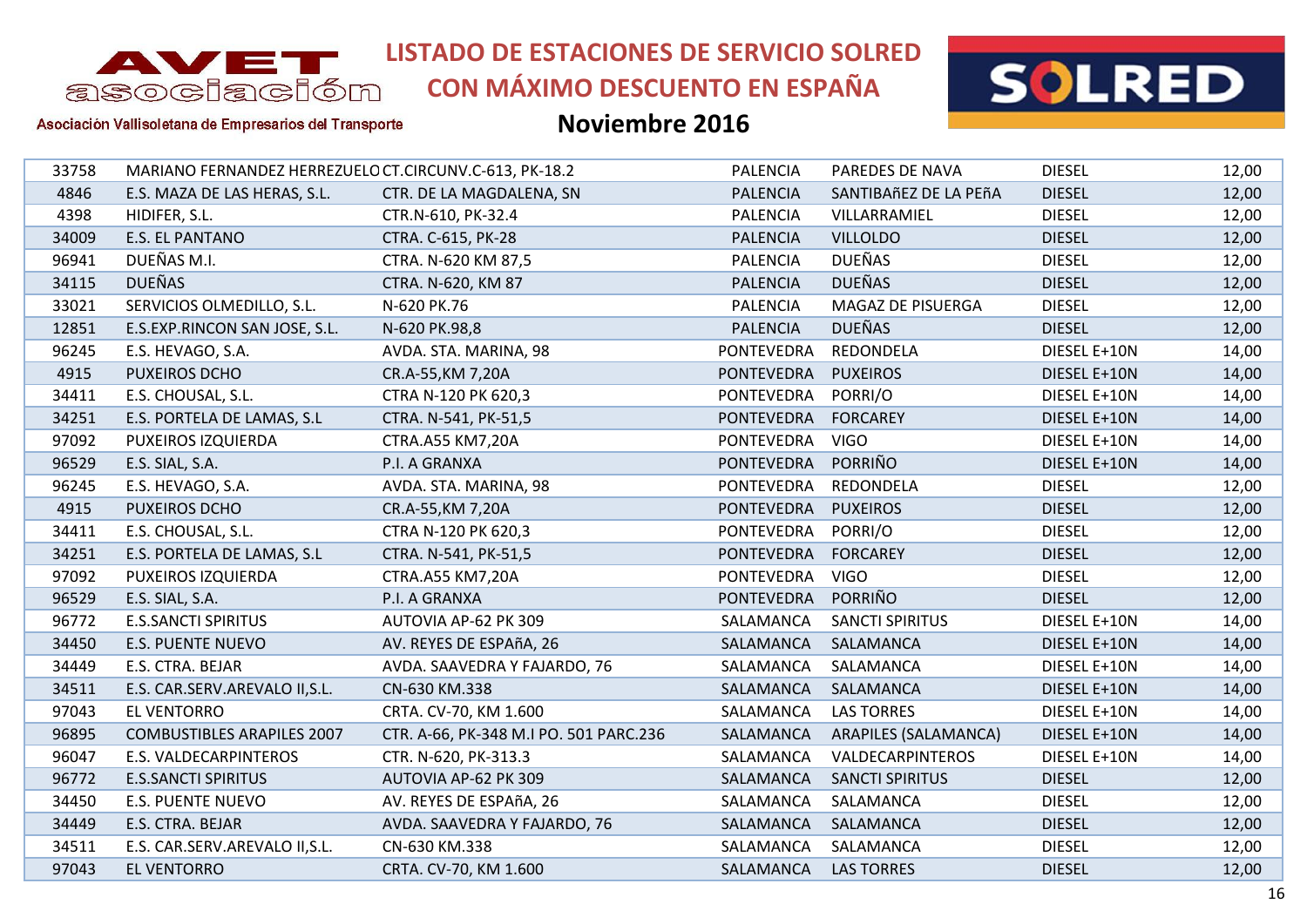

**CON MÁXIMO DESCUENTO EN ESPAÑA**



Asociación Vallisoletana de Empresarios del Transporte

| 96895 | <b>COMBUSTIBLES ARAPILES 2007</b>                            | CTR. A-66, PK-348 M.I PO. 501 PARC.236 | SALAMANCA      | ARAPILES (SALAMANCA)      | <b>DIESEL</b> | 12,00 |
|-------|--------------------------------------------------------------|----------------------------------------|----------------|---------------------------|---------------|-------|
| 96047 | <b>E.S. VALDECARPINTEROS</b>                                 | CTR. N-620, PK-313.3                   | SALAMANCA      | VALDECARPINTEROS          | <b>DIESEL</b> | 12,00 |
| 33295 | E.S. MARI GOMEZ DOMINGO                                      | C. SEGOVIA-VALLADOLID KM. 83           | SEGOVIA        | <b>CARBONERO EL MAYOR</b> | DIESEL E+10N  | 14,00 |
| 10683 | INMUEBLES ALONSO GOMEZ S.L.                                  | CR. CL-601, 46                         | SEGOVIA        | <b>CUELLAR</b>            | DIESEL E+10N  | 14,00 |
| 33550 | AREA DE SERV. AREVALO, S.L.U.                                | CTR.N-601, PK-131                      | SEGOVIA        | <b>TOLOCIRIO</b>          | DIESEL E+10N  | 14,00 |
| 34157 | EL PRADO DE GOMEZSERRACIN, S.L. CTRA. L-601, KM-62, 9        |                                        | SEGOVIA        | GOMEZSERRACIN             | DIESEL E+10N  | 14,00 |
| 34152 | E.S. CUELLAR                                                 | CTRA. VALLADOLID-SEGOVIA C-601 KM,51   | SEGOVIA        | <b>CUELLAR</b>            | DIESEL E+10N  | 14,00 |
| 12501 | E.S.NAVAS AGUEDA SL.                                         | CTRA.N-I KM.107,400                    | SEGOVIA        | CASTILLEJO DE MESLEO      | DIESEL E+10N  | 14,00 |
| 33295 | E.S. MARI GOMEZ DOMINGO                                      | C. SEGOVIA-VALLADOLID KM. 83           | SEGOVIA        | <b>CARBONERO EL MAYOR</b> | <b>DIESEL</b> | 12,00 |
| 10683 | INMUEBLES ALONSO GOMEZ S.L.                                  | CR. CL-601, 46                         | SEGOVIA        | <b>CUELLAR</b>            | <b>DIESEL</b> | 12,00 |
| 33550 | AREA DE SERV. AREVALO, S.L.U.                                | CTR.N-601, PK-131                      | SEGOVIA        | <b>TOLOCIRIO</b>          | <b>DIESEL</b> | 12,00 |
| 34157 | EL PRADO DE GOMEZSERRACIN, S.L. CTRA. L-601, KM-62, 9        |                                        | SEGOVIA        | GOMEZSERRACIN             | <b>DIESEL</b> | 12,00 |
| 34152 | <b>E.S. CUELLAR</b>                                          | CTRA. VALLADOLID-SEGOVIA C-601 KM,51   | SEGOVIA        | <b>CUELLAR</b>            | <b>DIESEL</b> | 12,00 |
| 12501 | E.S.NAVAS AGUEDA SL.                                         | CTRA.N-I KM.107,400                    | SEGOVIA        | CASTILLEJO DE MESLEO      | <b>DIESEL</b> | 12,00 |
| 13023 | ES ESTEPE/A DE PETROLEOS                                     | A.S ESTEPA-AUTOV A-92 PK105 2B         | SEVILLA        | <b>ESTEPA</b>             | DIESEL E+10N  | 14,00 |
| 96209 | ES ESTEPA/A PETROLEOS                                        | A-SEVILLA-MALAGA-GRANADA KM 105,2      | <b>SEVILLA</b> | <b>ESTEPA</b>             | DIESEL E+10N  | 14,00 |
| 97094 | COMBUSTIBLES PLATA DEL SUR, S.L AUTOVIA A-66 VIA DE LA PLATA |                                        | <b>SEVILLA</b> | LAS PAJANOSAS             | DIESEL E+10N  | 14,00 |
| 33688 | ES. CUADRADO ALISEDA, SL                                     | CTRA. N-630 KM.781                     | <b>SEVILLA</b> | <b>EL GARROBO</b>         | DIESEL E+10N  | 14,00 |
| 34633 | E.S.VALDEZORRAS                                              | CTRA.SE-30 PK 0,1                      | SEVILLA        | SEVILLA                   | DIESEL E+10N  | 14,00 |
| 33109 | E.S. MERCASEVILLA                                            | MERCASEVILLA, KM.-2                    | <b>SEVILLA</b> | <b>SEVILLA</b>            | DIESEL E+10N  | 14,00 |
| 7110  | MANUEL MEJIAS SOUSA                                          | N-630 PK.799 (M.I)                     | <b>SEVILLA</b> | <b>GUILLENA</b>           | DIESEL E+10N  | 14,00 |
| 13023 | ES ESTEPE/A DE PETROLEOS                                     | A.S ESTEPA-AUTOV A-92 PK105 2B         | <b>SEVILLA</b> | <b>ESTEPA</b>             | <b>DIESEL</b> | 12,00 |
| 96209 | ES ESTEPA/A PETROLEOS                                        | A-SEVILLA-MALAGA-GRANADA KM 105,2      | <b>SEVILLA</b> | <b>ESTEPA</b>             | <b>DIESEL</b> | 12,00 |
| 97094 | COMBUSTIBLES PLATA DEL SUR, S.L AUTOVIA A-66 VIA DE LA PLATA |                                        | <b>SEVILLA</b> | <b>LAS PAJANOSAS</b>      | <b>DIESEL</b> | 12,00 |
| 33688 | ES. CUADRADO ALISEDA, SL                                     | CTRA. N-630 KM.781                     | SEVILLA        | EL GARROBO                | <b>DIESEL</b> | 12,00 |
| 34633 | E.S.VALDEZORRAS                                              | CTRA.SE-30 PK 0,1                      | <b>SEVILLA</b> | <b>SEVILLA</b>            | <b>DIESEL</b> | 12,00 |
| 33109 | E.S. MERCASEVILLA                                            | MERCASEVILLA, KM.-2                    | <b>SEVILLA</b> | <b>SEVILLA</b>            | <b>DIESEL</b> | 12,00 |
| 7110  | MANUEL MEJIAS SOUSA                                          | N-630 PK.799 (M.I)                     | SEVILLA        | <b>GUILLENA</b>           | <b>DIESEL</b> | 12,00 |
| 5949  | NAVAS AGUEDA, S.L.                                           | CN-122, PK.146                         | SORIA          | SORIA                     | DIESEL E+10N  | 14,00 |
| 15247 | NAVAS AGUEDA, S.L.                                           | CR N-122, 147                          | <b>SORIA</b>   | <b>SORIA</b>              | DIESEL E+10N  | 14,00 |
| 33056 | E.S. VILLA HUERTA, S.L.                                      | CTR.N-II, PK-180-DIR.ZARAGOZA          | SORIA          | SANTA MARIA DE HUERTA     | DIESEL E+10N  | 14,00 |
| 13557 | VILLAHUERTA, S.L.                                            | <b>CTRA.N-II PK 154,4</b>              | <b>SORIA</b>   | LODARES DE MEDINACELI     | DIESEL E+10N  | 14,00 |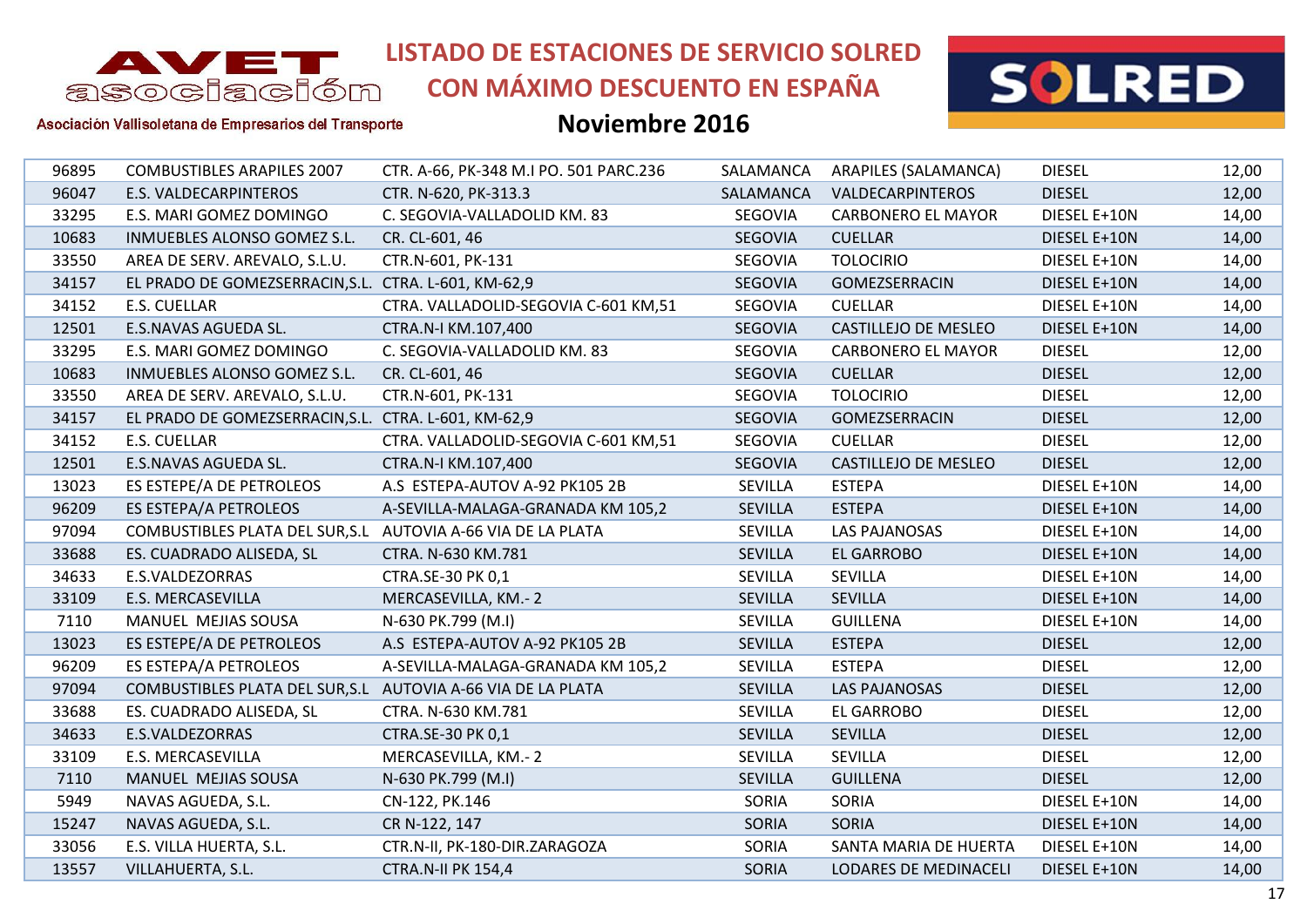

# **CON MÁXIMO DESCUENTO EN ESPAÑA**



Asociación Vallisoletana de Empresarios del Transporte

| 12416 | E.S. LAS LADERAS                    | N-II PK.174,500               | SORIA            | <b>MONTUENGA</b>            | DIESEL E+10N  | 14,00 |
|-------|-------------------------------------|-------------------------------|------------------|-----------------------------|---------------|-------|
| 5949  | NAVAS AGUEDA, S.L.                  | CN-122, PK.146                | SORIA            | <b>SORIA</b>                | <b>DIESEL</b> | 12,00 |
| 15247 | NAVAS AGUEDA, S.L.                  | CR N-122, 147                 | SORIA            | SORIA                       | <b>DIESEL</b> | 12,00 |
| 33056 | E.S. VILLA HUERTA, S.L.             | CTR.N-II, PK-180-DIR.ZARAGOZA | SORIA            | SANTA MARIA DE HUERTA       | <b>DIESEL</b> | 12,00 |
| 13557 | VILLAHUERTA, S.L.                   | <b>CTRA.N-II PK 154,4</b>     | SORIA            | LODARES DE MEDINACELI       | <b>DIESEL</b> | 12,00 |
| 12416 | E.S. LAS LADERAS                    | N-II PK.174,500               | SORIA            | <b>MONTUENGA</b>            | <b>DIESEL</b> | 12,00 |
| 31624 | E.S. EL DESCANS                     | A-7 PK 208                    | <b>TARRAGONA</b> | <b>S.JAUME DEL DOMENYS</b>  | DIESEL E+10N  | 14,00 |
| 34415 | O.T. MEDITERRANI, S.L.              | CR C-14, 45                   | <b>TARRAGONA</b> | SOLIVELLA                   | DIESEL E+10N  | 14,00 |
| 31624 | E.S. EL DESCANS                     | A-7 PK 208                    | <b>TARRAGONA</b> | S.JAUME DEL DOMENYS         | <b>DIESEL</b> | 12,00 |
| 34415 | O.T. MEDITERRANI, S.L.              | CR C-14, 45                   | <b>TARRAGONA</b> | SOLIVELLA                   | <b>DIESEL</b> | 12,00 |
| 60034 | E.S. ABADES                         | AU DEL SUR PK 44,200          | <b>TENERIFE</b>  | ARICO                       | DIESEL E+10N  | 14,00 |
| 60034 | E.S. ABADES                         | AU DEL SUR PK 44,200          | <b>TENERIFE</b>  | <b>ARICO</b>                | <b>DIESEL</b> | 12,00 |
| 96959 | FERRERUELA 202                      | AUTOVIA A-23, KM 202          | <b>TERUEL</b>    | FERRERUELA DE HUERVA        | DIESEL E+10N  | 14,00 |
| 3579  | E.S. CALAMOCHA                      | CL AVENIDA ESTACION NUEVA, 2  | <b>TERUEL</b>    | <b>TERUEL</b>               | DIESEL E+10N  | 14,00 |
| 33628 | <b>GRUPO MAICAS PEIRO, SLU</b>      | CR N-234, 123,5               | <b>TERUEL</b>    | <b>TERUEL</b>               | DIESEL E+10N  | 14,00 |
| 96571 | <b>GRUPO MAICAS PEIRO, S.L.U</b>    | CR N-234,123,5                | <b>TERUEL</b>    | <b>TERUEL</b>               | DIESEL E+10N  | 14,00 |
| 2917  | ELICER PEIRO BONAFONTE, SL          | CTRA. N-234, KM-83            | <b>TERUEL</b>    | <b>SARRION</b>              | DIESEL E+10N  | 14,00 |
| 11673 | E.S.M. BELTRAN E HIJOS, S.L         | CTRA. N-420 PK.653,100        | <b>TERUEL</b>    | <b>UTRILLAS</b>             | DIESEL E+10N  | 14,00 |
| 96959 | FERRERUELA 202                      | AUTOVIA A-23, KM 202          | <b>TERUEL</b>    | <b>FERRERUELA DE HUERVA</b> | <b>DIESEL</b> | 12,00 |
| 3579  | E.S. CALAMOCHA                      | CL AVENIDA ESTACION NUEVA, 2  | <b>TERUEL</b>    | <b>TERUEL</b>               | <b>DIESEL</b> | 12,00 |
| 33628 | <b>GRUPO MAICAS PEIRO, SLU</b>      | CR N-234, 123,5               | <b>TERUEL</b>    | <b>TERUEL</b>               | <b>DIESEL</b> | 12,00 |
| 96571 | <b>GRUPO MAICAS PEIRO, S.L.U</b>    | CR N-234,123,5                | <b>TERUEL</b>    | <b>TERUEL</b>               | <b>DIESEL</b> | 12,00 |
| 2917  | ELICER PEIRO BONAFONTE, SL          | CTRA. N-234, KM-83            | <b>TERUEL</b>    | <b>SARRION</b>              | <b>DIESEL</b> | 12,00 |
| 11673 | E.S.M. BELTRAN E HIJOS, S.L         | CTRA. N-420 PK.653,100        | <b>TERUEL</b>    | <b>UTRILLAS</b>             | <b>DIESEL</b> | 12,00 |
| 96930 | E.S. SESENA M.I.                    | A-4 PK 36                     | <b>TOLEDO</b>    | SESEÑA                      | DIESEL E+10N  | 14,00 |
| 4696  | E.S. SESEÑA DERECHO                 | AU A-4 PK 36, 500             | <b>TOLEDO</b>    | SESEÑA                      | DIESEL E+10N  | 14,00 |
| 96977 | LAVANCARO, S.L.                     | AVDA. CASTILLA LA MANCHA, 1   | <b>TOLEDO</b>    | <b>YUNCOS</b>               | DIESEL E+10N  | 14,00 |
| 96769 | E.S. LAVANCARO, S.L.                | C/CARLOS I, 8                 | <b>TOLEDO</b>    | <b>YUNCOS</b>               | DIESEL E+10N  | 14,00 |
| 31607 | GASOLEO GALAPAGAR, S.L.             | CN-502, PK.118,6              | <b>TOLEDO</b>    | TALAVERA DE LA REINA        | DIESEL E+10N  | 14,00 |
| 96360 | E.S. SONSECA-MARTIN                 | CR MADRID-CADIZ PK 112,8      | <b>TOLEDO</b>    | <b>MADRIDEJOS</b>           | DIESEL E+10N  | 14,00 |
| 10020 | GRUPO ELECTROCHIMPO, S.L.           | CR N-400, 56,8                | <b>TOLEDO</b>    | <b>NOBLEJAS</b>             | DIESEL E+10N  | 14,00 |
| 94105 | <b>COMBUSTIBLES GUTIERREZ, S.L.</b> | CR.A-4, PK. 113,00            | <b>TOLEDO</b>    | <b>MADRIDEJOS</b>           | DIESEL E+10N  | 14,00 |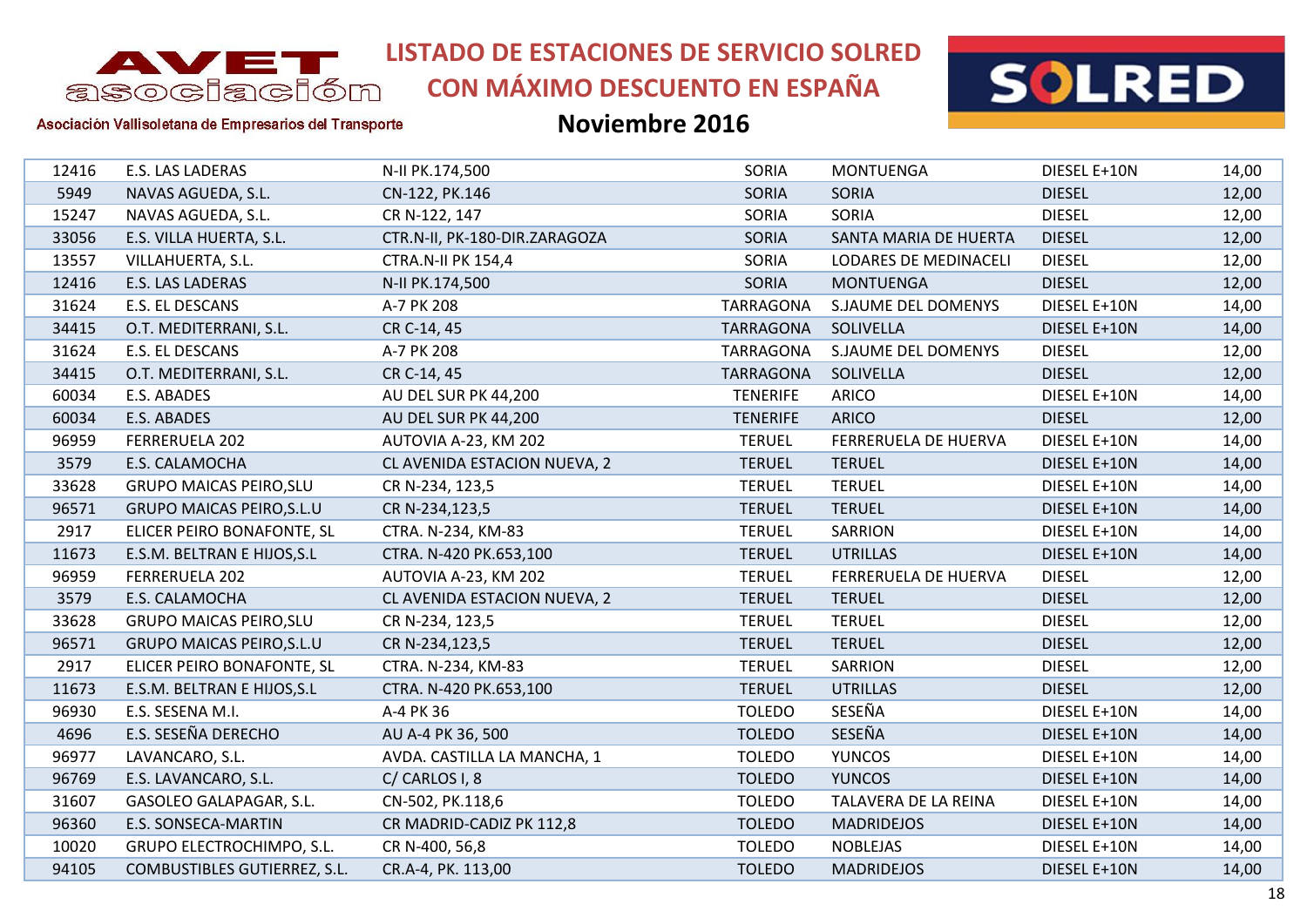

# **CON MÁXIMO DESCUENTO EN ESPAÑA**



#### Asociación Vallisoletana de Empresarios del Transporte

| 33975 | E.S. CALZADA DE OROPESA       | CRTRA. N-V KM.159            | <b>TOLEDO</b>   | CALZADA DE OROPESA     | DIESEL E+10N  | 14,00 |
|-------|-------------------------------|------------------------------|-----------------|------------------------|---------------|-------|
| 5677  | E.S. DE MOCEJON, S.L.         | CT.CM-4001, PK-11.3          | <b>TOLEDO</b>   | <b>MOCEJON</b>         | DIESEL E+10N  | 14,00 |
| 10728 | HIGUESOL 2016 S.L             | CTA CM 5100, KM 5            | <b>TOLEDO</b>   | <b>PEPINO</b>          | DIESEL E+10N  | 14,00 |
| 12954 | E.S. CAZALEGAS II             | CTRA- N-V KM. 103 M. DCHO    | <b>TOLEDO</b>   | CAZALEGAS              | DIESEL E+10N  | 14,00 |
| 12955 | E.S. CAZALEGAS I              | CTRA. N-V KM. 104 M. IZD     | <b>TOLEDO</b>   | CAZALEGAS              | DIESEL E+10N  | 14,00 |
| 11696 | JOMISOLEO HOSTALGAS, S.L.     | N-IV, PK. 106                | <b>TOLEDO</b>   | <b>MADRIDEJOS</b>      | DIESEL E+10N  | 14,00 |
| 96930 | E.S. SESENA M.I.              | A-4 PK 36                    | <b>TOLEDO</b>   | SESEÑA                 | <b>DIESEL</b> | 12,00 |
| 4696  | E.S. SESEÑA DERECHO           | AU A-4 PK 36, 500            | <b>TOLEDO</b>   | SESEÑA                 | <b>DIESEL</b> | 12,00 |
| 96977 | LAVANCARO, S.L.               | AVDA. CASTILLA LA MANCHA, 1  | <b>TOLEDO</b>   | <b>YUNCOS</b>          | <b>DIESEL</b> | 12,00 |
| 96769 | E.S. LAVANCARO, S.L.          | C/CARLOS I, 8                | <b>TOLEDO</b>   | <b>YUNCOS</b>          | <b>DIESEL</b> | 12,00 |
| 31607 | GASOLEO GALAPAGAR, S.L.       | CN-502, PK.118,6             | <b>TOLEDO</b>   | TALAVERA DE LA REINA   | <b>DIESEL</b> | 12,00 |
| 96360 | E.S. SONSECA-MARTIN           | CR MADRID-CADIZ PK 112,8     | <b>TOLEDO</b>   | <b>MADRIDEJOS</b>      | <b>DIESEL</b> | 12,00 |
| 10020 | GRUPO ELECTROCHIMPO, S.L.     | CR N-400, 56,8               | <b>TOLEDO</b>   | <b>NOBLEJAS</b>        | <b>DIESEL</b> | 12,00 |
| 94105 | COMBUSTIBLES GUTIERREZ, S.L.  | CR.A-4, PK. 113,00           | <b>TOLEDO</b>   | <b>MADRIDEJOS</b>      | <b>DIESEL</b> | 12,00 |
| 33975 | E.S. CALZADA DE OROPESA       | CRTRA. N-V KM.159            | <b>TOLEDO</b>   | CALZADA DE OROPESA     | <b>DIESEL</b> | 12,00 |
| 5677  | E.S. DE MOCEJON, S.L.         | CT.CM-4001, PK-11.3          | <b>TOLEDO</b>   | <b>MOCEJON</b>         | <b>DIESEL</b> | 12,00 |
| 10728 | HIGUESOL 2016 S.L             | CTA CM 5100, KM 5            | <b>TOLEDO</b>   | <b>PEPINO</b>          | <b>DIESEL</b> | 12,00 |
| 12954 | E.S. CAZALEGAS II             | CTRA- N-V KM. 103 M. DCHO    | <b>TOLEDO</b>   | CAZALEGAS              | <b>DIESEL</b> | 12,00 |
| 12955 | E.S. CAZALEGAS I              | CTRA. N-V KM. 104 M. IZD     | <b>TOLEDO</b>   | CAZALEGAS              | <b>DIESEL</b> | 12,00 |
| 11696 | JOMISOLEO HOSTALGAS, S.L.     | N-IV, PK. 106                | <b>TOLEDO</b>   | <b>MADRIDEJOS</b>      | <b>DIESEL</b> | 12,00 |
| 33449 | E.S. ALZ, S.L.                | A-3 KM.341                   | VALENCIA        | RIBARROJA DE TURIA     | DIESEL E+10N  | 14,00 |
| 94020 | C. HIDROCARB.MARTIN LOPEZ S.L | A-35, KM 27                  | <b>VALENCIA</b> | VALLADA                | DIESEL E+10N  | 14,00 |
| 96728 | E.S. MASSALAVES               | A-7 P.K 379,5 MARGEN D       | VALENCIA        | ALBERIQUE              | DIESEL E+10N  | 14,00 |
| 34067 | AREA DE SERVICIO BUñOL, S.L   | AT A-3, 350,9                | <b>VALENCIA</b> | <b>MISLATA</b>         | DIESEL E+10N  | 14,00 |
| 12680 | AREA DE SERV. BUÑOL, S.L.     | AUTOVIA A-3 KM. 322          | VALENCIA        | <b>BUñOL</b>           | DIESEL E+10N  | 14,00 |
| 96768 | <b>MORATILLAS</b>             | AUTOVIA A-3, KM 304          | <b>VALENCIA</b> | SIETE AGUAS            | DIESEL E+10N  | 14,00 |
| 96683 | APEADERO                      | AUTOVIA A-3, KM.306 SALIDA 7 | VALENCIA        | SIETE AGUAS            | DIESEL E+10N  | 14,00 |
| 92298 | PETROALMIQ, S.L.              | AV REAL MONASTERIO 6         | <b>VALENCIA</b> | <b>QUART DE POBLET</b> | DIESEL E+10N  | 14,00 |
| 94206 | PROVALEST, S.L.               | AVDA AUSIAS MARCH, 118       | VALENCIA        | VALENCIA               | DIESEL E+10N  | 14,00 |
| 15495 | E.S.NEMESIO S.L.              | C.TORRENT-PICANYA KM.1,200   | <b>VALENCIA</b> | <b>TORRENT</b>         | DIESEL E+10N  | 14,00 |
| 96044 | E.S. IVILARA, S.L.            | CN-340 PK. 232,900 V-302     | <b>VALENCIA</b> | BENIPARRELL            | DIESEL E+10N  | 14,00 |
| 96729 | E.S. ALBERIQUE                | CTR.N-340, PK-659.8 M.I.     | <b>VALENCIA</b> | <b>ALBERIQUE</b>       | DIESEL E+10N  | 14,00 |
|       |                               |                              |                 |                        |               |       |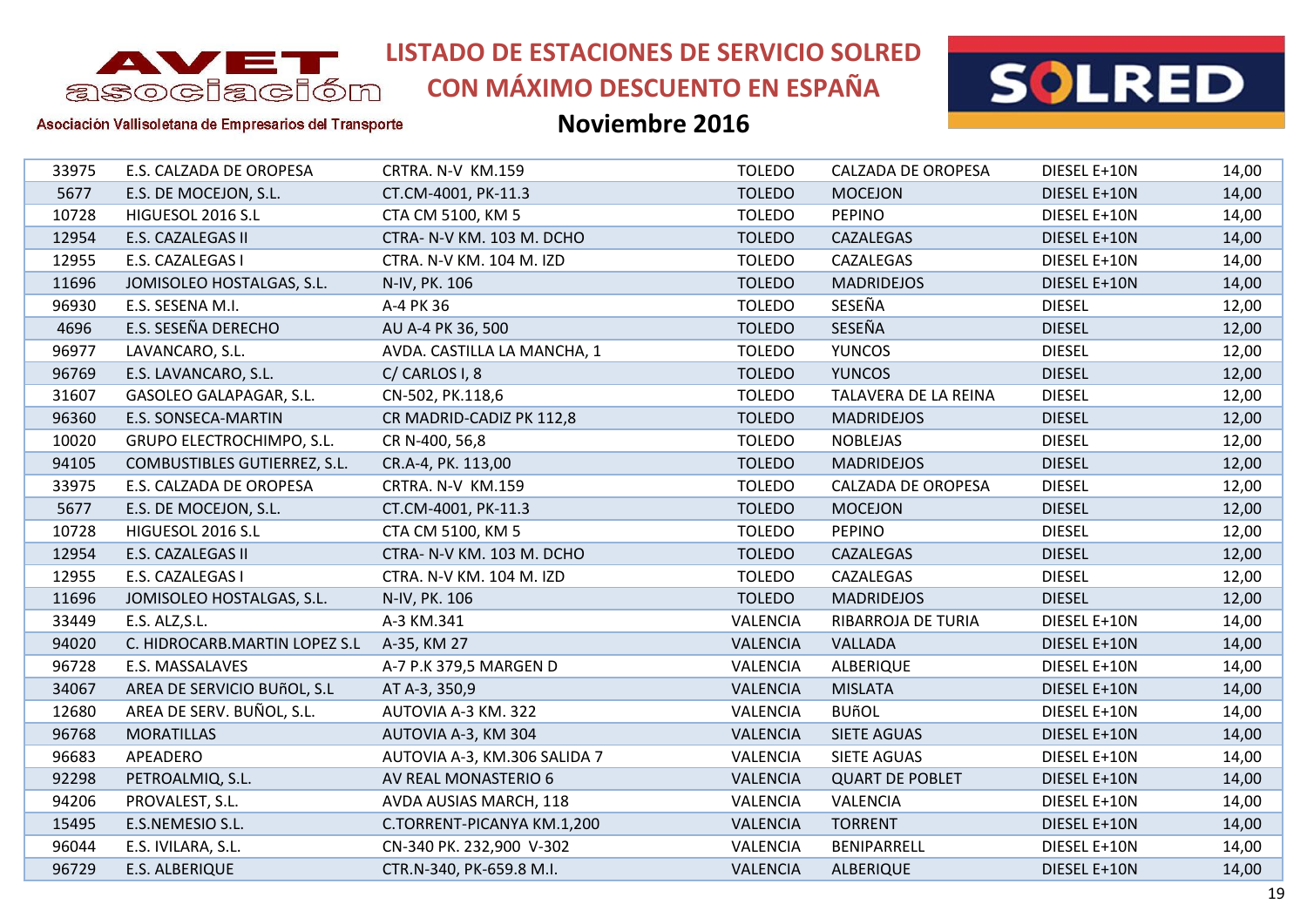

# **CON MÁXIMO DESCUENTO EN ESPAÑA**



Asociación Vallisoletana de Empresarios del Transporte

| 96663 | <b>VENTA DEL MORO</b>                                  | CTRA. A-3, PK-266                 | VALENCIA        | <b>CAUDETE DE LAS FUENTES</b>  | DIESEL E+10N  | 14,00 |
|-------|--------------------------------------------------------|-----------------------------------|-----------------|--------------------------------|---------------|-------|
| 96189 | E.S. DISTRIBUCIONES VELENOIL, S.L. CTRA. A-III KM. 281 |                                   | <b>VALENCIA</b> | <b>REQUENA</b>                 | DIESEL E+10N  | 14,00 |
| 3282  | E.S. AUTOSERVICIO ROMERO                               | CTRA.N-III KM.262                 | VALENCIA        | <b>UTIEL</b>                   | DIESEL E+10N  | 14,00 |
| 11988 | <b>E.S. PETROURBE</b>                                  | N-340 PK 4,2                      | <b>VALENCIA</b> | CASAS DE BARCENA               | DIESEL E+10N  | 14,00 |
| 33449 | E.S. ALZ, S.L.                                         | A-3 KM.341                        | VALENCIA        | RIBARROJA DE TURIA             | <b>DIESEL</b> | 12,00 |
| 94020 | C. HIDROCARB.MARTIN LOPEZ S.L                          | A-35, KM 27                       | VALENCIA        | VALLADA                        | <b>DIESEL</b> | 12,00 |
| 96728 | E.S. MASSALAVES                                        | A-7 P.K 379,5 MARGEN D            | <b>VALENCIA</b> | <b>ALBERIQUE</b>               | <b>DIESEL</b> | 12,00 |
| 34067 | AREA DE SERVICIO BUñOL, S.L                            | AT A-3, 350,9                     | <b>VALENCIA</b> | <b>MISLATA</b>                 | <b>DIESEL</b> | 12,00 |
| 12680 | AREA DE SERV. BUÑOL, S.L.                              | AUTOVIA A-3 KM. 322               | VALENCIA        | <b>BUñOL</b>                   | <b>DIESEL</b> | 12,00 |
| 96768 | <b>MORATILLAS</b>                                      | AUTOVIA A-3, KM 304               | <b>VALENCIA</b> | SIETE AGUAS                    | <b>DIESEL</b> | 12,00 |
| 96683 | APEADERO                                               | AUTOVIA A-3, KM.306 SALIDA 7      | VALENCIA        | <b>SIETE AGUAS</b>             | <b>DIESEL</b> | 12,00 |
| 92298 | PETROALMIQ, S.L.                                       | AV REAL MONASTERIO 6              | <b>VALENCIA</b> | <b>QUART DE POBLET</b>         | <b>DIESEL</b> | 12,00 |
| 94206 | PROVALEST, S.L.                                        | AVDA AUSIAS MARCH, 118            | VALENCIA        | VALENCIA                       | <b>DIESEL</b> | 12,00 |
| 15495 | E.S.NEMESIO S.L.                                       | C.TORRENT-PICANYA KM.1,200        | <b>VALENCIA</b> | <b>TORRENT</b>                 | <b>DIESEL</b> | 12,00 |
| 96044 | E.S. IVILARA, S.L.                                     | CN-340 PK. 232,900 V-302          | VALENCIA        | BENIPARRELL                    | <b>DIESEL</b> | 12,00 |
| 11675 | CIA.HIDRO.MARTIN LOPEZ S.L                             | CR. N-430, 630,8                  | <b>VALENCIA</b> | <b>MONTESA</b>                 | <b>DIESEL</b> | 12,00 |
| 96729 | E.S. ALBERIQUE                                         | CTR.N-340, PK-659.8 M.I.          | <b>VALENCIA</b> | <b>ALBERIQUE</b>               | <b>DIESEL</b> | 12,00 |
| 96663 | <b>VENTA DEL MORO</b>                                  | CTRA. A-3, PK-266                 | <b>VALENCIA</b> | CAUDETE DE LAS FUENTES         | <b>DIESEL</b> | 12,00 |
| 96189 | E.S. DISTRIBUCIONES VELENOIL, S.L. CTRA. A-III KM. 281 |                                   | VALENCIA        | <b>REQUENA</b>                 | <b>DIESEL</b> | 12,00 |
| 3282  | E.S. AUTOSERVICIO ROMERO                               | CTRA.N-III KM.262                 | <b>VALENCIA</b> | <b>UTIEL</b>                   | <b>DIESEL</b> | 12,00 |
| 11988 | <b>E.S. PETROURBE</b>                                  | N-340 PK 4,2                      | <b>VALENCIA</b> | <b>CASAS DE BARCENA</b>        | <b>DIESEL</b> | 12,00 |
| 96356 | E.S. CENTROLID                                         | AVDA. DEL EURO S/N                | VALLADOLID      | VALLADOLID                     | DIESEL E+10N  | 14,00 |
| 96971 | POLIGAS, S.L.                                          | C/PLATA,41                        | VALLADOLID      | VALLADOLID                     | DIESEL E+10N  | 14,00 |
| 2315  | <b>CARLOS SANTIAGO GARCIA</b>                          | CR N-601, 149                     | VALLADOLID      | <b>OLMEDO</b>                  | DIESEL E+10N  | 14,00 |
| 11432 | E.S. CARBURANTES YAGUE S.L                             | CRTRA. N-VI MADRID-CORUñA, KM.202 | VALLADOLID      | <b>MOTA DEL MARQUES</b>        | DIESEL E+10N  | 14,00 |
| 11296 | E.S. SIMANCAS                                          | CT N-620 PK 132,6 (M.I)           | VALLADOLID      | <b>SIMANCAS</b>                | DIESEL E+10N  | 14,00 |
| 31091 | E.S. EL CERRO                                          | CTR. SEGOVIA CI-601, PK-19.2      | VALLADOLID      | VALLADOLID                     | DIESEL E+10N  | 14,00 |
| 12653 | RAMIRO                                                 | CTRA. A-6, KM 154                 | VALLADOLID      | MEDINA DEL CAMPO               | DIESEL E+10N  | 14,00 |
| 12600 | <b>VEGA DE VALDETRONCO</b>                             | CTRA. A-6, KM 193,8               | VALLADOLID      | VEGA DE VALDETRONCO            | DIESEL E+10N  | 14,00 |
| 7160  | DISTROIL GASOLEOS, S.L.                                | CTRA. N 620, KM 102               | VALLADOLID      | <b>CUBILLAS DE SANTA MARTA</b> | DIESEL E+10N  | 14,00 |
| 15482 | E.S. EL CARRO                                          | CTRA. N-620 KM. 142               | VALLADOLID      | VILLAMARCIEL                   | DIESEL E+10N  | 14,00 |
| 96356 | <b>E.S. CENTROLID</b>                                  | AVDA. DEL EURO S/N                | VALLADOLID      | VALLADOLID                     | <b>DIESEL</b> | 12,00 |
|       |                                                        |                                   |                 |                                |               |       |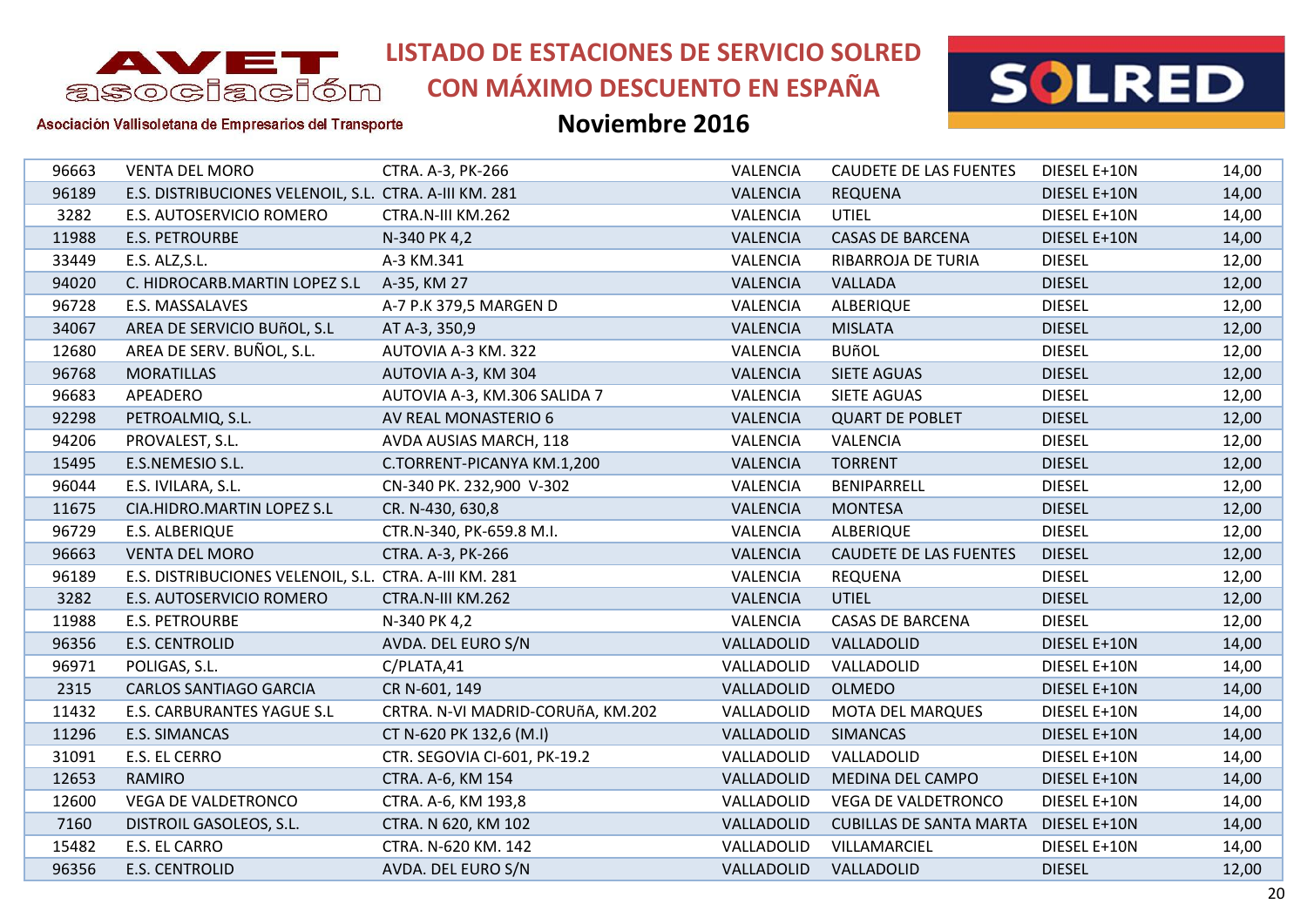

**CON MÁXIMO DESCUENTO EN ESPAÑA**



Asociación Vallisoletana de Empresarios del Transporte

| 96971 | POLIGAS, S.L.                              | C/PLATA,41                        | VALLADOLID     | VALLADOLID                             | <b>DIESEL</b> | 12,00 |
|-------|--------------------------------------------|-----------------------------------|----------------|----------------------------------------|---------------|-------|
| 2315  | <b>CARLOS SANTIAGO GARCIA</b>              | CR N-601, 149                     | VALLADOLID     | <b>OLMEDO</b>                          | <b>DIESEL</b> | 12,00 |
| 11432 | <b>E.S. CARBURANTES YAGUE S.L</b>          | CRTRA. N-VI MADRID-CORUñA, KM.202 | VALLADOLID     | MOTA DEL MARQUES                       | <b>DIESEL</b> | 12,00 |
| 11296 | E.S. SIMANCAS                              | CT N-620 PK 132,6 (M.I)           | VALLADOLID     | <b>SIMANCAS</b>                        | <b>DIESEL</b> | 12,00 |
| 31091 | E.S. EL CERRO                              | CTR. SEGOVIA CI-601, PK-19.2      | VALLADOLID     | VALLADOLID                             | <b>DIESEL</b> | 12,00 |
| 12653 | <b>RAMIRO</b>                              | CTRA. A-6, KM 154                 | VALLADOLID     | MEDINA DEL CAMPO                       | <b>DIESEL</b> | 12,00 |
| 12600 | VEGA DE VALDETRONCO                        | CTRA. A-6, KM 193,8               | VALLADOLID     | <b>VEGA DE VALDETRONCO</b>             | <b>DIESEL</b> | 12,00 |
| 7160  | DISTROIL GASOLEOS, S.L.                    | CTRA. N 620, KM 102               | VALLADOLID     | <b>CUBILLAS DE SANTA MARTA</b>         | <b>DIESEL</b> | 12,00 |
| 15482 | E.S. EL CARRO                              | CTRA. N-620 KM. 142               | VALLADOLID     | VILLAMARCIEL                           | <b>DIESEL</b> | 12,00 |
| 31263 | E.S.AMOREBIETA A-8 M.D.                    | A-8, PK-100, 00                   | <b>VIZCAYA</b> | AMOREBIETA                             | DIESEL E+10N  | 14,00 |
| 31264 | E.S.AMOREBIETA A-8 M.I.                    | A-8, PK-100, 00                   | VIZCAYA        | <b>AMOREBIETA</b>                      | DIESEL E+10N  | 14,00 |
| 33855 | E.S. ARKALDO, S.L.                         | CTRA. N-625 PK.373,400            | <b>VIZCAYA</b> | ARRANKUDIAGA                           | DIESEL E+10N  | 14,00 |
| 31263 | E.S.AMOREBIETA A-8 M.D.                    | A-8, PK-100, 00                   | VIZCAYA        | AMOREBIETA                             | <b>DIESEL</b> | 12,00 |
| 31264 | E.S.AMOREBIETA A-8 M.I.                    | A-8, PK-100, 00                   | <b>VIZCAYA</b> | AMOREBIETA                             | <b>DIESEL</b> | 12,00 |
| 33855 | E.S. ARKALDO, S.L.                         | CTRA. N-625 PK.373,400            | <b>VIZCAYA</b> | ARRANKUDIAGA                           | <b>DIESEL</b> | 12,00 |
| 96507 | ES QUINTANILLA DE URZ                      | AUTOVIA, A-52 KM 15,80            | ZAMORA         | <b>QUINTANILLA DE URZ</b>              | DIESEL E+10N  | 14,00 |
| 33488 | E.S. FERTOL, S.R.L.                        | CR N-122, 453,8 D                 | ZAMORA         | <b>VILLAGODIO</b>                      | DIESEL E+10N  | 14,00 |
| 12589 | E.S. TRUCHA 3, S.L.                        | CTRA. N-631 P.K. 43,600           | ZAMORA         | <b>OTERO DE BODAS</b>                  | DIESEL E+10N  | 14,00 |
| 34227 | <b>E.S. FERTOL SRL</b>                     | N-122 PK.516,7                    | ZAMORA         | ALCAñICES                              | DIESEL E+10N  | 14,00 |
| 33077 | E.S. E.F.C., S.L.                          | N-525, PK-103                     | ZAMORA         | LUBIAN-PADORNELO                       | DIESEL E+10N  | 14,00 |
| 11785 | E.S. GESTOSO SRL                           | N-630 GIJON-SEVILLA, PK.210,100   | ZAMORA         | S.CRISTOBAL DE ENTREVIñAS DIESEL E+10N |               | 14,00 |
| 33268 | E.S. BENAVENTE                             | N-VI PK.261,7                     | ZAMORA         | <b>BENAVENTE</b>                       | DIESEL E+10N  | 14,00 |
| 96507 | ES QUINTANILLA DE URZ                      | AUTOVIA, A-52 KM 15,80            | ZAMORA         | <b>QUINTANILLA DE URZ</b>              | <b>DIESEL</b> | 12,00 |
| 33488 | E.S. FERTOL, S.R.L.                        | CR N-122, 453,8 D                 | ZAMORA         | <b>VILLAGODIO</b>                      | <b>DIESEL</b> | 12,00 |
| 3523  | PETROCORNER RETAIL, SL.                    | CR N-525, 84,5                    | ZAMORA         | <b>CASTRO DE SANABRIA</b>              | <b>DIESEL</b> | 12,00 |
| 12589 | E.S. TRUCHA 3, S.L.                        | CTRA. N-631 P.K. 43,600           | ZAMORA         | <b>OTERO DE BODAS</b>                  | <b>DIESEL</b> | 12,00 |
| 34227 | <b>E.S. FERTOL SRL</b>                     | N-122 PK.516,7                    | ZAMORA         | ALCAñICES                              | <b>DIESEL</b> | 12,00 |
| 33077 | E.S. E.F.C., S.L.                          | N-525, PK-103                     | ZAMORA         | LUBIAN-PADORNELO                       | <b>DIESEL</b> | 12,00 |
| 11785 | E.S. GESTOSO SRL                           | N-630 GIJON-SEVILLA, PK.210,100   | ZAMORA         | S.CRISTOBAL DE ENTREVIñAS DIESEL       |               | 12,00 |
| 33268 | E.S. BENAVENTE                             | N-VI PK.261,7                     | ZAMORA         | <b>BENAVENTE</b>                       | <b>DIESEL</b> | 12,00 |
| 12471 | CAMPSA ESTACIONES DE SERVICIO, A-2, KM 280 |                                   | ZARAGOZA       | <b>CALATORAO</b>                       | DIESEL E+10N  | 14,00 |
| 96371 | ES PINSEQUE-ZOILO RIOS, S.A.               | A-68, PK.258,20                   | ZARAGOZA       | <b>PINSEQUE</b>                        | DIESEL E+10N  | 14,00 |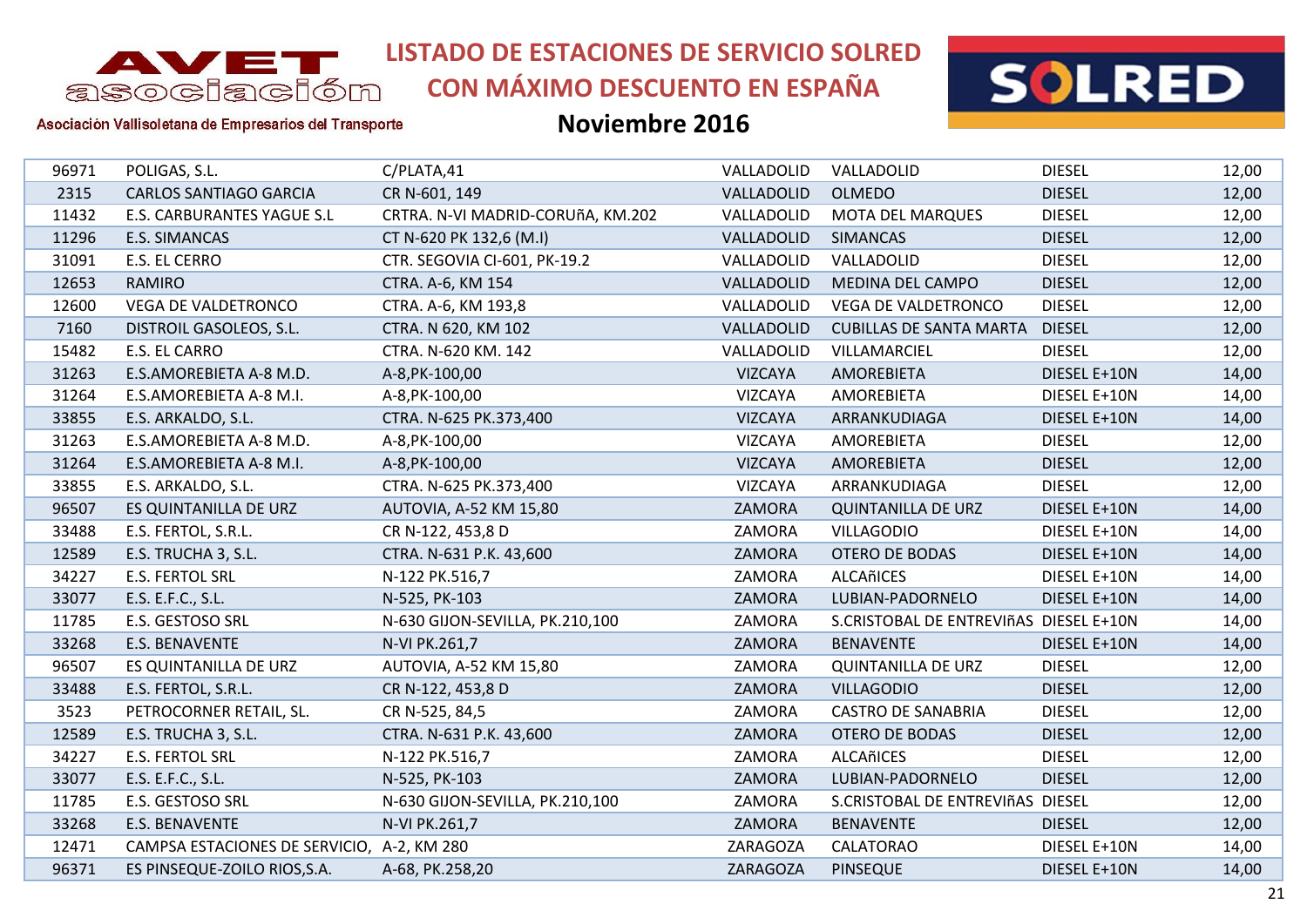

**CON MÁXIMO DESCUENTO EN ESPAÑA**



Asociación Vallisoletana de Empresarios del Transporte

| 33459 | E.S. CASABLANCA ARAGON                                  | AUTOPISTA ALFAJARIN KM 12      | ZARAGOZA | PUEBLA DE ALFINDEN         | DIESEL E+10N  | 14,00 |
|-------|---------------------------------------------------------|--------------------------------|----------|----------------------------|---------------|-------|
| 12933 | CALATORAO 280 ZARAGOZA                                  | AUTOVIA A-2, KM 280            | ZARAGOZA | <b>CALATORAO</b>           | DIESEL E+10N  | 14,00 |
| 4192  | SERVIARAGON GESTION, S.L.                               | AV AUGUSTA BILBILIS, 15        | ZARAGOZA | CALATAYUD                  | DIESEL E+10N  | 14,00 |
| 97015 | ASOCIAD.COOPERATIV.BOLEA LATOI AVDA. DIAGONAL S/N PLAZA |                                | ZARAGOZA | ZARAGOZA                   | DIESEL E+10N  | 14,00 |
| 96744 | E.S. PLAZA                                              | AVDA. DIAGONAL, N-9            | ZARAGOZA | ZARAGOZA                   | DIESEL E+10N  | 14,00 |
| 34315 | SERVIARAGON GESTION, SL.                                | CL PASEO DE LA CONSTITUCION SN | ZARAGOZA | EJEA DE LOS CABALLEROS     | DIESEL E+10N  | 14,00 |
| 96541 | <b>CASABLANCA NORTE</b>                                 | CR A-2 P.K 333,80 M.I          | ZARAGOZA | LA PUEBLA DE ALFINDEN      | DIESEL E+10N  | 14,00 |
| 12092 | GASOLEOS PLAZA, S.L.                                    | CR. A-220, 3,6                 | ZARAGOZA | ALMUNIA DE DÑA.GODIN       | DIESEL E+10N  | 14,00 |
| 96757 | E.S. PTO. CAVERO                                        | CTR. A-2, PK-239,750           | ZARAGOZA | CALATAYUD                  | DIESEL E+10N  | 14,00 |
| 96766 | E.S. ARAGON                                             | CTR. A-68, PK-258.250 M.D.     | ZARAGOZA | ZARAGOZA                   | DIESEL E+10N  | 14,00 |
| 15077 | SERVIARAGON GESTION, S.L.                               | CTRA. A 129 KM 4,10            | ZARAGOZA | <b>VILLAMAYOR DE DIEGO</b> | DIESEL E+10N  | 14,00 |
| 34061 | E.S. MIRAVEGAS, S.A.                                    | CTRA. A-68, PK-265             | ZARAGOZA | <b>ALAGON</b>              | DIESEL E+10N  | 14,00 |
| 34474 | E. S. EL CID                                            | CTRA. DE HUESCA KM. 506,5      | ZARAGOZA | ZARAGOZA                   | DIESEL E+10N  | 14,00 |
| 34211 | E.S. MAMBLAS                                            | CTRA. MONTAñANA KM.06          | ZARAGOZA | ZARAGOZA                   | DIESEL E+10N  | 14,00 |
| 7566  | CAMPSA ES, S.A.                                         | CTRA. N-232 KM 276,3, MD       | ZARAGOZA | PEDROLA I                  | DIESEL E+10N  | 14,00 |
| 34473 | E. S. VALDESPARTERA                                     | CTRA. N-330, KM. 491           | ZARAGOZA | ZARAGOZA                   | DIESEL E+10N  | 14,00 |
| 7567  | E.S. RAUSAN, S.A.                                       | CTRA. N-II, PK-341             | ZARAGOZA | <b>ALFAJARIN</b>           | DIESEL E+10N  | 14,00 |
| 96580 | <b>E.S EUROPA POLIGONO</b>                              | N-232 PK 246                   | ZARAGOZA | ZARAGOZA                   | DIESEL E+10N  | 14,00 |
| 34210 | E.S. MALPICA                                            | N-II KM.330,9                  | ZARAGOZA | ZARAGOZA                   | DIESEL E+10N  | 14,00 |
| 4267  | E.S. JOSE BLAS GARRIDO LAPUENTE, PASEO DE JUSTICIA, 1   |                                | ZARAGOZA | <b>FUENTES DE EBRO</b>     | DIESEL E+10N  | 14,00 |
| 12471 | CAMPSA ESTACIONES DE SERVICIO, A-2, KM 280              |                                | ZARAGOZA | <b>CALATORAO</b>           | <b>DIESEL</b> | 12,00 |
| 96371 | ES PINSEQUE-ZOILO RIOS, S.A.                            | A-68, PK.258,20                | ZARAGOZA | <b>PINSEQUE</b>            | <b>DIESEL</b> | 12,00 |
| 33459 | E.S. CASABLANCA ARAGON                                  | AUTOPISTA ALFAJARIN KM 12      | ZARAGOZA | PUEBLA DE ALFINDEN         | <b>DIESEL</b> | 12,00 |
| 12933 | CALATORAO 280 ZARAGOZA                                  | AUTOVIA A-2, KM 280            | ZARAGOZA | <b>CALATORAO</b>           | <b>DIESEL</b> | 12,00 |
| 4192  | SERVIARAGON GESTION, S.L.                               | AV AUGUSTA BILBILIS, 15        | ZARAGOZA | CALATAYUD                  | <b>DIESEL</b> | 12,00 |
| 97015 | ASOCIAD.COOPERATIV.BOLEA LATOI AVDA. DIAGONAL S/N PLAZA |                                | ZARAGOZA | ZARAGOZA                   | <b>DIESEL</b> | 12,00 |
| 96744 | E.S. PLAZA                                              | AVDA. DIAGONAL, N-9            | ZARAGOZA | ZARAGOZA                   | <b>DIESEL</b> | 12,00 |
| 34315 | SERVIARAGON GESTION, SL.                                | CL PASEO DE LA CONSTITUCION SN | ZARAGOZA | EJEA DE LOS CABALLEROS     | <b>DIESEL</b> | 12,00 |
| 96541 | <b>CASABLANCA NORTE</b>                                 | CR A-2 P.K 333,80 M.I          | ZARAGOZA | LA PUEBLA DE ALFINDEN      | <b>DIESEL</b> | 12,00 |
| 12092 | GASOLEOS PLAZA, S.L.                                    | CR. A-220, 3,6                 | ZARAGOZA | ALMUNIA DE DÑA.GODIN       | <b>DIESEL</b> | 12,00 |
| 96757 | E.S. PTO. CAVERO                                        | CTR. A-2, PK-239,750           | ZARAGOZA | CALATAYUD                  | <b>DIESEL</b> | 12,00 |
| 96766 | E.S. ARAGON                                             | CTR. A-68, PK-258.250 M.D.     | ZARAGOZA | ZARAGOZA                   | <b>DIESEL</b> | 12,00 |
|       |                                                         |                                |          |                            |               |       |